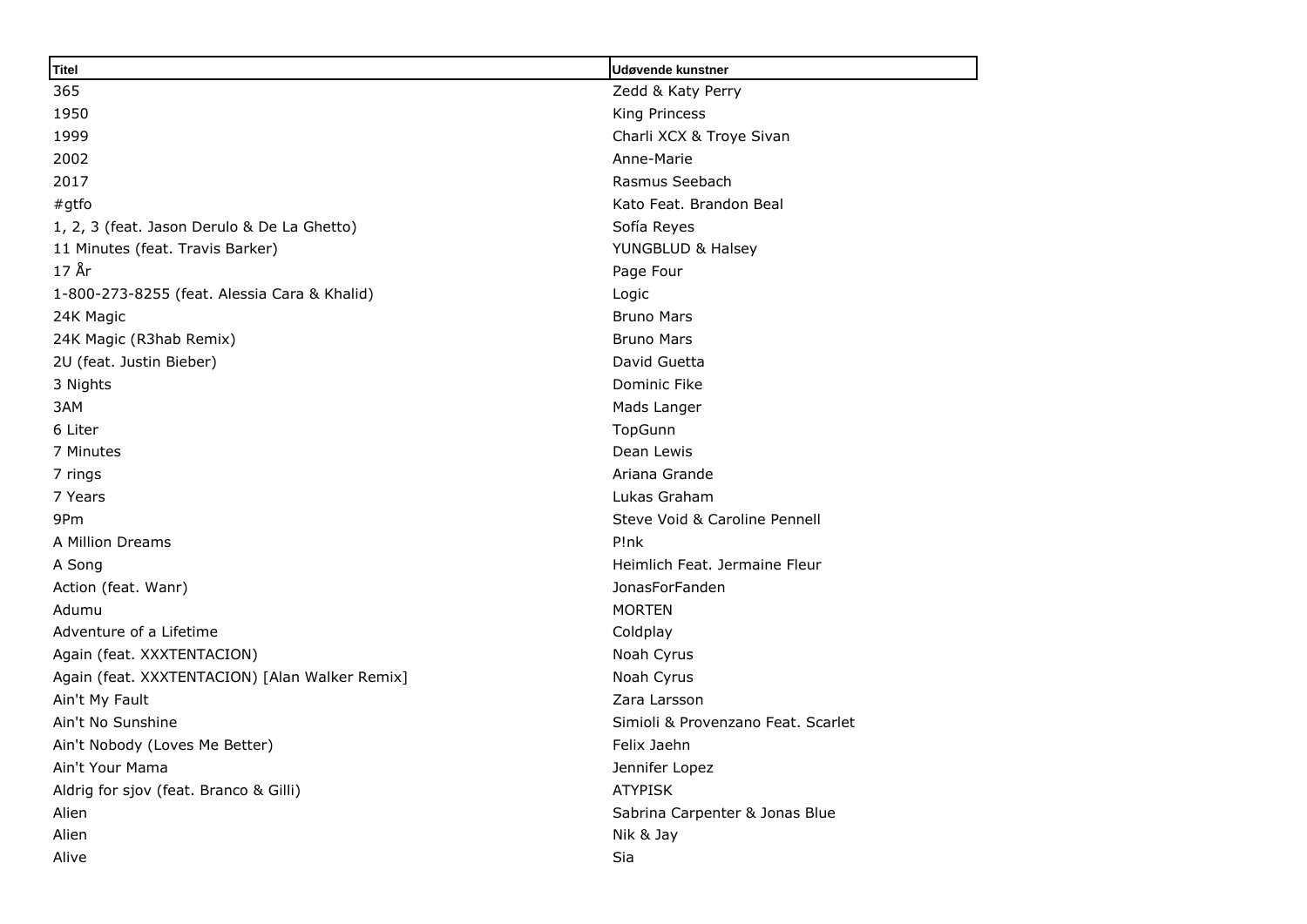Alive Madden All Falls Down Alan Walker, Noah Cyrus & Digital Farm Animals All Falls Down (Steve Aoki Remix) Alan Walker, Noah Cyrus & Digital Farm Animals All Girls Are the Same Juice WRLD All Hours **All Hours All Hours All Hours** *Contract All Hours Contract All Hours**All Hours**All Hours**All Hours**All Hours**All Hours**All Hours**All Hours**All Hours**All Hours**All Hours**All Hours* All I Am Jess Glynne All I Wanna Do **Martin Jensen** Martin Jensen All In My Head (Flex) [feat. Fetty Wap] Fifth Harmony All Mine Kanye West All My Friends (feat. Tinashe & Chance The Rapper) Snakehips All Night Steve Aoki & Lauren Jauregui All Night (Alan Walker Remix) Steve Aoki & Lauren Jauregui All the Stars Kendrick Lamar & SZA All We Know (feat. Phoebe Ryan) The Chainsmokers and the Chainsmokers and the Chainsmokers All We Need Odesza Feat. Shy Girls Alle Elsker Kærlighed (feat. Rasmus Nøhr) [2017] Burhan G Allerede Is Emil Stabil Almost (Sweet Music) and the control of the control of the control of the control of the control of the control of the control of the control of the control of the control of the control of the control of the control of th Almost Famous **Noah Cyrus Noah Cyrus Noah Cyrus Noah Cyrus** Noah Cyrus Noah Cyrus Noah Cyrus Noah Cyrus Noah Cyrus Alone Alone Alone Alone Alone Alone Alone Alone Alone Alone Alone Alone Alone Alone Alone Alone Alone Alone Alo Alone (feat. Big Sean & Stefflon Don) Alone (feat. Big Sean & Stefflon Don) Alt Eller Intet (feat. Gilli) Sleiman Sleiman Sleiman Sleiman Sleiman Sleiman Sleiman Altid På Milbo (1999) og stofnade af den stofnade af den stofnade af den stofnade af den stofnade af den stofna Always (feat. Philippine) and Cavin James Cavin James Cavin James Cavin James Cavin James Cavin James Cavin James Cavin James Cavin James Cavin James Cavin James Cavin James Cavin James Cavin James Cavin James Cavin James American Oxygen **American Oxygen Rihanna** Rihanna Andale Bassam Angel Zoo Phlake Animals **Nabiha** Another Shot Vigiland Another Shot (ESL Edit) Vigiland Another You (feat. Mr. Probz) [Radio Edit] Armin van Buuren Armin van Buuren Ansvar Jamaika Answerphone (feat. Yxng Bane) Banx & Ranx & Ella Eyre Anxiety (feat. Selena Gomez) Julia Michaels Anywhere Sigma and the Sigma and the Sigma and the Sigma and the Sigma and the Sigma and Sigma and Sigma and Sigma and Sigma and Sigma and Sigma and Sigma and Sigma and Sigma and Sigma and Sigma and Sigma and Sigma and Sig Anywhere **Rita Ora Anywhere Rita Ora** *Rita Ora**Rita Ora**Rita Ora**Rita Ora*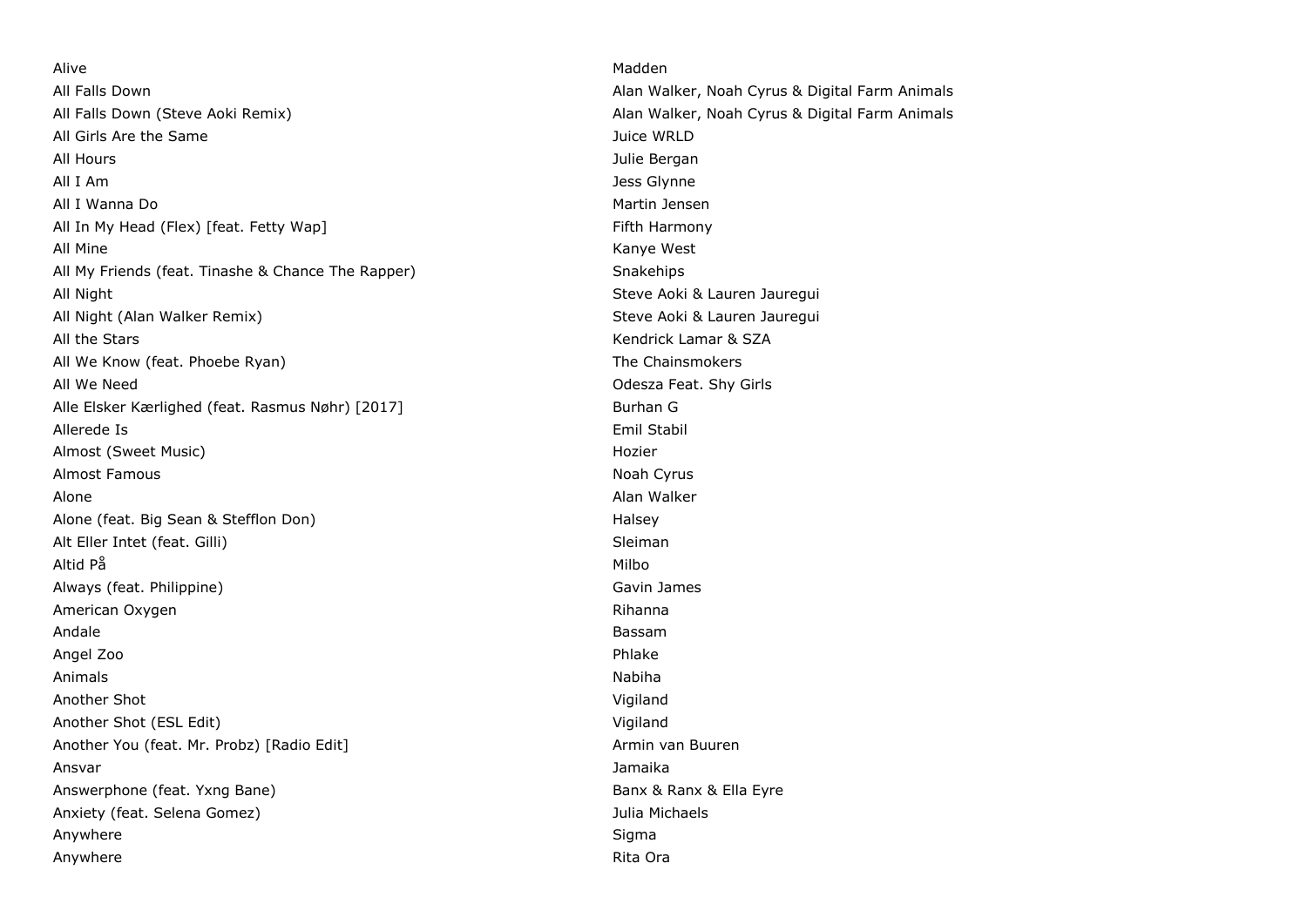Anywhere For You John Martin Are You Sure? (feat. Ty Dolla \$ign) May the Matter of the Maynard Kris Kross Amsterdam & Conor Maynard Are You With Me Lost Frequencies Arms Around Me **Hard Rock Sofa & Skidka** Arms Open The Script Contract of the Script Contract of the Script Contract of the Script Contract of the Script Arrows Foo Fighters Ashes Céline Dion and the Celine Dion and the Celine Dion and the Celine Dion and the Celine Dion Ashes (Steve Aoki Deadpool Demix) and the control of the Céline Dion Attention **Charlie Puth** Attention (Bingo Players Remix) Charlie Puth Audio (feat. Sia, Diplo & Labrinth) LSD Back to You **Selena Gomez** and the Selena Gomez and the Selena Gomez and the Selena Gomez and the Selena Gomez and the Selena Gomez and the Selena Gomez and the Selena Gomez and the Selena Gomez and the Selena Gomez and th Back Where I Belong (feat. Avicii) Otto Knows Bad Christopher Bad Blood Taylor Swift Bad Liar Selena Gomez (Selena Gomez (Selena Gomez (Selena Gomez (Selena Gomez (Selena Gomez (Selena Gomez (Selena Gomez (Selena Gomez (Selena Gomez (Selena Gomez (Selena Gomez (Selena Gomez (Selena Gomez (Selena Gomez (Sel Bad Liar **Imagine Dragons Bad Liar** Imagine Dragons **Imagine Dragons** Bad Things Machine Gun Kelly & Camila Cabello Baila Baila Baila Ozuna Bang my Head (feat. Sia & Fetty Wap) discussed the control of David Guetta Barcelona **Ed Sheeran** Ed Sheeran Ed Sheeran Ed Sheeran Ed Sheeran Ed Sheeran Ed Sheeran Ed Sheeran Ed Sheeran Ed Sheeran Ed Sheeran Ed Sheeran Ed Sheeran Ed Sheeran Ed Sheeran Ed Sheeran Ed Sheeran Ed Sheeran Ed Sheeran E Barking Ramz Bass Dunk Bassline Business Volmer Battle Symphony **LINKIN PARK** Battlefield (Extended) (feat. Camille Jones) Svenstrup & Vendelboe Battlefield (Radio Edit) (feat. Camille Jones) Svenstrup & Vendelboe Be Alright **Dean Lewis Be Alright Dean Lewis** Be Together (feat. Wild Belle) Major Lazer Beautiful (feat. Camila Cabello) Bazzi Beautiful Disaster (feat. Stella Rio & Damon Sharpe) Morgan Page Beautiful Heartbeat (feat. Frida Sundemo) [Radio Edit] MORTEN Beautiful Heartbeat [Avicii Remix] (feat. Frida Sundemo) MORTEN Beautiful Heartbeat [Deorro Remix] (feat. Frida Sundemo) MORTEN Beautiful Now (feat. Jon Bellion) Contract Controller and the Manuscriptum of the Zedd Bed (feat. Ariana Grande) Nicki Minaj

Charlotte Devaney feat. Fatman Scoop & Lady Leshurr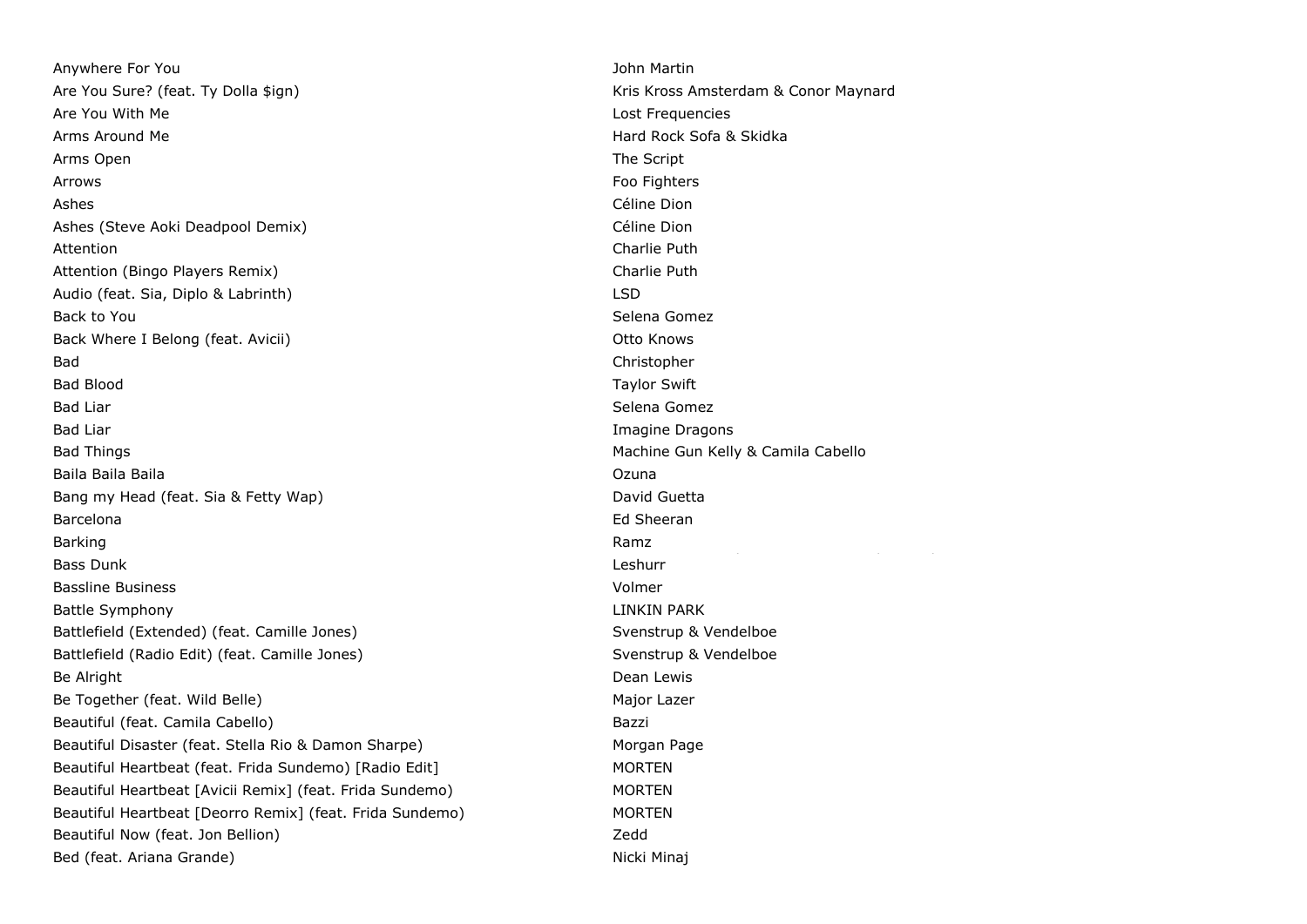| Bedre End Rihanna<br>$\sim$ $\sim$                        | Citybois         |
|-----------------------------------------------------------|------------------|
| Producer]                                                 | Citybois         |
| <b>Believer</b>                                           | Imagine          |
| Best Kept Secret                                          | Jógvan           |
| <b>Better</b>                                             | Khalid           |
| <b>Better Now</b>                                         | Post Mald        |
| Better When I'm Dancin'                                   | Meghan 7         |
| Bibia Be Ye Ye                                            | Ed Sheer         |
| <b>Billig Vin</b>                                         | Thomas I         |
| <b>Black Magic</b>                                        | Little Mix       |
| Blackout (feat. Steph Jones)                              | Tritonal         |
| Blame It on Me                                            | George E         |
| <b>Blank Space</b>                                        | Taylor Sv        |
| Blended Family (What You Do For Love) [feat. A\$AP Rocky] | Alicia Key       |
| Bli' Her Lidt Endnu                                       | Rasmus 9         |
| <b>Blind Igen</b>                                         | Karl Willi       |
| Blodskudt                                                 | Jamaika          |
| Bloodstream                                               | Ed Sheer         |
| Blur                                                      | МØ               |
| Blur (Felix Cartal Remix)                                 | МØ               |
| <b>Bodak Yellow</b>                                       | Cardi B          |
| Body (feat. Brando)                                       | Loud Lux         |
| <b>Body Moves</b>                                         | <b>DNCE</b>      |
| Bom Zigi                                                  | Rawbutt          |
| Bomaye (feat. Livid & MellemFingaMuzik)                   | <b>Sleiman</b>   |
| Bon Appétit (feat. Migos)                                 | <b>Katy Perr</b> |
| Bones (feat. OneRepublic)                                 | Galantis         |
| Bonfire (feat. Alma)                                      | Felix Jael       |
| Bonfiyah (feat. Hedegaard & Captain MacKay)               | Faustix          |
| Boo'd Up                                                  | Ella Mai         |
| Boom (feat. MOTi, TY Dolla \$ign, Wizkid & Kranium)       | Major Laz        |
| Born to Be Yours                                          | Kygo & Iı        |
| Both of Us (feat. Stor-I)                                 | Yellow Cl        |
| Bounce Generation (Radio Edit) (feat. Vinai)              | TJR              |
| Brain Freeze (Radio Edit) (feat. B-Jay)                   | Kelde            |
| Brand New Day (2019 Version)                              | Sting            |

Imagine Dragons Post Malone Meghan Trainor Ed Sheeran Thomas Helmig George Ezra Taylor Swift Alicia Keys Rasmus Seebach Karl William Ed Sheeran Loud Luxury Katy Perry Felix Jaehn Major Lazer Kygo & Imagine Dragons Yellow Claw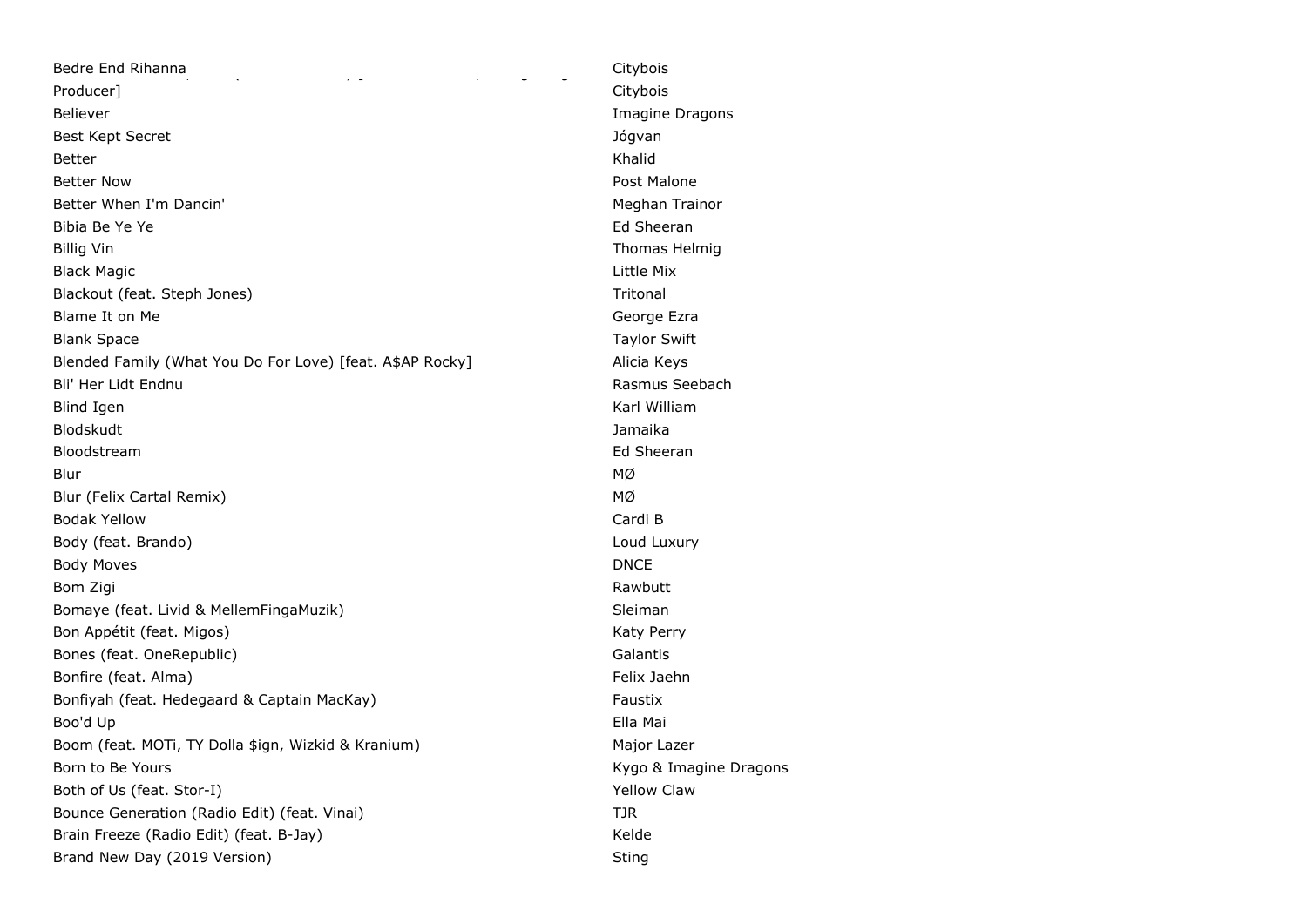break up with your girlfriend, i'm bored Ariana Grande Ariana Grande Breathe Astrid Street, and the Street Astrid Street, and the Street Astrid Street Astrid Street Astrid Street breathin **Ariana Grande** Broken (feat. Adam Lambert) Tritonal & Jenaux Bullit (So Real) Watermät Burberry og L'Occitane Thomas Helmig bury a friend **Billie Eilish** Bye Bye (feat. Ivy Adara) Gryffin Byte **Martin Garrix & Brooks Martin Garrix & Brooks Martin Garrix & Brooks** Cake Flo Rida & 99 Percent Cake By the Ocean DNCE Calabria (Firebeatz Edit) **Rune RK** Rune RK Call Me (feat. Mimi) NEIKED Call on Me (Ryan Riback Remix) Starley Starley Starley Starley Call Out My Name The Weeknd Came Here For Love **Sigala & Ella Eyre** Sigala & Ella Eyre Camera JULIAS MOON Can't Feel My Face **The Weeknd** Can't Feel My Face Can't Stop Playing (Makes Me High) Can't Stop Playing (Makes Me High) Can't Stop From DreamWorks Animation of C "Trolls") Justin Timberlake Capital Letters **Capital Letters Hailee Steinfeld & BloodPop®** Capricorn Elderbrook Capsize Frenship & Emily Warren Castle on the Hill **Ed Sheeran** Catalonia Eebz Celoso Lele Pons Censor Gulddreng C'est la vie (feat. MellemFingaMuzik) Gilli Chained To The Rhythm (feat. Skip Marley) Market Market Market Market Market Market Market Market Market Market Chances **Backstreet Boys Backstreet Boys** Chances (feat. Iman) Nector changes XXXTENTACION Changing Me **Bobby Green Feat. Sean Michael Murray** Bobby Green Feat. Sean Michael Murray **Cheap Thrills** Sia Cheerleader (Felix Jaehn Remix Radio Edit) Omi Chico Sleiman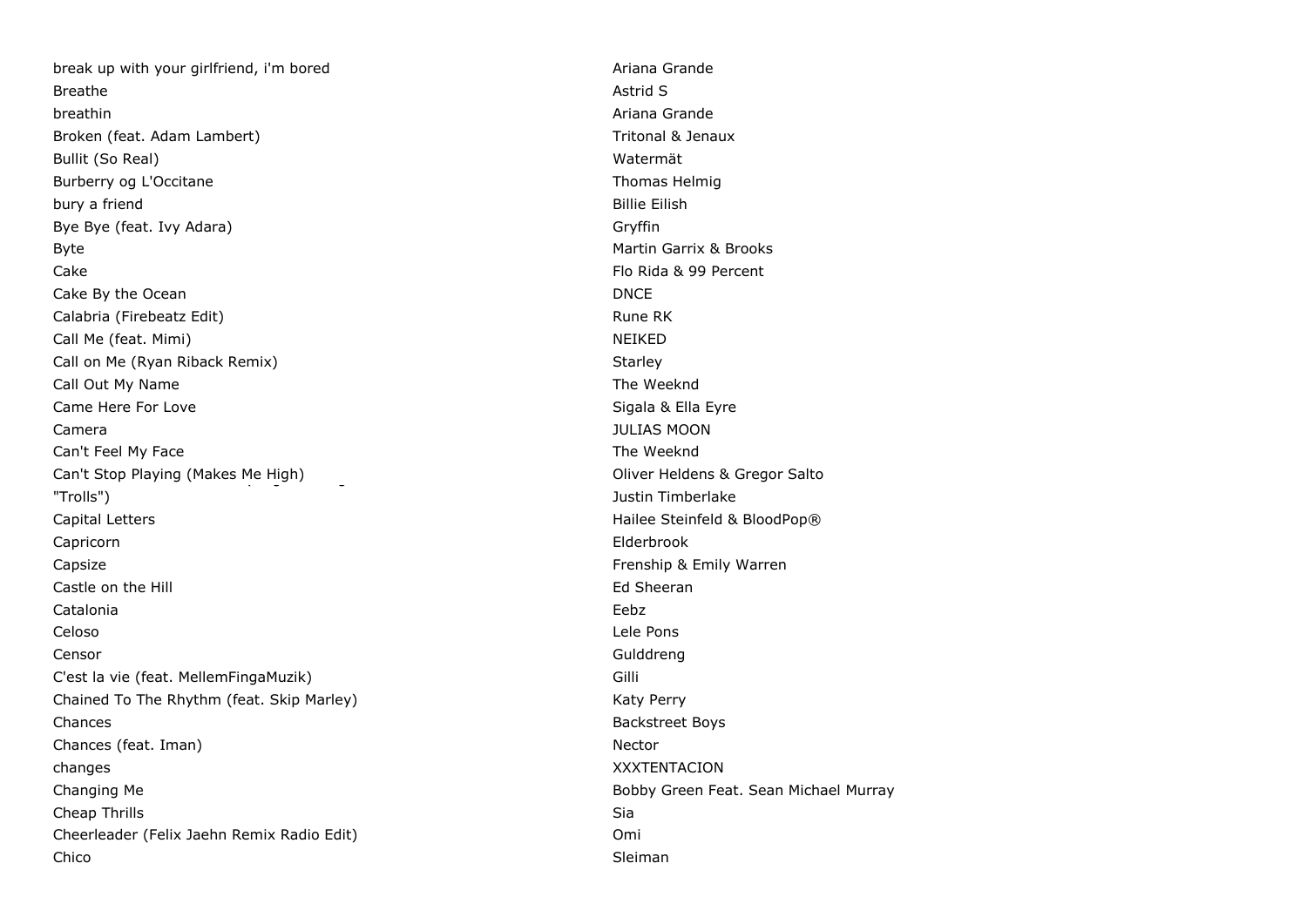Chlorine twenty one pilots and the change of the change of the change of twenty one pilots of the change of the change of the change of the change of the change of the change of the change of the change of the change of th Chunks Phlake Ciao Adios Anne-Marie Close (feat. Tove Lo) Nick Jonas Close to Me **Ellie Goulding, Diplo & Swae Lee** Closer (feat. Halsey) The Chainsmokers and the Chainsmokers and the Chainsmokers and the Chainsmokers Closer (feat. Jennie A.) Lemaitre Cold (feat. Future) Maroon 5 Cold Blood (feat. Jeffrey James) Tungevaag & Raaban Cold Heart TooManyLeftHands Cold Water (feat. Justin Bieber & MØ) Major Lazer Come Along DJ Licious Come And Get It **John Newman** Come Closer (feat. David Jay) Faustix Come Closer (feat. David Jay) Come Home **Sad Eye** Sad Eye Sad Eye Sad Eye Sad Eye Sad Eye Sad Eye Sad Eye Sad Eye Sad Eye Sad Eye Sad Eye Sad Eye Comme ci comme ca (feat. Gilli) Basim Basim Basim Basim Basim Basim Basim Basim Basim Basim Basim Basim Basim Basim Basim Basim Basim Basim Basim Basim Basim Basim Basim Basim Basim Basim Basim Basim Basim Basim Basim Basi Company Justin Bieber Concrete and Gold Foo Fighters Concrete and Gold Foo Fighters Security 2008 Foo Fighters Contact (feat. Giang Pham) Lulleaux Cool Enough Spada & Elen Levon Cool For The Summer Cool For The Summer Cool For The Summer Demi Lovato Cool Girl Tove Lo Cool Kids Echosmith Crazy in Love [2014 Remix] Beyoncé Crazy Love **Future Animals** Crazy Love **Future Animals** Cut Your Teeth (Kygo Remix) and the matrix of the Marian Cut Your Teeth (Kygo Remix) Cykler Uden Hænder Hej Matematik Dance **Alexandra Standard Communication** Communication Communication Communication Alexandra Standard Communication Dance to This (feat. Ariana Grande) Troye Sivan Dancing on My Own **Calum Scott Calum Scott Calum Scott** Dancing on My Own (Tiësto Remix) Calum Scott Dancing with a Stranger Sam Smith & Normani Dangerous Woman **Ariana Grande Contract Contract Contract Contract Contract Contract Contract Contract Contract Contract Contract Contract Contract Contract Contract Contract Contract Contract Contract Contract Contract** Darker Than The Light That Never Bleeds (Chester Forever Steve Aoki Remix) LINKIN PARK & Steve Aoki Dawn Axwell Λ Ingrosso De Ensomme Thomas Helmig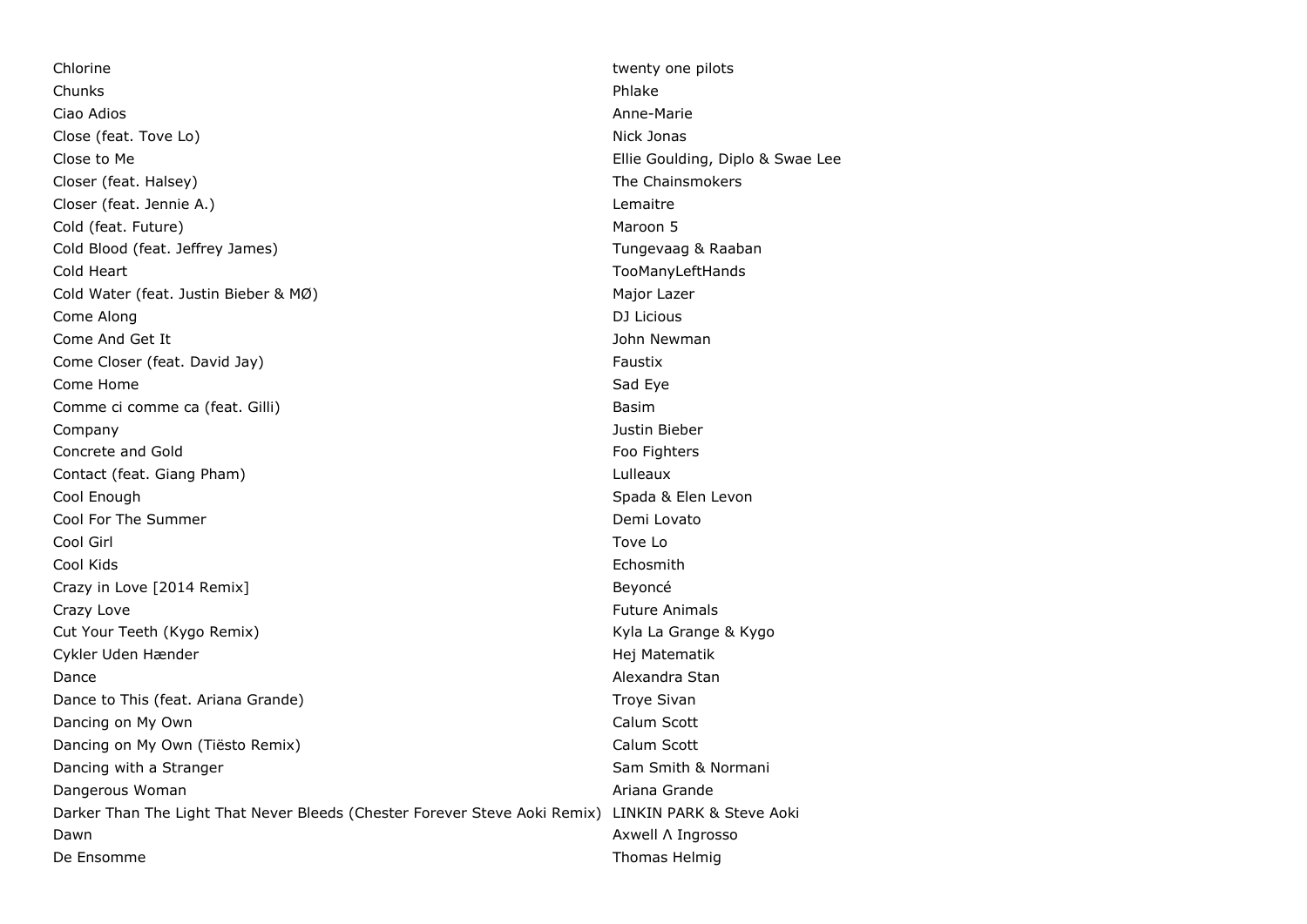De Snakker (feat. Stepz) NODE De Ved Godt (feat. NODE) Fouli and the Ved Godt (feat. NODE) De Værste Bedste År Rasmus Seebach Dear Future Husband Meghan Trainor Communication of the Meghan Trainor Communication of the Meghan Trainor Death of a Bachelor Panic! At the Disco Dedikeret (feat. Benny Jamz, Gilli & MellemFingaMuzik) Molo Deep Blue Oceans and the Oceans of the Oceans of the Oceans of the Oceans of the Oceans of the Oceans of the Oceans of the Oceans of the Oceans of the Oceans of the Oceans of the Oceans of the Oceans of the Oceans of the O Deja Vu Scarlet Pleasure Dejlig TopGunn Delicate Taylor Swift Demawa NODE Der Går Min Klasselærer Tv-2 Despacito (feat. Daddy Yankee) Luis Fonsi Despacito (Remix) [feat. Justin Bieber] Luis Fonsi & Daddy Yankee Destination DubVision & Feenixpawl Det' Den Vibe Nik & Jay (1999) and the Nik & Jay (1999) and the Nik & Jay (1999) and the Nik & Jay (1999) and the Nik & Jay (1999) and the Nik & Jay (1999) and the Nik & Jay (1999) and the Nik & Jay (1999) and the Nik & Ja Det Der Jimilian Det Ku' Være Mig Medina (1999) og det Ku' Være Mig Medina (1999) og det Ku' Være Medina (1999) og det Ku' Være Det Smukkeste Medina and det Smukkeste Medina and det and det and det and det and determine the Medina and det Det Vi Sagde Marie Key (1999) and the Marie Key (1999) and the Marie Key (1999) and the Marie Key (1999) and the Marie Key (1999) and the Marie Key (1999) and the Marie Key (1999) and the Marie Key (1999) and the Marie Key Diamond Heart Alan Walker & Sophia Somajo Diana Burhan G Different World (feat. CORSAK) Alan Walker, K-391 & Sofia Carson Din For Evigt Karl William Communication Communication Communication Communication Communication Communication Dirty Water **Foo Fighters Contract Contract Contract Contract Contract Contract Contract Contract Contract Contract Contract Contract Contract Contract Contract Contract Contract Contract Contract Contract Contract Contr** disco tits Tove Lo Dive Ed Sheeran Do You Feel the Same **Hercules & Love Affair** Done For Me (feat. Kehlani) Charlie Puth Charlie Puth Charlie Puth Charlie Puth Charlie Puth Don't Ed Sheeran Don't Be So Shy (Filatov & Karas Remix) **Imany** Imany Don't Call Me Up and Controller and Controller and Controller and Controller and Mabel Mabel and Mabel and Mabel Don't Go Breaking My Heart Backstreet Boys and the Backstreet Boys Don't Kill My Vibe Sigrid North States and School States and Sigrid Sigrid Sigrid Don't Leave Snakehips & MØ Don't Let Me Down (feat. Daya) and the Chainsmokers and the Chainsmokers of the Chainsmokers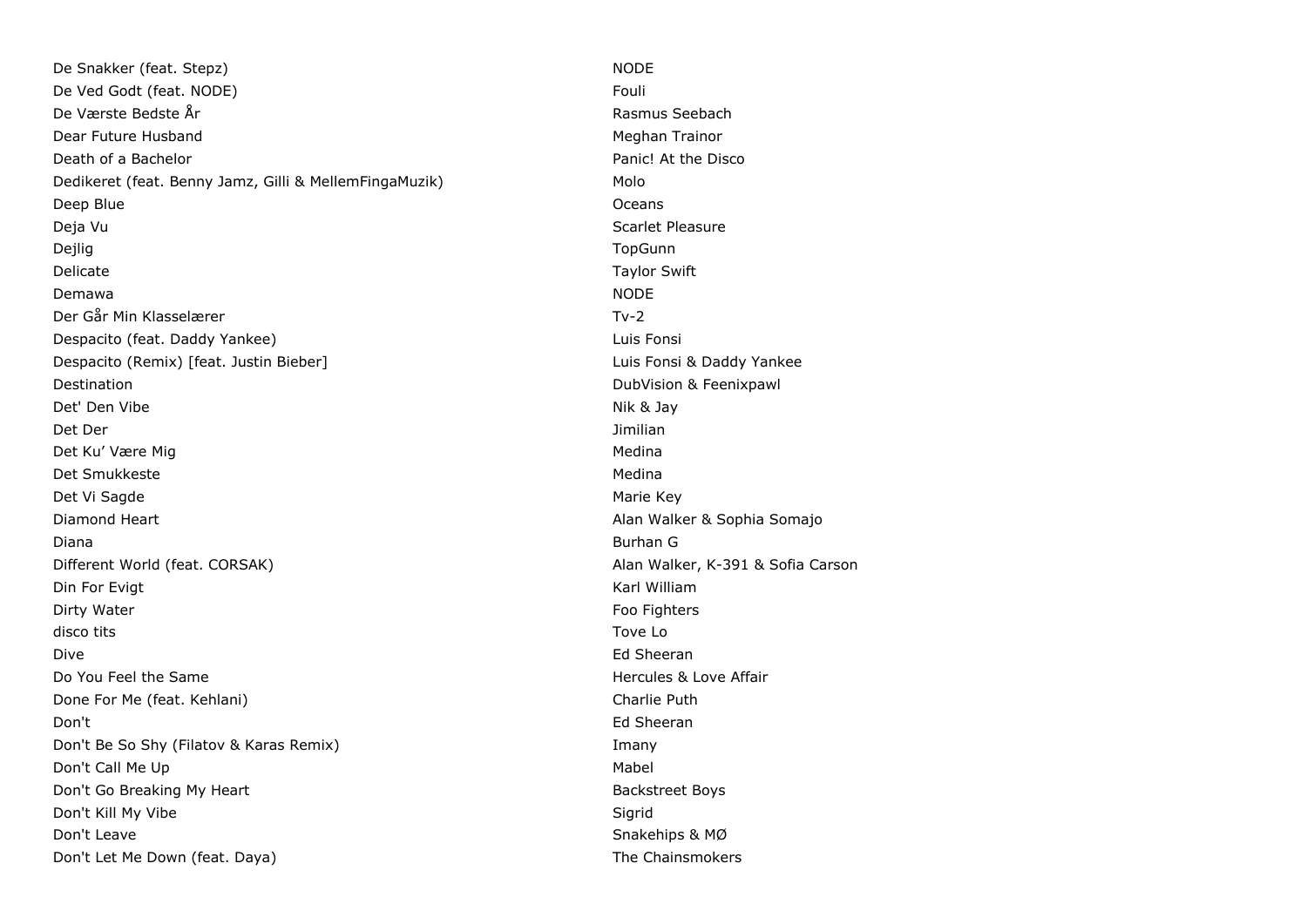| Don't Let Me Down [W&W Remix] (feat. Daya)                             | The Chainsmokers              |
|------------------------------------------------------------------------|-------------------------------|
| Don't Look Down (feat. Usher)                                          | Martin Garrix                 |
| Don't U Know That I Care                                               | Infernal                      |
| Don't Wanna Know (feat. Kendrick Lamar)                                | Maroon 5                      |
| Don't Worry (feat. Ray Dalton) [Radio Version]                         | Madcon                        |
| Doorstep                                                               | ANYA                          |
| Down (feat. Gucci Mane)                                                | Fifth Harmony                 |
| Down for Anything (feat. Karra)                                        | Sam Feldt & MOWE              |
| Downtown (feat. Eric Nally, Melle Mel, Kool Moe Dee & Grandmaster Caz) | Macklemore & Ryan Lewis       |
| Drag Me Down                                                           | One Direction                 |
| Drama (feat. Sivas)                                                    | ΖK                            |
| Drama Free (feat. Lights)                                              | deadmau5                      |
| Dream Bigger (Instrumental)                                            | Axwell A Ingrosso             |
| Dream Bigger (Radio Edit)                                              | Axwell A Ingrosso             |
| Drikker For Lidt                                                       | Gulddreng                     |
| Drip Too Hard                                                          | Lil Baby & Gunna              |
| Drop In the Ocean (feat. AronChupa)                                    | Omi                           |
| Drop Top Porsche (feat. branco)                                        | Marco Rahim                   |
| Drug Dealer (feat. Ariana DeBoo)                                       | Macklemore                    |
| Drum                                                                   | МØ                            |
| Du Kan Altid Komme Her                                                 | Thomas Helmig                 |
| Dum Som Mig                                                            | Citybois                      |
| Dumme Penge (feat. Don Stefano)                                        | Kesi                          |
| Dumt På Dig (Radio Edit) (feat. TopGunn)                               | Kato                          |
| Dusk Till Dawn (feat. Sia)                                             | ZAYN                          |
| Dusk Till Dawn (feat. Sia) [Brooks Remix]                              | ZAYN                          |
| Dusk Till Dawn (feat. Sia) [John "J-C" Carr Mix]                       | ZAYN                          |
| Dynamite (feat. Pretty Sister)                                         | Nause                         |
| Døgnrytme                                                              | Bro                           |
| Earned It                                                              | The Weeknd                    |
| Eastside                                                               | benny blanco, Halsey & Khalid |
| Easy Love                                                              | Sigala                        |
| Elastic Heart                                                          | Sia                           |
| Electricity (feat. Diplo & Mark Ronson)                                | Silk City, Dua Lipa           |
| Elsk Mig                                                               | Medina                        |
| Emerald Rush                                                           | Jon Hopkins                   |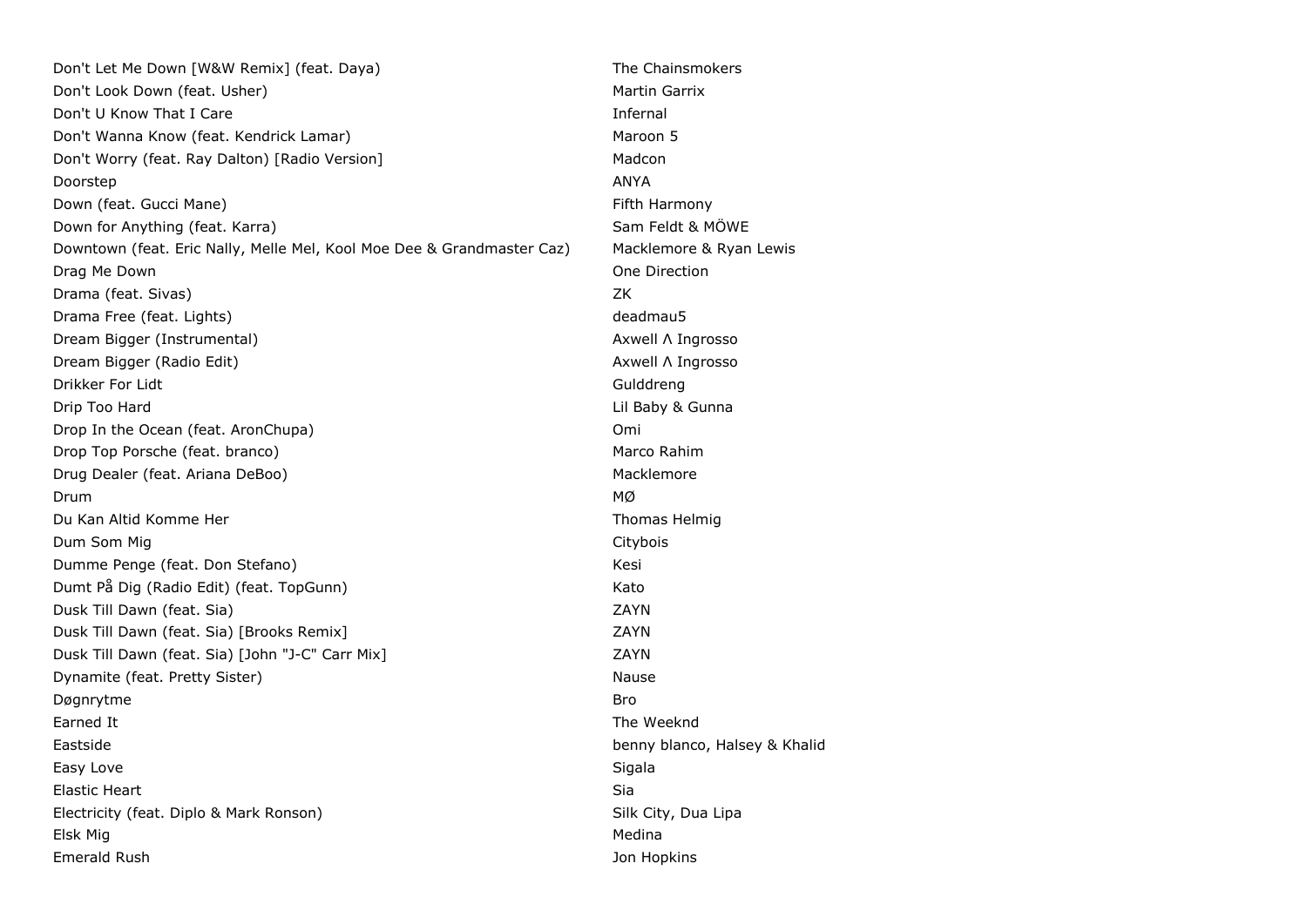Emotion Astrid S Én Til JonasForFanden End Game (feat. Ed Sheeran & Future) Taylor Swift Enemies Lauventure et al. (2009) and the set of the set of the set of the set of the set of the set of the set Energi Alexander Brown feat. Kamilia Amélie Eneste Joey Moe Enjoy the Ride **Example 2008** Erlando Erlando **Example 2008** Erlando **Erlando** Ensom Gulddreng Er Det En Fugl Emil Stabil Er Nettet Nede? Bro Eraser Ed Sheeran Escape (feat. Steph Jones) Tritonal Escape (Into the Sunset) [feat. Una] [Radio Edit] Quintino Est-ce que tu m'aimes ? (Pilule Bleue) Maître Gims Et Lille Land Joey Moe Everchanging SAVEUS Everglow Coldplay Every Single Piece **Redondo & Bolier Feat.** She Keeps Bees Everybody Bingo Players & Goshfather Everybody Be Somebody (Lucas & Steve Edit) Ruffneck Everybody Dies in Their Nightmares XXXTENTACION Everybody Hates Me The Chainsmokers and the Chainsmokers and the Chainsmokers and the Chainsmokers Everybody Together Nicky Night Time Everyday Logic & Marshmello Ex Kiana Ledé Exs and Ohs Elle King Eyes Shut Years & Years Eyes Wide Shut **Hugo Helmig** Eyes Wide Shut Hugo Helmig Helmig Helmig Helmig Helmig Helmig Helmig Helmig Helmig Helmig Helmig Helmig Helmig Helmig Helmig Helmig Helmig Helmig Helmig Helmig Helmig Helmig Helmig Helmig Helmi Fade Boye & Sigvardt and Sigvardt and Sigvardt and Sigvardt and Sigvardt and Sigvardt and Sigvardt and Sigvardt and Sigvardt and Sigvardt and Sigvardt and Sigvardt and Sigvardt and Sigvardt and Sigvardt and Sigvardt and Si Fade Out Lines The Avener The Avener The Avener Search Avenue Avenue Avenue Avenue Avenue Avenue Avenue Avenue Faded Alan Walker (1999) and the set of the set of the set of the set of the set of the set of the set of the set of the set of the set of the set of the set of the set of the set of the set of the set of the set of the se Faded (Tiesto's Northern Lights Remix) and a series of the Malker Alan Walker Faith Calvin Harris FAKE LOVE **BTS** Fake Love Drake Fakin It (feat. Ofelia K) Kaskade & Felix Cartal Kaskade & Felix Cartal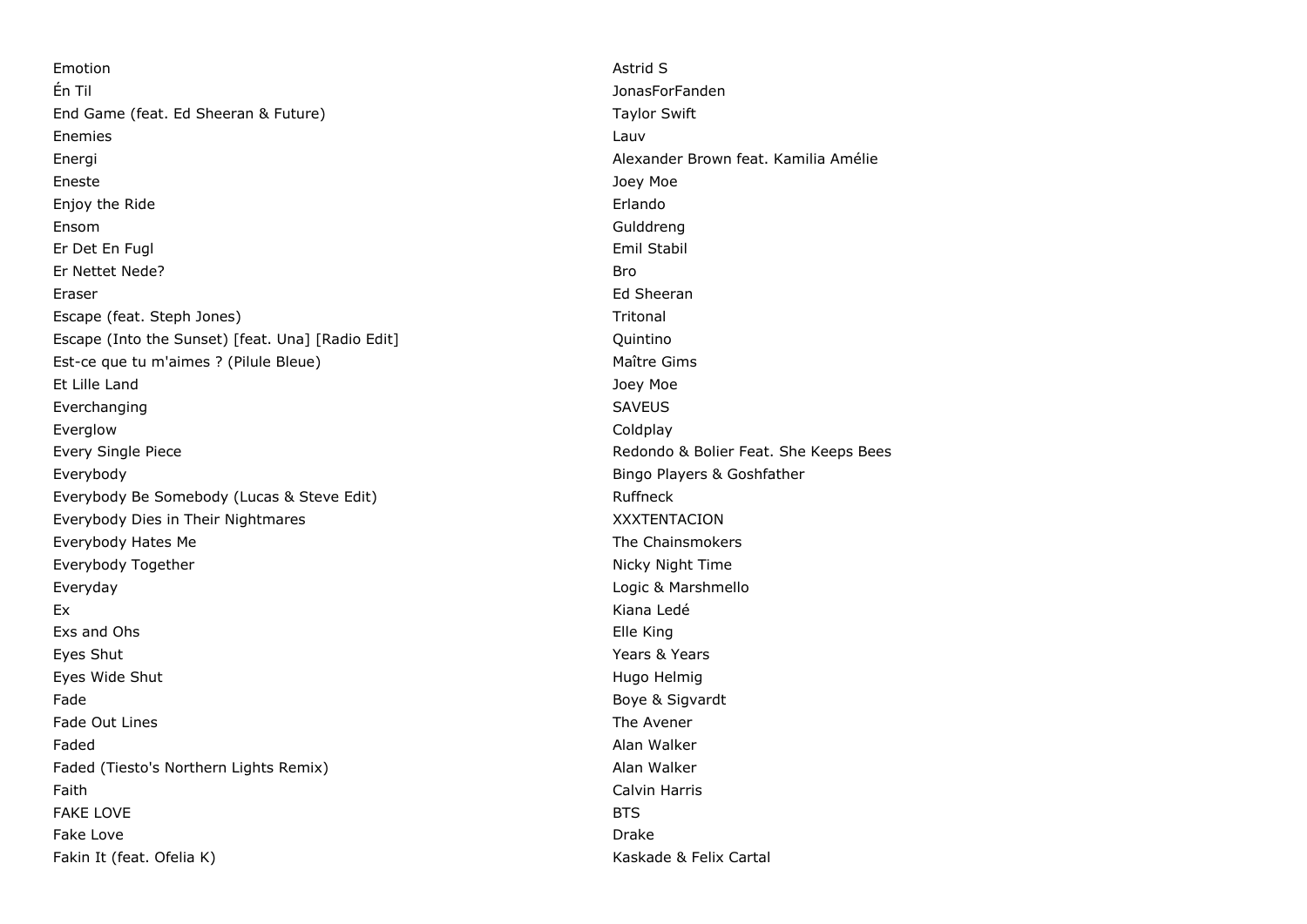Fall Back (feat. Oh Land) Dúné Falling Down **Example 2018** 2019 12:30 The United States of the United States of the United States of the United States of the United States of the United States of the United States of the United States of the United Stat Fantasi Benjamin Rihan Farfar Sang Rasmus Seebach and The Contract of the Contract of the Contract of the Contract of the Contract of the Contract of the Contract of the Contract of the Contract of the Contract of the Contract of the Contract of Farlig Rasmus Seebach Farvel Gulddreng Fast Juice WRLD Fast Car (feat. Dakota) [Radio Edit] Jonas Blue Fast Car (feat. River) Tobtok The Care (feat. River) Tobtok Tobtok The Tobtok The Tobtok The Tobtok The Tobtok Fatter Det Nu and The State of the State of the State of the Marie Key Favorite Lie et al. et al. et al. et al. et al. et al. et al. et al. et al. et al. et al. et al. et al. et al. Feel Good Aba Feel It Still **For the Manual Portugal. The Manual Portugal.** The Manual Portugal. The Manual Portugal. The Manual Portugal. The Manual Portugal. The Manual Portugal. The Manual Portugal. The Manual Portugal. The Manual Po Feel the Vibe Bob Sinclar Feat. Dawn Tallman Feeling of Falling Cheat Codes & Kim Petras Feels (feat. Pharrell Williams, Katy Perry & Big Sean) Calvin Harris Calvin Harris Feels Like Home (feat. Kent Jones) Sigala, Fuse ODG & Sean Paul Filthy Justin Timberlake Final Song MØ Finesse (feat. Cardi B) [Remix] Bruno Mars Fire (feat. NÉONHÈART) 3LAU & Said the Sky Fire on Fire Sam Smith Sam Smith Sam Smith Sam Smith Sam Smith Sam Smith Sam Smith Fireflies John Dahlbäck feat. Melanie Fontana Fireflies (feat. Luciana) [Extended Mix] Bassjackers Bassjackers Fireproof (Extended) **Rami, CASP:R & Colton Avery** Rami, CASP:R & Colton Avery Fireproof (feat. Teddy Sky) Vax Fireproof (feat. Teddy Sky) [DIMA Remix] Vax Firestone (feat. Conrad Sewell) **Kygo Kygo** First Time **Kygo & Ellie Goulding** Five Hours **Department Control** Control Control Control Control Control Control Control Control Control Control Control Control Control Control Control Control Control Control Control Control Control Control Control Contro Five More Hours (Deorro x Chris Brown) **Deorro x Chris Brown** Flames David Guetta & Sia Flawless **Mads Langer** Mads Langer Flutes (Kiss FM Edit) Fly (feat. Leah Culver) and the control of the matter of the Marshmello Flyv Fugl Rasmus Seebach and The Rasmus Seebach Rasmus Seebach and The Rasmus Seebach and The Rasmus Seebach and The Rasmus Seebach and The Rasmus Seebach and The Rasmus Seebach and The Rasmus Seebach and The Rasmus Seebac

Bizzle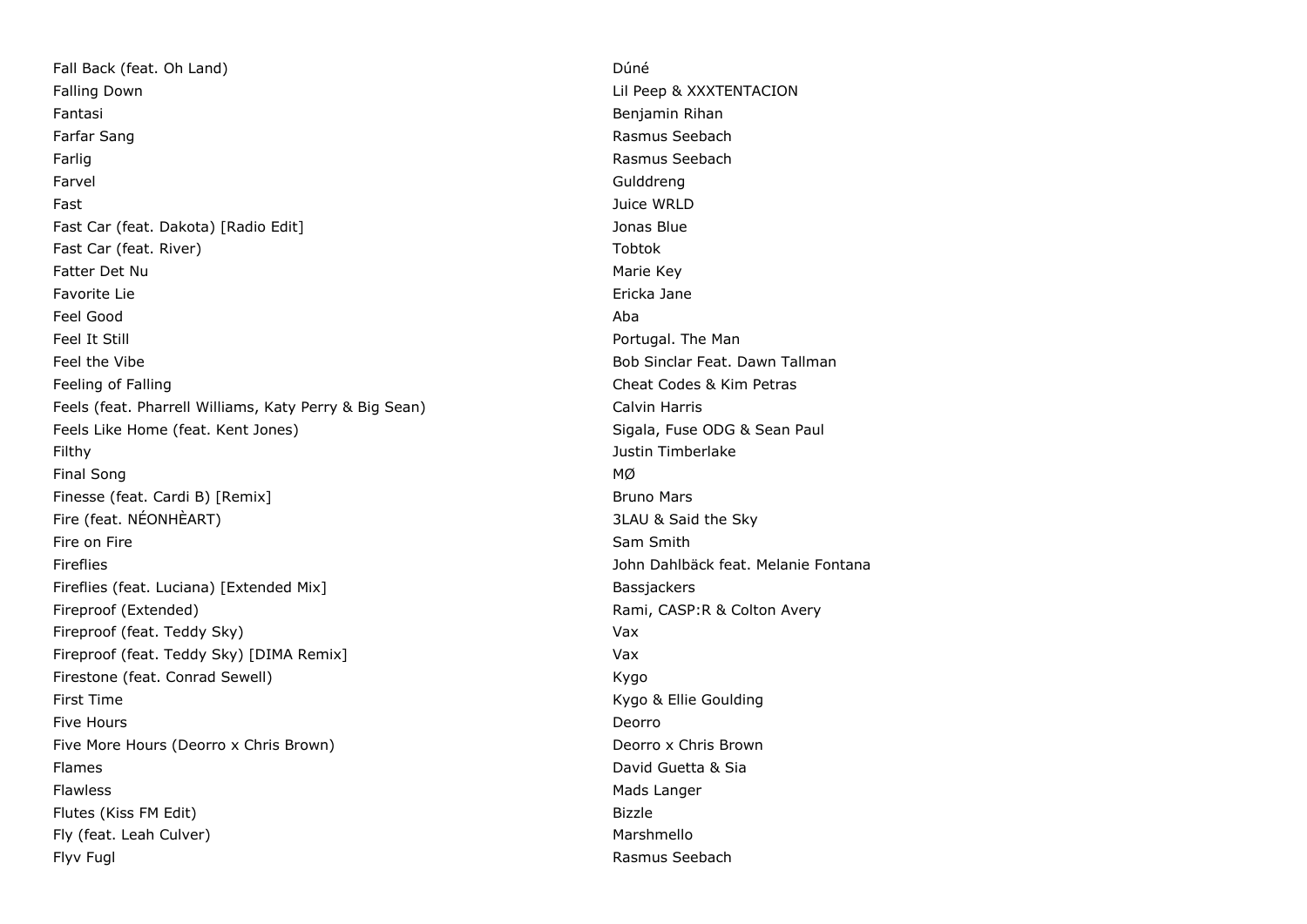Focus Ariana Grande Folk Som Os **Highland Som Os** Highland Som Os **Highland Som Os** Highland Som Os **Highland Som Os** Highland Som Os Follow Me Niklas For Evigt (feat. Johan Olsen) Volbeat For Mig Selv (feat. Gilli) NODE For You (From "Fifty Shades Freed") Liam Payne & Rita Ora Formidable (feat. Benny Jamz, Gilli & MellemFingaMuzik) Molo FourFiveSeconds **Richards** Rihanna, Kanye West, Paul McCartney Fragile **Kygo & Labrinth** Kygo & Labrinth Freaks Timmy Trumpet And Savage Freaky Friday (feat. Chris Brown) Lil Dicky Fred (Remix) Bo Evers Free Fall Christopher Christopher Christopher Christopher Christopher Christopher Christopher Christopher Christopher Christopher Christopher Christopher Christopher Christopher Christopher Christopher Christopher Christop Freefall (feat. BullySongs) Armin van Buuren Armin van Buuren Freeze Me Death from Above 1979 Frero Gilli Friday Night Vigiland Friends Justin Bieber & BloodPop® FRIENDS Marshmello & Anne-Marie FRIENDS (R3hab Remix) Marshmello & Anne-Marie Fryse (feat. Benny Jamz, Gilli & MellemFingaMuzik) Molo Fuck Love (feat. Trippie Redd) National American Control of ASS XXXTENTACION Fy Faen **History Community Community** Community Community Community Community Community Community Community Community Community Community Community Community Community Community Community Community Community Community Comm Fy Faen (Cisilia Remix) **Highlands** Contact Contact Contact Contact Contact Contact Contact Contact Contact Contact Contact Contact Contact Contact Contact Contact Contact Contact Contact Contact Contact Contact Contact Co Følelsen Kesi († 1938) Før Vi Falder i 1999 i 1999 ble stofballet i 1999 ble stofballet i 1999 ble stofballet i 1999 ble stofballet i Galway Girl **Ed Sheeran** Galway Girl (Martin Jensen Remix) and the state of the Sheeran Ed Sheeran Ganjaman Alfons and the Community of the Community of the Community of the Community of the Community of the Community of the Community of the Community of the Community of the Community of the Community of the Community o Gazette Phlake GDFR (feat. Sage The Gemini & Lookas) Flo Rida Gentleman **Rasmus Thude** Get Down Two Controllers and the Controllers of the Controllers of the Two Controllers and Two Controllers and Two Controllers and Two Controllers and Two Controllers and Two Controllers and Two Controllers and Two Control Get Low Grand Control of the Control of Control of Control of Control of Control of Control of Control of Control of Control of Control of Control of Control of Control of Control of Control of Control of Control of Contro Get Ugly Jason Derulo Get Ur Freak On **Missy Elliott** Communist Communist Communist Communist Communist Communist Communist Communist Communist Communist Communist Communist Communist Communist Communist Communist Communist Communist Communist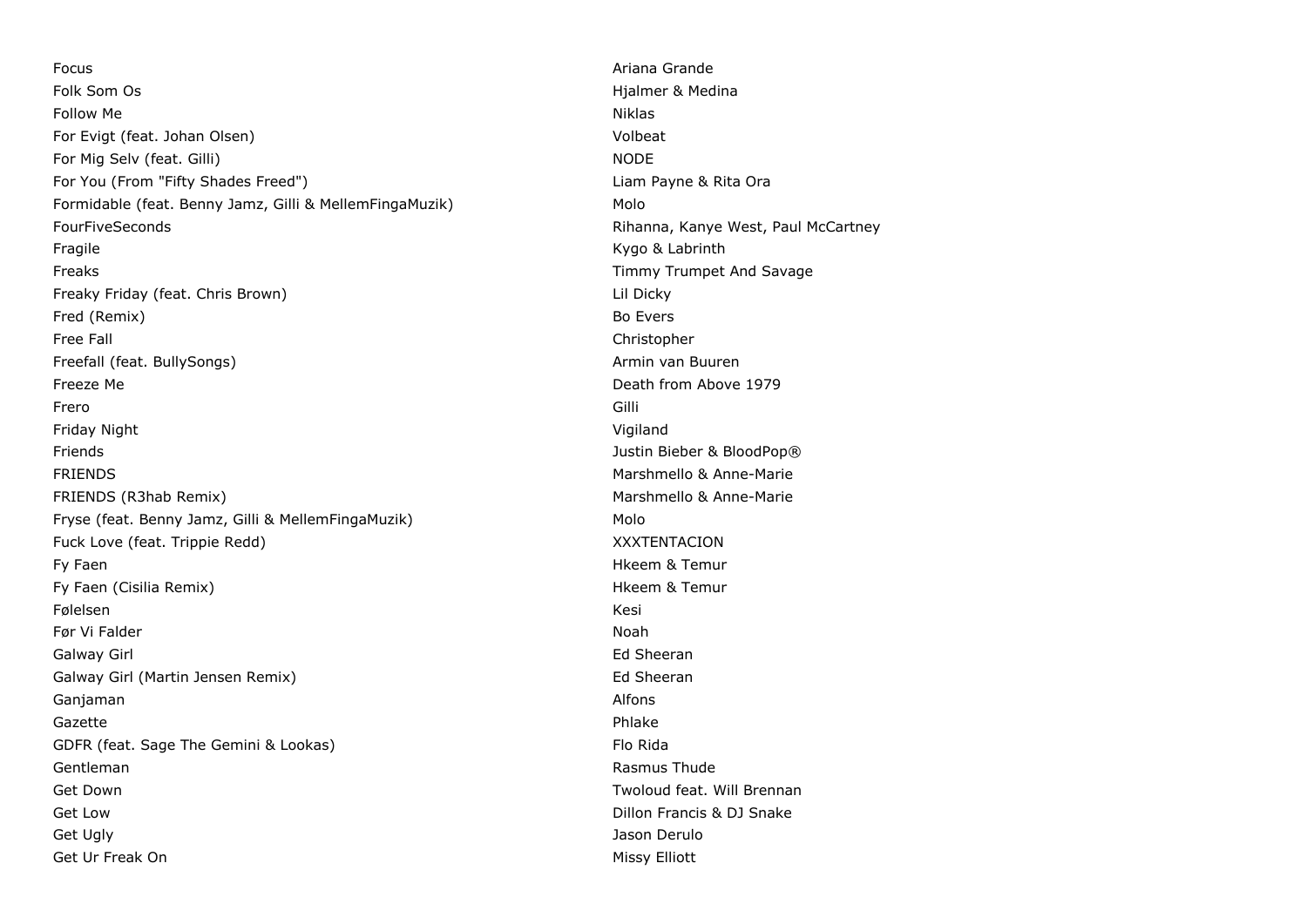Getaway (feat. Angel Taylor) The Contract of the Contract of Tritonal Contract of Tritonal Contract of Tritonal Ghost Town **Adam Lambert** Constitution of the Constitution of the Constitution of the Constitution of the Constitution of the Constitution of the Constitution of the Constitution of the Constitution of the Constitution of Giant Giant Calvin Harris, Rag'n'Bone Man Gimme Love (feat. Tilly) Sample 2014 and the Congress of the Congress of the Congress of the Congress of the Congress of the Congress of the Congress of the Congress of the Congress of the Congress of the Congress of the C Girls (feat. Cardi B, Bebe Rexha & Charli XCX) and the control of the Rita Ora GIRLS GIRLS Icona Pop Girls Like (feat. Zara Larsson) Tinie Tempah Girls Like You (feat. Cardi B) Maroon 5 Girls Need Love (Remix) Summer Walker & Drake Contact Active Summer Walker & Drake Girls On Boys Galantis & ROZES Giv Mig Noget Jimilian Give Me Your Love (feat. John Newman & Nile Rodgers) Sigala Glorious (feat. Skylar Grey) Macklemore (Skylar Grey) Macklemore Go Back (feat. Hayley Warner) Manual Hedegaard Hedegaard Hedegaard Go With Your Heart **DJ** Antoine vs Mad Mark God is a woman and a series of the series of the series of the series of the Series of the Series of the Series of the Series of the Series of the Series of the Series of the Series of the Series of the Series of the Serie God's Plan Drake Gold Kiiara Golden (feat. Lukas Graham) Brandon Beal and Brandon Beal and Brandon Beal and Brandon Beal Golden Light (feat. 6AM) and the state of the state of the state of the state of the Madden Golden Tracks Joeysuki Gone Is the Night (feat. Jorge Blanco) South American Manuson Control of Kris Kross Amsterdam Good For You (feat. A\$AP Rocky) Selena Gomez Good Goodbye (feat. Pusha T & Stormzy) LINKIN PARK Good Old Days (feat. Kesha) Macklemore Nacklemore Good Together Scarlet Pleasure Controller Scarlet Pleasure Scarlet Pleasure Goodbye (feat. Nicki Minaj & Willy William) Jason Derulo & David Guetta Gorgeous **Taylor Swift** Gravity DJ Fresh feat. Ella Eyre Gravity **Blasteriaxx** Green Light Lorde and Communication of the Communication of the Communication of the Communication of the Communication of the Communication of the Communication of the Communication of the Communication of the Communicati Grip Seeb & Bastille Growing Pains Alessia Cara Guld Jul Gulddreng Gør mig lykkelig Barbara Moleko Habibi Aiwa Gilli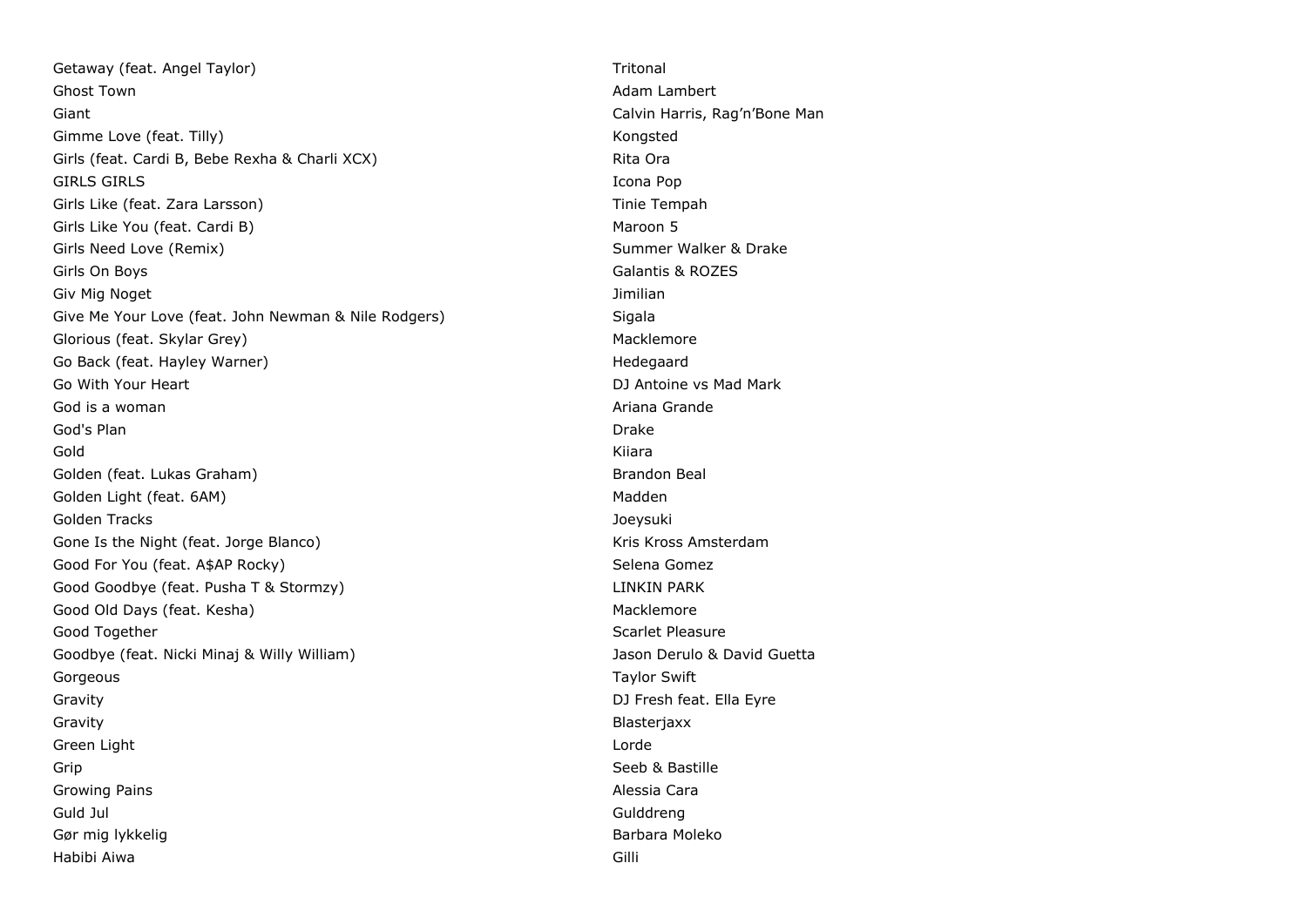Halfway Right LINKIN PARK New York 1999 (No. 1999) and the United States of the UNIX PARK New York 1999 (No. 1 Halvnøgen Ulige Numre Hands To Myself Selena Gomez Selena Gomez Selena Gomez Selena Gomez Selena Gomez Selena Gomez Selena Gomez Selena Gomez Happier **Marshmello & Bastille** Happier Ed Sheeran Happier (Breathe Carolina Remix) and the matter of the Marshmello & Bastille Happy Ever After (Zero Hour) Foo Fighters and the United States of Food Fighters Happy Now **Kygo & Sandro Cavazza** Happy Now (R3HAB Remix) The Cavazza Cavazza Cavazza Cavazza Cavazza Cavazza Cavazza Harmony Luca Guerrieri Havana Camo Havana (feat. Young Thug) Camila Cabello He Like That Fifth Harmony and the United States of the Eigenberg Harmony and The Fifth Harmony Head Above Water Avril Lavigne Water Avril Lavigne Controller Avril Lavigne Avril Lavigne Headlights (feat. Ilsey) Robin Schulz Energy Robin Schulz Energy Robin Schulz Hear Me Calling The Calling Contract of the Calling Studies of the Calling Theorem and the Calling Theorem and The Calling Theorem and The Calling Theorem and The Calling Theorem and The Calling Theorem and The Calling The Heartlines Broods Heartlines (Cheat Codes Remix) and the matter of the Broods Broods and the Broods Broods Broods and the Broods Heartlines (MOUNT Remix) and the matter of the matter of the state of the state of the state of the state of the state of the state of the state of the state of the state of the state of the state of the state of the state Hearts Don't Break Around Here **Ed Sheeran** Ed Sheeran Heat Scarlet Pleasure **Scarlet Pleasure** Heathens twenty one pilots that the extent of the twenty one pilots of the twenty one pilots of the twenty one pilots of the twenty one pilots of the twenty one pilots of the twenty one pilots of the twenty of the twenty o Heaven Julia Michaels Heavy (feat. Kiiara) LINKIN PARK Heavy (feat. Kiiara) [Nicky Romero Remix] LINKIN PARK Hele Danmark Op At Stå (feat. Herrelandsholdet) [VM-sang 2018] Thomas Helmig Hele Vejen Nik & Jay Heliocentric **Electrick Village** Helium Sia Here for You (feat. Ella Henderson) and the state of the Kygo Here We Go Klaas & Mazza Here With Me (feat. CHVRCHES) Marshmello Hey Baby (feat. Deb's Daughter) Dimitri Vegas, Like Mike & Diplo Hey Mama (feat. Nicki Minaj & Afrojack) David Guetta Hey MaMaMa Tritonal Hey Sexy Lady Van De Laser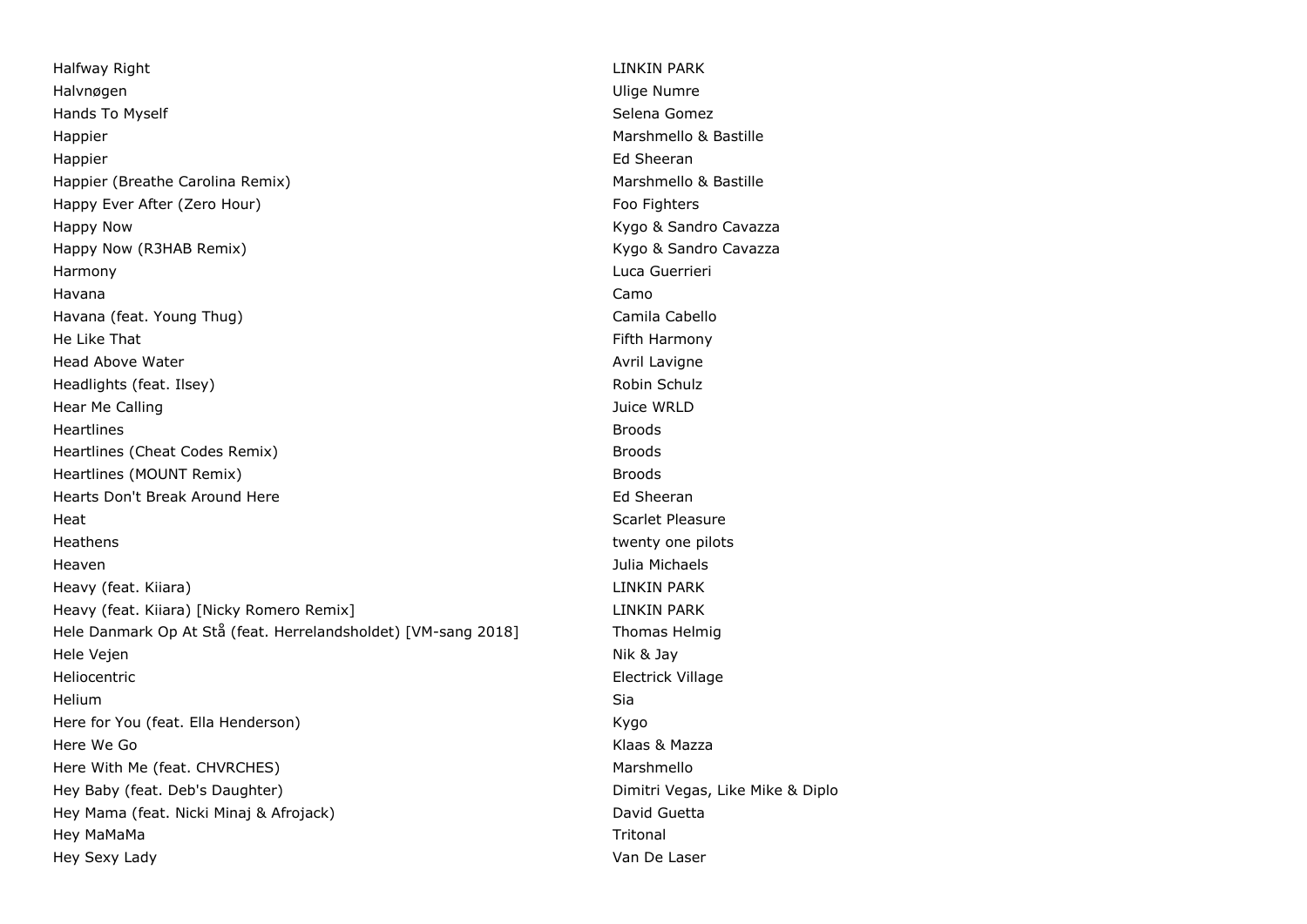Hide Away Daya Hideaway Kiesza High Hopes Panic! At the Disco High on You Sebastien Feat. Hagedorn Higher Love **Alex Vargas** Alex Vargas Alex Vargas Alex Vargas Alex Vargas Alex Vargas Alex Vargas Alex Vargas Alex Vargas Alex Vargas Alex Vargas Alex Vargas Alex Vargas Alex Vargas Alex Vargas Alex Vargas Alex Vargas Alex Him & I G-Eazy & Halsey Himalaya Morten Himalaya SAVEUS History One Direction Hierte Der Banker Marie Key (Marie Key Marie Key Marie Key Marie Key Marie Key Marie Key Marie Key Marie Key Marie Key (Marie Key Marie Key Marie Key Marie Key Marie Key Marie Key (Marie Key Marie Key Marie Key Marie Key M Hold Back the River **Value 2018 Hold Back the River All Contracts** and the *James Bay* Hold Fast Thomas Helmig Hold My Hand Jess Glynne Hold On Hugo Helmig Hold On Tight R3HAB & Conor Maynard Hold You Basto Holder Fast (feat. Gilli & Lukas Graham) and the state of the Hennedub Holiday DJ Antoine Hope (feat. Winona Oak) and The Chainsmokers and The Chainsmokers Hospitalized **Broods** Hotline Bling **Drake** Hotter Than Hell **Hotter Than Hell** Dua Lipa How Deep Is Your Love Calvin Harris & Disciples How Do You Feel Right Now Axwell Λ Ingrosso How Hard I Try Filous Feat. James Hersey How Long Charlie Puth How Would You Feel (Paean) South American State of Sheeran Ed Sheeran Ed Sheeran Hula Hoop Omi Human Rag'n'Bone Man HUMBLE. Kendrick Lamar Hurricane Infernal Hurt Me Låpsley Hurts So Good **Astrid South Astrid South Astrid S** Hva' Så Gulddreng Hvis Det Ik' Skal Være Os Joey Moe

Home Electrick Village & Fred Miller Feat. Niclas Lundin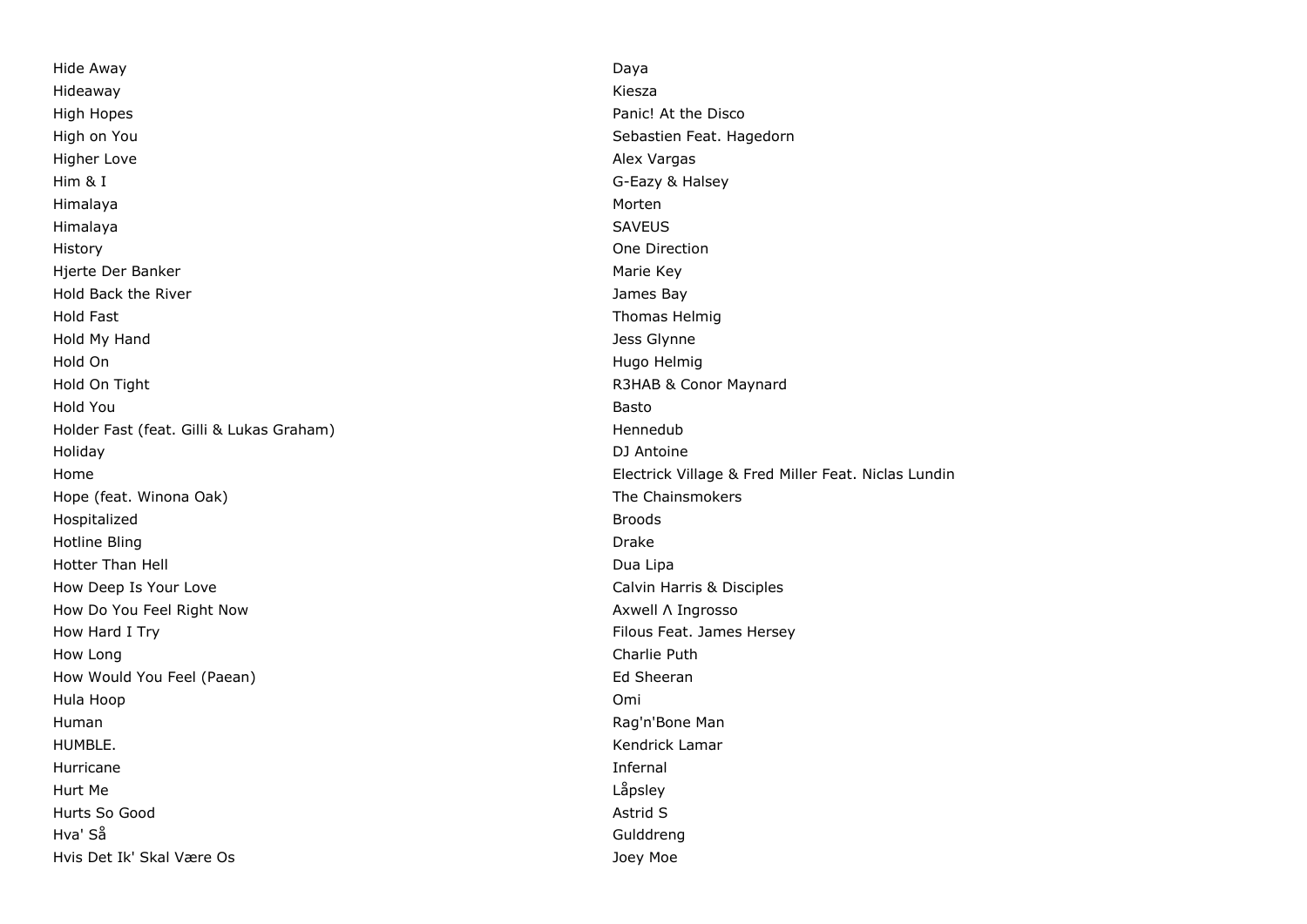Hvor Er Du Bro? Bro Hvor Er Du Henne Bror (feat. ATYPISK) Shaka Loveless & Wafande Hvor Er Du Nu Nadia Malm feat. Svenstrup & Vendelboe Hyggesang TopGunn and the term of the term of the term of the term of the term of the term of the term of the term of the term of the term of the term of the term of the term of the term of the term of the term of the term Hymn for the Weekend **Coldpany** Coldplay Hystereo Armin Van Buuren (1999) en de Armin Van Buuren (1999) en de Armin Van Buuren (1999) en de Armin Van Buuren Højre Og Venstre (feat. Ericka Jane) Skinz Skinz Skinz Skinz I Can't Get Enough benny blanco, Tainy, Selena Gomez & J Balvin I Don't Wanna Live Forever (Fifty Shades Darker) The Case of the CAYN & Taylor Swift I Dont Like It I Love It (feat. Robin Thicke & Verdine White) Flo Rida I Don't Like It, I Love It (feat. Robin Thicke & Verdine White) Flo Rida I Don't Wanna Go **Alan Walker & Julie Bergan** I Feel It Coming (feat. Daft Punk) The Weeknd I Feel the Love Tritonal, R5 & Ross Lynch I Got You Bebe Rexha I Gotta Let You Go DJ Tonka & Stefan Rio I Just Can't Crookers Feat. Jeremih I Know What You Did Last Summer Shawn Mendes & Camila Cabello I Know You Skylar Grey I Like It **I** Like It **Cardi B**, Bad Bunny & J Balvin I Like Me Better Lauvene and the United States of the United States and Lauvene and Lauvene and Lauvene and La I Love It Cheat Codes & DVBBS I Love You (Chace Remix) Axwell Λ Ingrosso I Love You (feat. Kid Ink) Axwell Λ Ingrosso I Min Zone Skinz (1999) and the Skinz (1999) and the Skinz (1999) and the Skinz (1999) and the Skinz (1999) and I Miss You (feat. Julia Michaels) Clean Bandit I Put a Spell on You **Annie Lennox Annie Lennox** I Really Like You Carly Rae Jepsen I See Fire **Ed Sheeran** I Took a Pill in Ibiza (Seeb Remix) and the state of the Mike Posner and Mike Posner I Used To Be GOH vs. Sugarstarr feat. Redman & Method Man Company of GOH vs. Sugarstarr feat. Redman & Method Man I Wanna Know (feat. Nico & Vinz) Alesso I Was Wrong (Robin Schulz Remix) A R I Z O N A I Won't Let You Down (feat. Bekuh Boom) Christopher Christopher I Write Sins Not Tragedies **Panic!** At the Disco ID2 (Radio Edit) Dimitri Vangelis & Wyman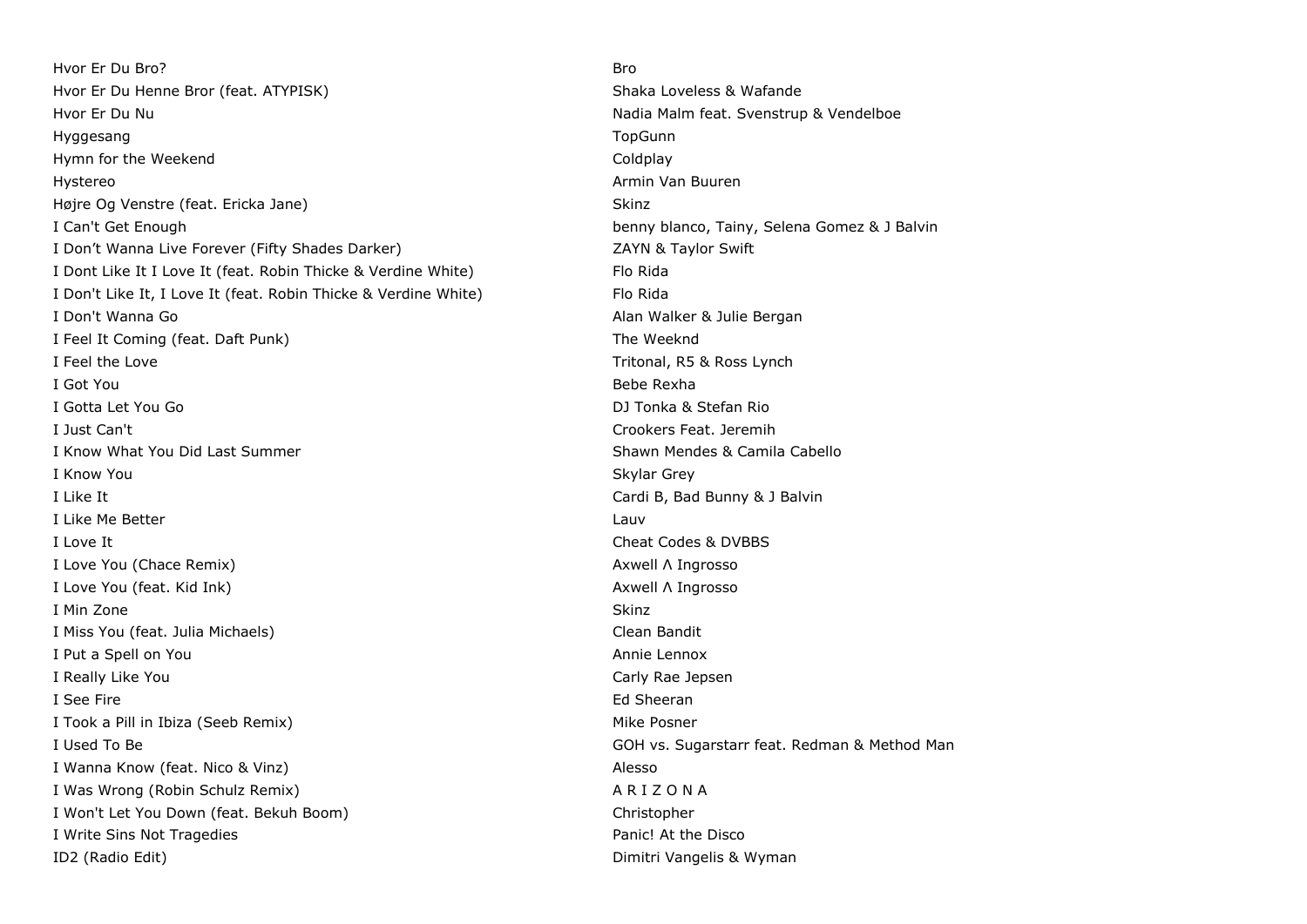IDGAF Dua Lipa If I'm Lucky Jason Derulo If It Ain't Love Jason Derulo Ik ordinær (Kongsted Remix) Hej Matematik feat Jesper Binzer Ik Sådan Nogen (feat. Benny Jamz, Gilli & MellemFingaMuzik) Molo IKEA Episodes Phlake **Ild Til Blokken** Diämes Braun I'll Be There Jess Glynne I'll Never Love Again (Extended Version) Lady Gaga I'm A Mess Ed Sheeran Im in Control (feat. Popcaan) AlunaGeorge and AlunaGeorge i'm so tired... Lauv & Troye Sivan I'm Stuck Noah Cyrus and the United Studies of the United Studies of the United Studies of the United Studies of the United Studies of the United Studies of the United Studies of the United Studies of the United Studies of I'm the One (feat. Justin Bieber, Quavo, Chance the Rapper & Lil Wayne) DJ Khaled I'm Upset **Drake** In My Blood **Shawn Mendes** In My Mind Dynoro & Gigi D'Agostino In My Room (feat. Ty Dolla \$ign & Tyga) Yellow Claw & DJ Mustard In the Blood John Mayer In the Name of Love **Martin Garrix & Bebe Rexha** In the Night The Weeknd **Inficeret** Diames Braun and Diames Braun and Diames Braun and Diames Braun and Diames Braun and Diames Braun and Diames Braun and Diames Braun and Diames Braun and Diames Braun and Diames Braun and Diames Braun and Diames Ingen Andre TopGunn **Inhale** Duke Dumont & Ebenezer Inside the Lines (feat. Casso) and the settlement of the Mike Perry Instruction (feat. Demi Lovato & Stefflon Don) Jax Jones Into You Ariana Grande Invisible LINKIN PARK Irony Christopher Is That for Me **Alesso & Anitta** Is That For Me (3LAU Remix) Alesso & Anitta Is That for Me (KO:YU Remix) and a state of the Messo & Anitta Alesso & Anitta Issues Julia Michaels Issues (Alan Walker Remix) Julia Michaels It Ain't Me **Kygo & Selena Gomez It Ain't Me** It's on You **Sugar Hill & Wasabi It's on You**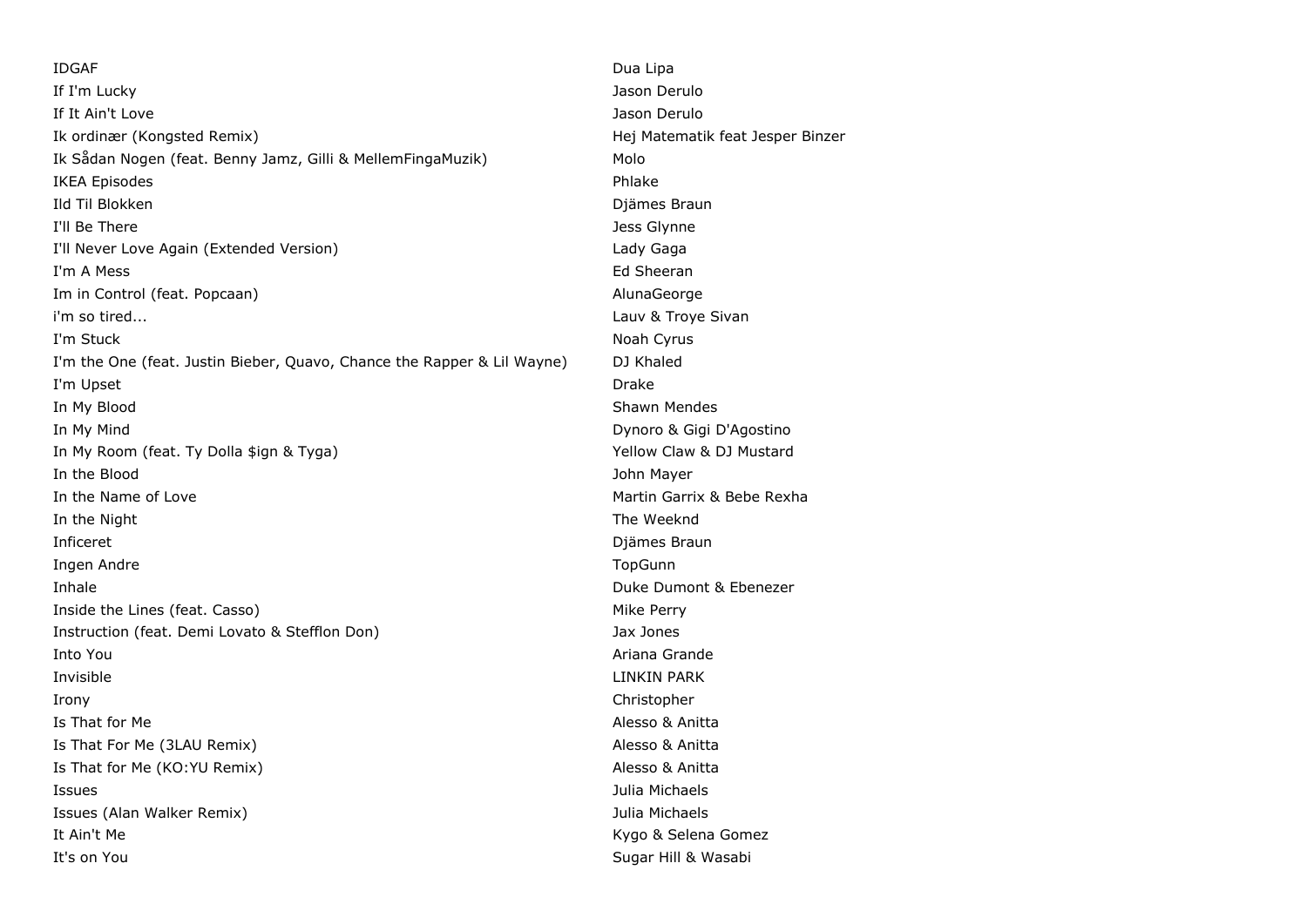It's You (feat. Gavin) and the state of the state of the state of the state of the state of the state of the state of the state of the state of the state of the state of the state of the state of the state of the state of It's You (feat. Gavin) [Boye & Sigvardt Remix] Askling Jackie Chan (feat. Preme & Post Malone) Tiësto & Dzeko Jakke Citybois Jazzhands Kelde feat. B-Jay Jealous (Remix) (feat. Tinashe) Nick Jonas **Jeg Har En Pige Skinz** Jocelyn Flores XXXTENTACION Jolene (JFMee Remix) Alexander Brown & Aura Juke Box Hero Foreigner and the state of the state of the state of the state of the state of the state of the state of the state of the state of the state of the state of the state of the state of the state of the state of Jump (feat. Trippie Redd) Julia Michaels Jumpsuit twenty one pilots JUNGLE MellemFingaMuzik Just For One Night (feat. Astrid S) Blonde Just Hold On Steve Aoki & Louis Tomlinson Just You and I Tom Walker Karma Town Stine Bramsen New York 1989, New York 1989, New York 1989, New York 1989, New York 1989, New York 1 Ked Af Det Gulddreng and Gulddreng and Gulddreng and Gulddreng and Gulddreng and Gulddreng and Gulddreng and Gulddreng and Gulddreng and Gulddreng and Gulddreng and Gulddreng and Gulddreng and Gulddreng and Gulddreng and G Keep Dreaming Hedegaard & Stine Bramsen Keep Dreaming (Club Edit) Manus (Club Edit) Hedegaard & Stine Bramsen KIDD Er Din Far Kiddel (1999) and the Second Control of the Second Control of the Second Control of the Second Control of the Second Control of the Second Control of the Second Control of the Second Control of the Second C Kill Em With Kindness Selena Gomez Selena Gomez King Years & Years & Years & Years & Years & Years & Years & Years & Years & Years & Years & Years & Years & Years & Years & Years & Years & Years & Years & Years & Years & Years & Years & Years & Years & Years & Years & Y Kiss and Make Up **Dua Lipa & BLACKPINK** Klar på mig nu var att stort att stort att andet andet and the stort of the stort of the Joey Moe Knock You Out **Bingo Players Bingo Players Bingo Players** Know No Better (feat. Travis Scott, Camila Cabello & Quavo) Major Lazer Kolde Nætter Gilli Koldt Udenfor **Page Four** Page Four Page Four Page Four Page Four Kom Og Tag Mig Wafande Wafande Wafande Wafande Wafande Wafande Wafande Wafande Wafande Wafande Wafande Wafande Kom Over Kesi (Komedia) waa ku sheegaal ka sida ka sida dhaqaal ka sida ka sida ka sida ka sida ka sida ka sida<br>Aasiyaha ka sida ka sida ka sida ka sida ka sida ka sida ka sida ka sida ka sida ka sida ka sida ka sida ka si Kongens Have The TopGunn Construction of the TopGunn Construction of the TopGunn TopGunn Kære Mor Noah i Noah i Noah i Noah i Noah i Noah i Noah i Noah i Noah i Noah i Noah i Noah i Noah i Noah i No Kærlighed (Mutters Alene) Thomas Helmig La Cintura Alvaro Soler La Criminal de La Criminal de La Criminal de La Criminal de La Criminal de La Criminal de La Criminal de La Cri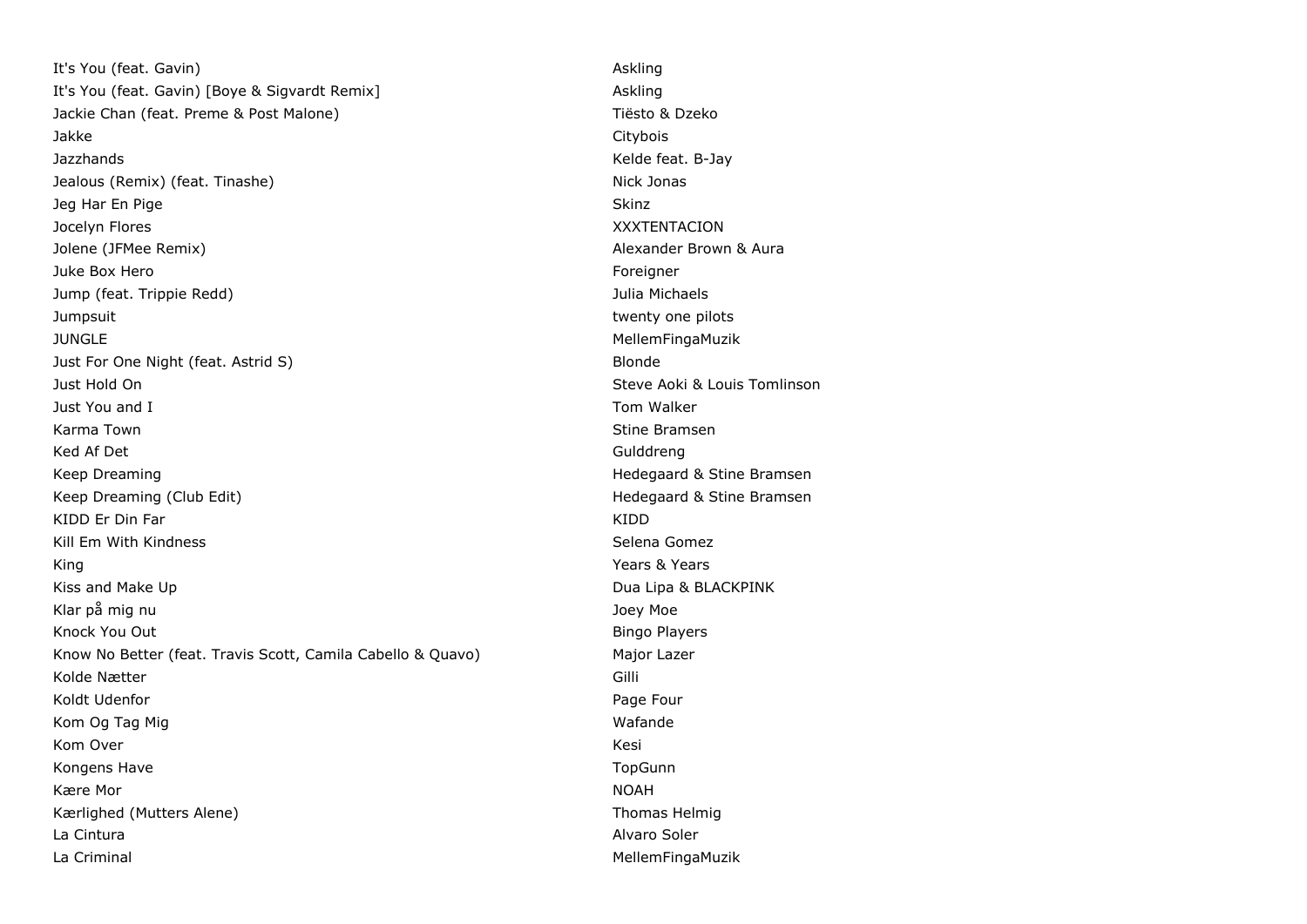La Dee Da Football and the Contract of the Contract of the Football and The Football and The Football and The Football and The Football and The Football and The Football and The Football and The Football and The Football a La Fami Fouling and the contract of the contract of the contract of the contract of the contract of the contract of the contract of the contract of the contract of the contract of the contract of the contract of the contra Langsom Gilli Last Hurrah Bebe Rexha Lay by Me Ruben and the Ruben and the Ruben and the Ruben and the Ruben and the Ruben and the Ruben and the Ruben Lay It All On Me (feat. Ed Sheeran) and the state of the Rudimental Rudimental Lay Lay (feat. NODE) **Pay** Lay Me Down (feat. John Legend) Sam Smith Lean On (feat. MØ & DJ Snake) Major Lazer Leave Your Lover Sam Smith Legende (feat. Skinz) Gulddreng Legends Never Die (Alan Walker Remix) [feat. Against the Current & Mako] League of Legends Legends Never Die (feat. Against the Current) League of Legends Lemon N.E.R.D & Rihanna Lemon (feat. Drake) [Drake Remix] N.E.R.D & Rihanna Let It Be Me (feat. Ava Max) and the Controller of the Controller of the David Guetta Let It Go James Bay Let It Soak (Dengang Du Græd) Stine Bramsen Let Me Down (Tube & Berger Edit) Daniel Steinberg Let Me Down Slowly **Alec Benjamin** Let Me Go (feat. Florida Georgia Line & watt) Mailee Steinfeld & Alesso Let Me Live (feat. Anne-Marie & Mr Eazi) and a more controlled a Rudimental & Major Lazer Let Me Love You (feat. Justin Bieber) DJ Snake Let Me Love You (feat. Justin Bieber) [Don Diablo Remix] [2012] DJ Snake & Don Diablo Let Me Love You (feat. Justin Bieber) [Marshmello Remix] DJ Snake & Marshmello Let Me Love You (feat. Justin Bieber) [Zedd Remix] DJ Snake & Zedd Let You Down NF Let You Love Me **Rita Ora Rita Ora Rita Ora Rita Ora Rita Ora Rita Ora Rita Ora** Let's Get F\*ucked Up and the set of the set of the MAKJ & Lil Jon Levitate Me SAVEUS Lie to Me (feat. Julia Michaels) 5 Seconds of Summer Lige Nu Hjalmer Ligesom Mig **Kesi** Light It Up (feat. Nyla & Fuse ODG) [Remix] Major Lazer Major Lazer Lights Out (Too Drunk) (feat. Hayley) DJ Katch Like I Can Smith Sam Smith Sam Smith Sam Smith Sam Smith Sam Smith Sam Smith Sam Smith Sam Smith Sam Smith Sam Smith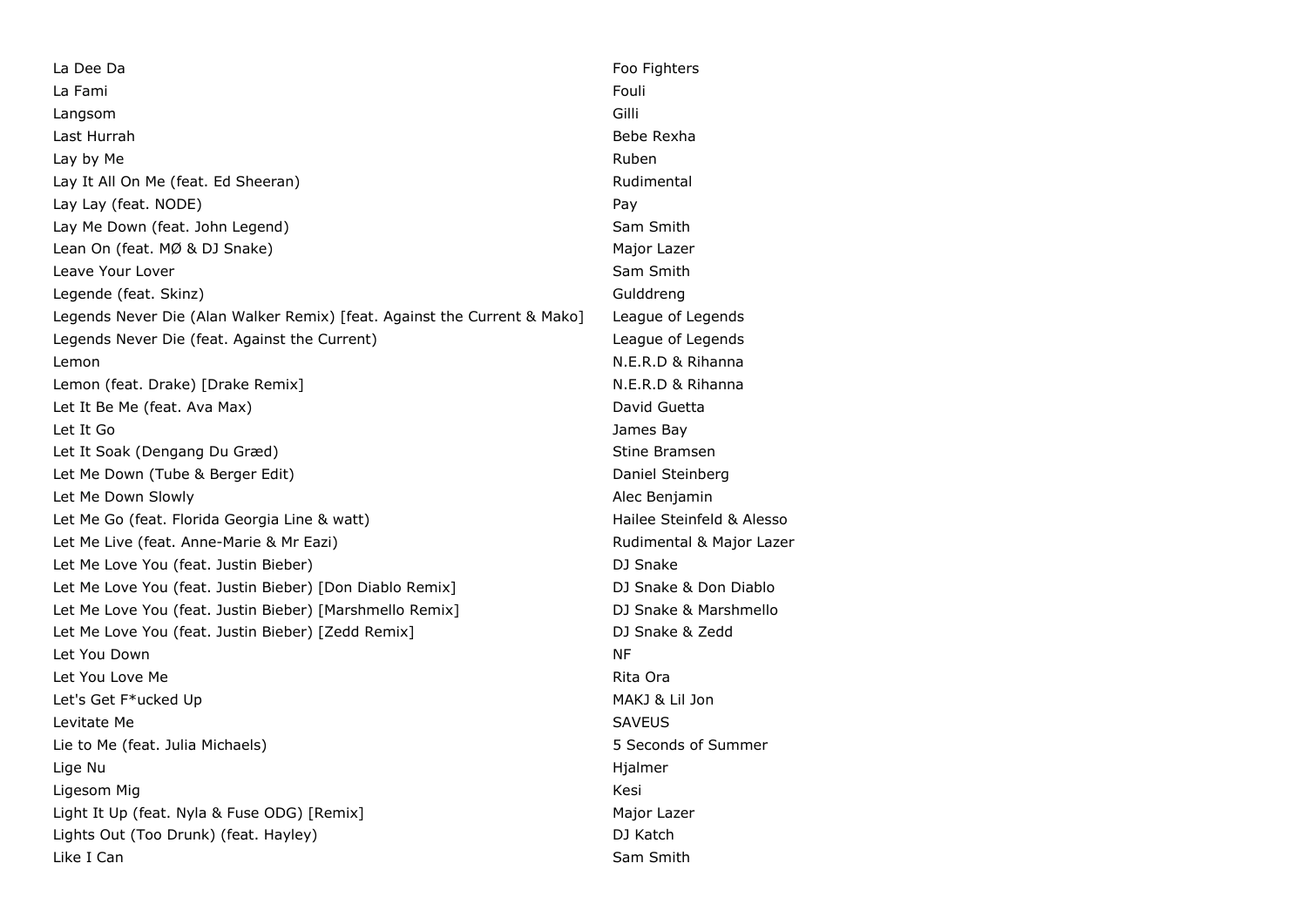Like I Do David Guetta, Martin Garrix & Brooks LIKE I WOULD ZAYN Like Jonny Däpp Good N8 & Famoe Like to Be You (feat. Julia Michaels) Shawn Mendes Lille Hjerte (feat. Shaka Loveless) Ankerstjerne Lily Alan Walker, K-391 & Emelie Hollow Limbo Scarlet Pleasure Limbo (Original Mix) Daxtar Limousine (feat. Madcon) Christopher Christopher Christopher Christopher Christopher Linje H Nik & Jay Livet Er For Kort Jimilian Locked Away (feat. Adam Levine) R. City Lonely Together (feat. Rita Ora) Avicii Lonely Together (feat. Rita Ora) [Alan Walker Remix] [1999] Avicii Look Back at It A Boogie wit da Hoodie wit da Hoodie wit da Hoodie wit da Hoodie wit da Hoodie wit da Hoodie wit da Hoodie Look What You Made Me Do Taylor Swift All Annual Media and Taylor Swift Swift All Annual Media and Taylor Swift Lost Control Alan Walker & Sorana Lost in Japan Shawn Mendes and Shawn Mendes Shawn Mendes Shawn Mendes Shawn Mendes Lost in Japan (Remix) Shawn Mendes & Zedd Lost in the Fire Gesaffelstein & The Weeknd Lost Your Groove Chocolate Puma & Junior Sanchez Feat. Arama Lov3 Swanky Tunes Love & War (feat. Yade Lauren) Manual Communication of the Vellow Claw Love Letters Chris Burton Love Lies Khalid & Normani Love Me a Little **Example 2018** 2019 12:30 Nine a Little Riggi & Piros Love Me Harder Ariana Grande Love Me Like You Do **Ellie Goulding** Love Me Now John Legend Love Myself **Hailee Steinfeld** Love No More Loud Luxury & anders Love on Me Galantis & Hook N Sling Love on the Brain **Rights** and the Brain Rihanna Rihanna Rihanna Rihanna Rihanna Rihanna Rihanna Rihanna Rihanna Love on the Weekend **Value 2018** 2019 12:00 12:00 12:00 12:00 12:00 12:00 12:00 12:00 12:00 12:00 12:00 12:00 12:00 12:00 12:00 12:00 12:00 12:00 12:00 12:00 12:00 12:00 12:00 12:00 12:00 12:00 12:00 12:00 12:00 12:00 12:0 Love Runs Out OneRepublic Love So Soft **Kelly Clarkson**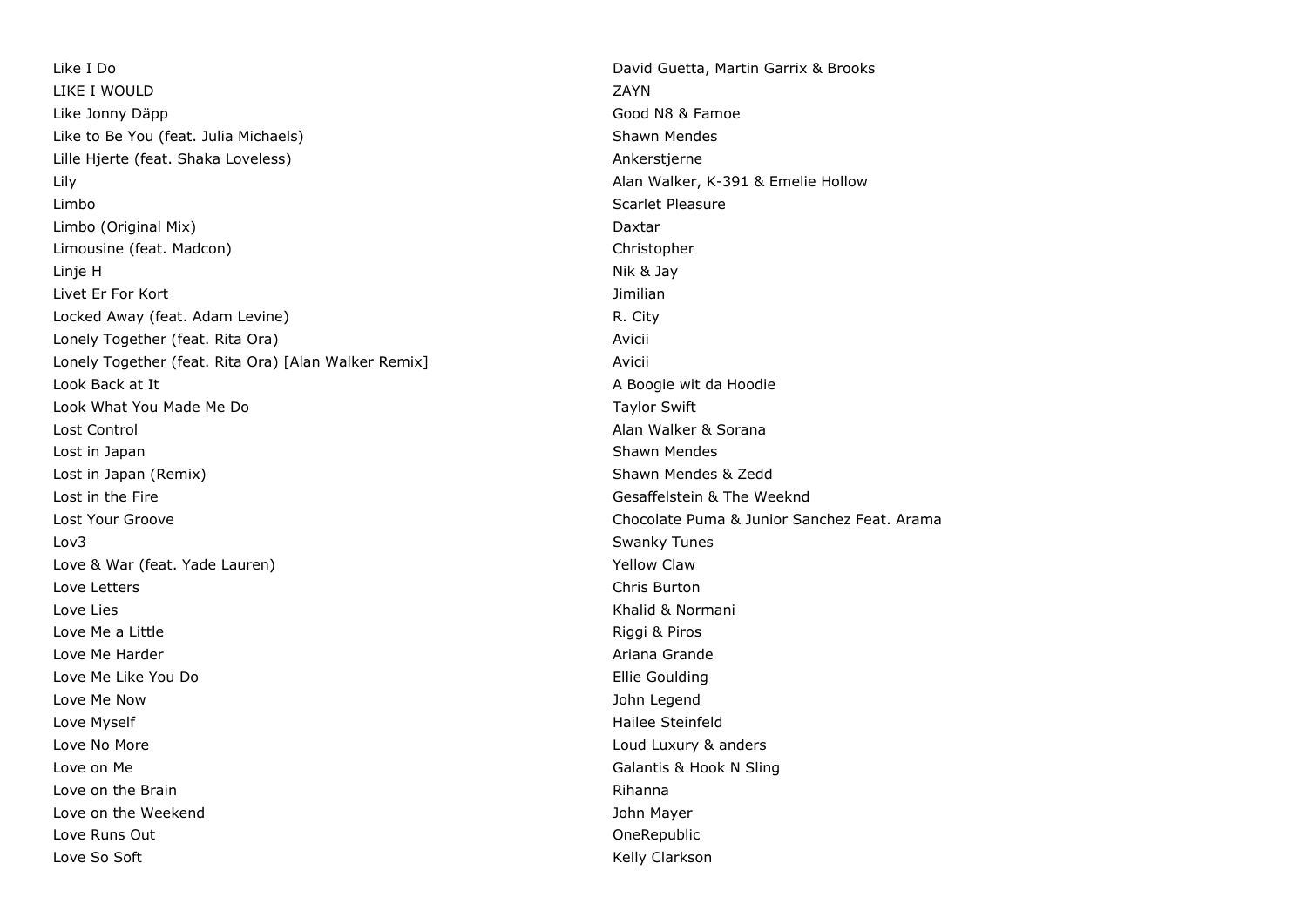Love Someone Lukas Graham Love U Marshmello Love Yourself Justin Bieber lovely Billie Eilish & Khalid Lovers on the Sun (feat. Sam Martin) and David Guetta David Guetta Lovesick (feat. Liza Owen) SUR Contract the Superior of the Superior SUR SUR Lucid Dreams Juice WRLD Lucy Burhan G Luftballon Cisilia Lullaby Sigala & Paloma Faith Lullaby (Martin Jensen Remix) Sigala, Paloma Faith & Martin Jensen **Lush Life** Zara Larsson Lust for Life (feat. The Weeknd) Lana Del Rey Lyvesangen Gulddreng Længe Leve Drømmene Nik & Jay Længe Siden **Market Siden Siden Siden Siden Siden Siden Siden Siden Siden Siden Siden Siden Siden Siden Siden S** Machine (2015 Remake) Faustix feat. Kamilia Amélie Mad for It (feat. Casso) TooManyLeftHands Mad Love (feat. Becky G) Mad Love (feat. Becky G) Made For This Sick Individuals and the Sick Individuals of the Sick Individuals Sick Individuals Made You Love Me **Infernal** Magisk Annexus and the Magisk Annexus and the Magisk Annexus and the Mik & Jay (1989). Nik & Jay (1989) Make It Right Food Fighters and the Control of the Control of Tennis and Tennis and Tennis and Tennis and Tennis and Tennis and Tennis and Tennis and Tennis and Tennis and Tennis and Tennis and Tennis and Tennis and Tennis Make Me (Cry) [feat. Labrinth] Noah Cyrus Noah Cyrus Noah Cyrus Make Up (feat. Ava Max) Solution Controller and Make Up (feat. Available of the Vice & Jason Derulo Make Up (feat. Ava Max) [MOTi Remix] Vice & Jason Derulo Malibu Miley Cyrus and the Miley Cyrus Cyrus and the Miley Cyrus Cyrus Cyrus Cyrus Cyrus Cyrus Cyrus Cyrus Cyrus Cyrus Cyrus Cyrus Cyrus Cyrus Cyrus Cyrus Cyrus Cyrus Cyrus Cyrus Cyrus Cyrus Cyrus Cyrus Cyrus Cyrus Cyrus C Malibu Skinz Malibu (Le Boeuf Remix) Skinz Mama (feat. Ellie Goulding) Clean Bandit Mama (feat. William Singe) Sharehold School and School and School and School and School and School and School and School and School and School and School and School and School and School and School and School and School an Mama Said Lukas Graham Mamacita (feat. Benny Jamz) **Kesi** Kesi Mango King Man's Not Hot Big Shaqi and Big Shaqi and Big Shaqi and Big Shaqi and Big Shaqi and Big Shaqi and Big Shaqi and Big Shaqi and Big Shaqi and Big Shaqi and Big Shaqi and Big Shaqi and Big Shaqi and Big Shaqi and Big Shaqi an Maps Maroon 5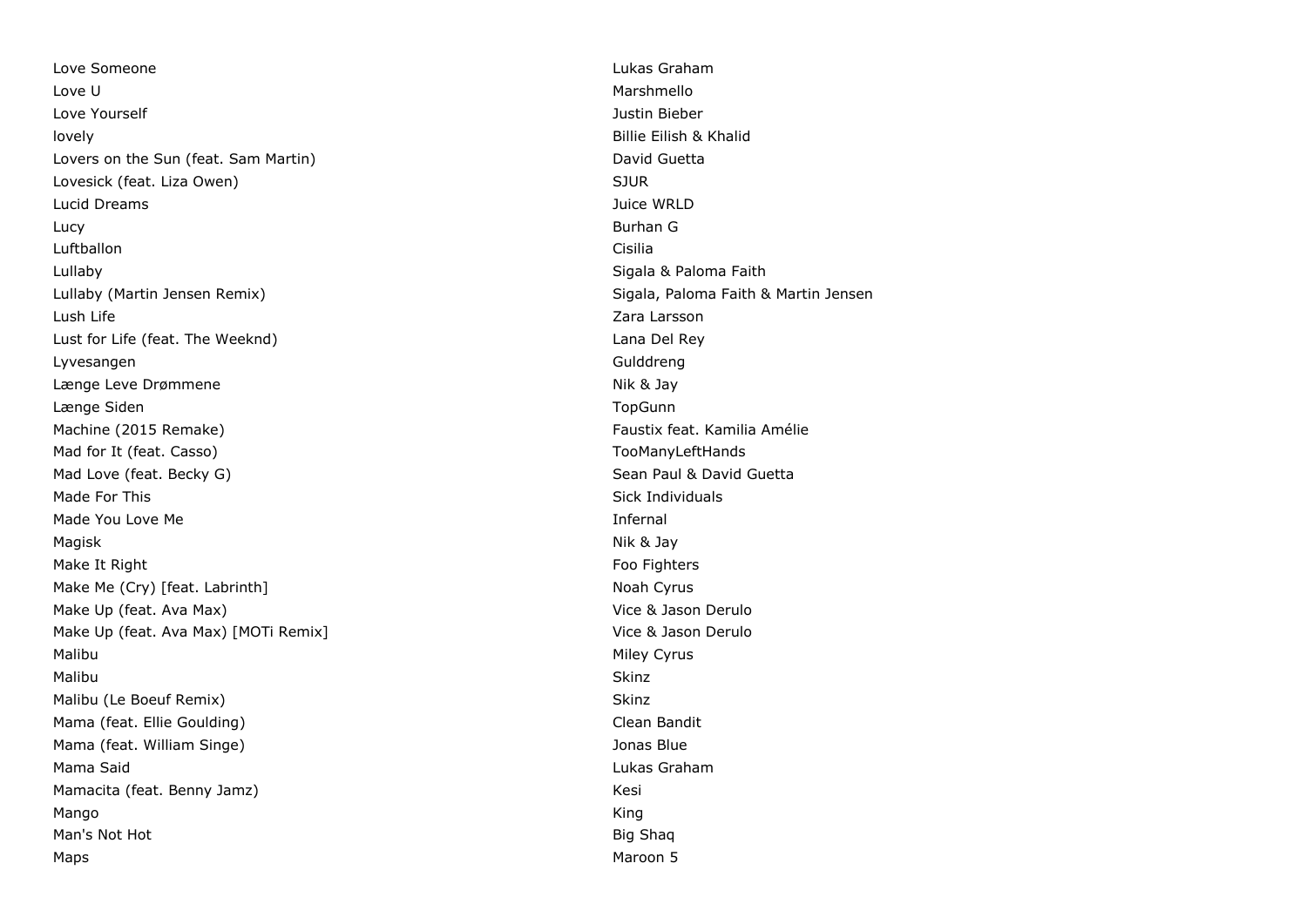Mariah NODE Marilyn Patrick Dorgan Marvin Gaye (feat. Meghan Trainor) Charlie Puth Mask Off Future and the contract of the contract of the contract of the contract of the contract of the contract of the contract of the contract of the contract of the contract of the contract of the contract of the contra Me and My Broken Heart **Rimsell Communist Communist Communist Communist Communist Communist Communist Communist Communist Communist Communist Communist Communist Communist Communist Communist Communist Communist Communist** Me Myself and I G-Eazy x Bebe Rexha Meant to Be (feat. Florida Georgia Line) and the state of the Bebe Rexha Mercy **Mercy** Shawn Mendes **Mercy** Shawn Mendes **Shawn Mendes** Messy Kiiara Mest Ondt $S$ øren Huss $\sim$ Mi Amor Fætr & Bro Mi Gente Jackson and The Julian Communication of the Jackson and Jackson and Jackson and Jackson and Jackson and Jackson and Jackson and Jackson and Jackson and Jackson and Jackson and Jackson and Jackson and Jackson and J MIA (feat. Drake) Bad Bunny Bad Bunny Middle (feat. Bipolar Sunshine) DJ Snake Midnight Coldplay Million Joey Moe Million Reasons **Lady Gaga** Mind Games **Nicolas Haelg** Nicolas Haelg Nicolas Haelg Nicolas Haelg Nicolas Haelg Nicolas Haelg Nicolas Haelg Nicolas Haelg Nicolas Haelg Nicolas Haelg Nicolas Haelg Nicolas Haelg Nicolas Haelg Nicolas Haelg Nicolas Haelg Mind Made Up (feat. Kylie Auldist) [Lenno vs. Cookin' On 3 Burners] Cookin' On 3 Burners Mine **Bazzi** Miss You Cashmere Cat, Major Lazer & Tory Lanez Miss You James Hersey Mistakes I've Made **Eelke Kleijn** Mit Navn I Lys (feat. Lille & Isaac Kasule) Ankerstjerne Mmm Yeah (feat. Pitbull) Austin Mahone and Austin Mahone Model Gulddreng Moder Jord **Kim Larsen & Kjukken** Moments Freddy Verano feat. Sam Smith Mon Ami (feat. Shaka Loveless) Livid Livid Ami (feat. Shaka Loveless) Livid Mon p'tit loup Gilli Money Suncity Money On My Mind Sam Smith Monogamy Christopher Monophobia (feat. Rob Swire) deadmau5 Moonlight Gaullin Moonlight XXXTENTACION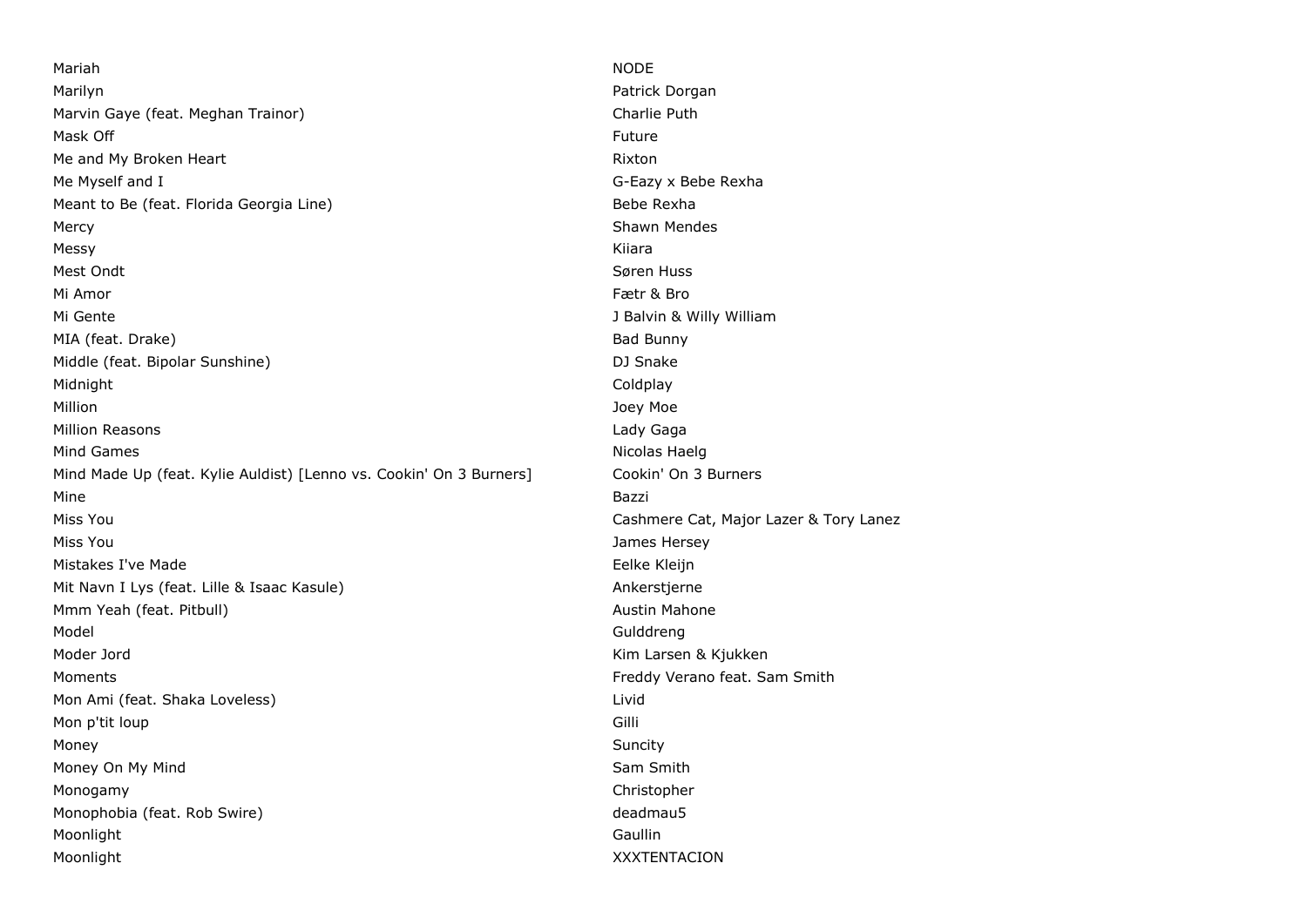More More More **More** Alexander Brown **More More Alexander Brown** More Than a Woman Faustix & Will Grands More Than Ever Breathers and the Carolina & Ryos Breathers and Breathers and Breathers and Breathers and Breathers and Breathers and Breathers and Breathers and Breathers and Breathers and Breathers and Breathers and Breat More Than You Know Axwell Λ Ingrosso More Than You Know (Acoustic) Axwell Λ Ingrosso Morgenfest (feat. Ude Af Kontrol) and Christian Christian Christian Christian Christian Christian Christian Christian Most Girls **Hailee Steinfeld** Motion **Emotional Oranges** Motions KATO Mountain Top **Kraak & Smaak** And Allen And Allen And Allen And Allen And Allen And Allen And Allen And Allen And A Move Forward **Stine Bramsen** Move You **Kelly Clarkson** Move Your Body (Alan Walker Remix) Sia Mumbai Jdg & Samual James My Bad Khalid My Blood **twenty one pilots** and twenty one pilots are twenty one pilots and twenty one pilots are twenty one pilots My House Flo Rida and the Contract of the Contract of the Contract of the Contract of the Contract of the Contract of the Contract of the Contract of the Contract of the Contract of the Contract of the Contract of the Cont My My My! Troye Sivan My My My! (Throttle Remix) Troye Sivan My Way Calvin Harris Na Na Trey Songz Naked James Arthur Nancy Mulligan **Ed Sheeran** Ed Sheeran **Ed Sheeran** Nathalia Burhan G Natural **Imagine Dragons Natural** Imagine Dragons **Imagine Dragons** nede Mette Blake Blake Blake Blake Blake Blake Blake Blake Blake Blake Blake Blake Blake Blake Blake Blake Blake Blake Blake Blake Blake Blake Blake Blake Blake Blake Blake Blake Blake Blake Blake Blake Blake Blake Blake B Needed Me Rihanna Nemt Gulddreng Nervous **Network** Shawn Mendes Never Be Like You (feat. Kai) Flume Never Be the Same Camila Cabello Never Forget You **New Your Contract Act 2018** 2 Never Forget You Never Go Back **Dennis Lloyd Dennis Lloyd Dennis Lloyd** Never Let You Down (feat. Steve Appleton) [Extended Mix] Trobi Nevermind Dennis Lloyd New Americana **Halsey** New Americana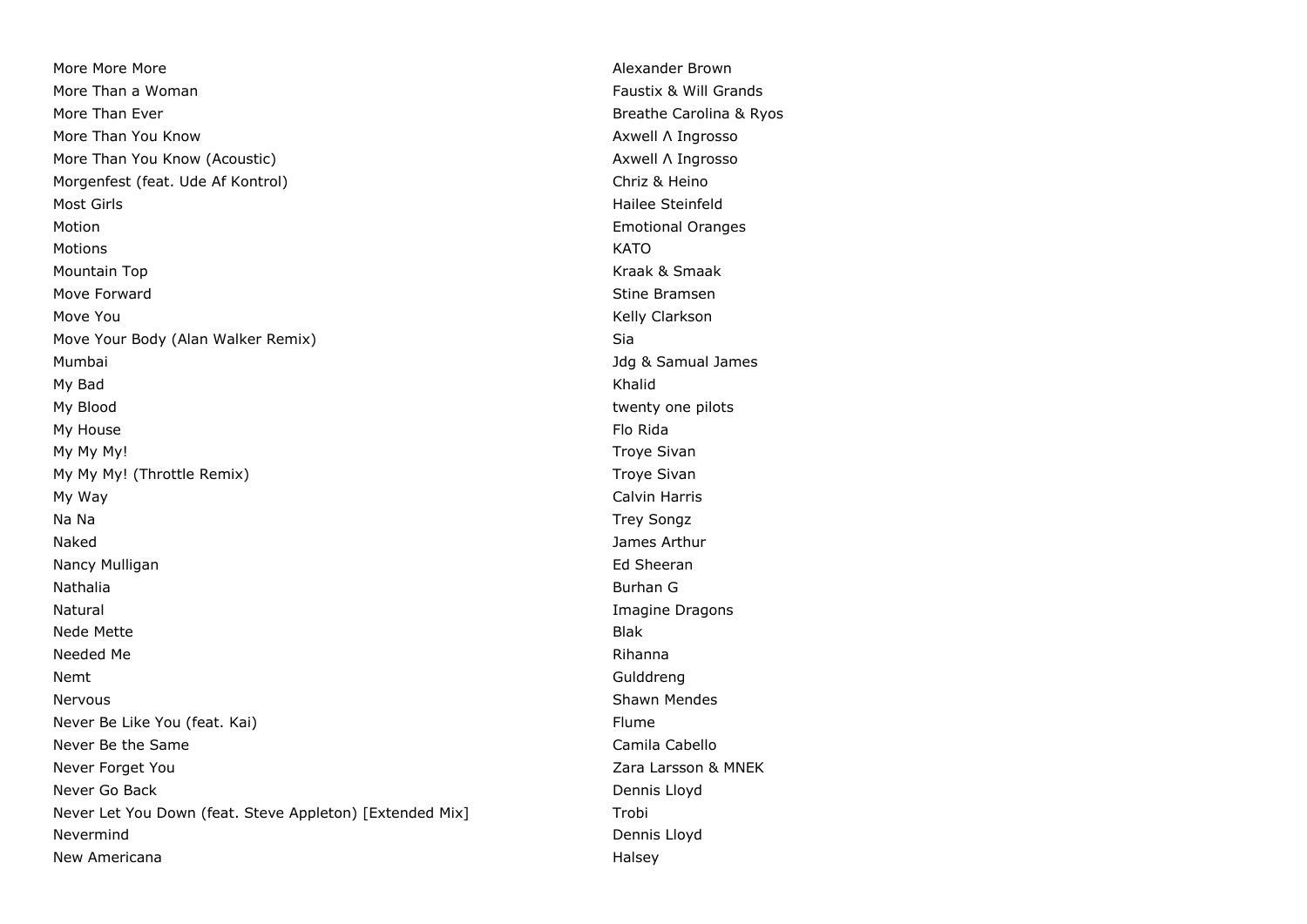New Eyes Nicklas Sahl New Light **New Light** John Mayer New Man **Ed Sheeran** Education Communication Communication Communication Communication Communication Communicatio New Rules Dua Lipa Nice For What **Drake** Drake **Drake** Drake Drake **Drake** Drake Drake Drake Drake Drake Drake Drake Drake Drake Drake Drake Drake Drake Drake Drake Drake Drake Drake Drake Drake Drake Drake Drake Drake Drake Drake Drake Drak Nights Like This (feat. Ty Dolla \$ign) Mights All the Kehlani Nights with You MØ Nights With You (Cheat Codes Remix) MØ Nirvana Scarlet Pleasure No Boyfriend Sak Noel, DJ Kuba & Neitan Feat. Mayra Veronica No Good in Goodbye The Script Control of the Script Control of the Script Control of the Script Control of the Script Control of the Script Control of the Script Control of the Script Control of the Script Control of the S No Money Galantis No One Compares to You Jack & Jack & Jack & Jack & Jack & Jack & Jack & Jack & Jack & Jack & Jack & Jack & Jack  $\sim$ No Promises (feat. Demi Lovato) Cheat Codes No Sleep (feat. Bonn) Martin Garrix No Stylist (feat. Drake) French Montana **French Montana** no tears left to cry **Ariana Grande** Constanting to the Ariana Grande Constanting of Ariana Grande Constanting to the Ariana Grande Constanting of Ariana Grande Constanting of Ariana Grande Constanting of Ariana Grande Con No Vacancy OneRepublic No Words (feat. Belle Humble) Sander van Doorn Sander van Doorn Nobody Martin Jensen & James Arthur Nobody Can Save Me **LINKIN PARK CONSUMING THE LINK OF A LINKIN PARK** Norskov (Echo My Shout) Mattias Kolstrup Mattias Kolstrup Mattias Kolstrup Not a Bad Thing Justin Timberlake Not In That Way Sam Smith Nothing Breaks Like a Heart (feat. Miley Cyrus) Mark Ronson Mark Ronson Nothing Breaks Like a Heart (feat. Miley Cyrus) [Don Diablo Remix] Mark Ronson Nothing to Regret and the Robinson Robinson and Robinson Robinson Robinson Nothing Without Love **National Community** Control of the National Association of the National Association of the National Association of the National Association of the National Association of the National Association of t Noticed Lil Mosey Now (feat. Mads Langer) Now (feat. Mads Langer) Now Or Never **Halsey** Number **Alexander Oscar** Alexander Oscar **Alexander Oscar** Alexander Oscar NÅR DU DØR AM'AL Oblivion **Duncan** Dvn Feat. Duncan Dvn Feat. Duncan Dvn Feat. Duncan Dvn Feat. Duncan Dvn Feat. Duncan Dvn Feat. Duncan Dvn Feat. Duncan Dvn Feat. Duncan Dvn Feat. Duncan Dvn Feat. Duncan Dvn Feat. Duncan Dvn Feat. Duncan Ocean (feat. Khalid) Martin Garrix Martin Garrix Martin Garrix Martin Garrix Martin Garrix ocean eyes **Billie Eilish**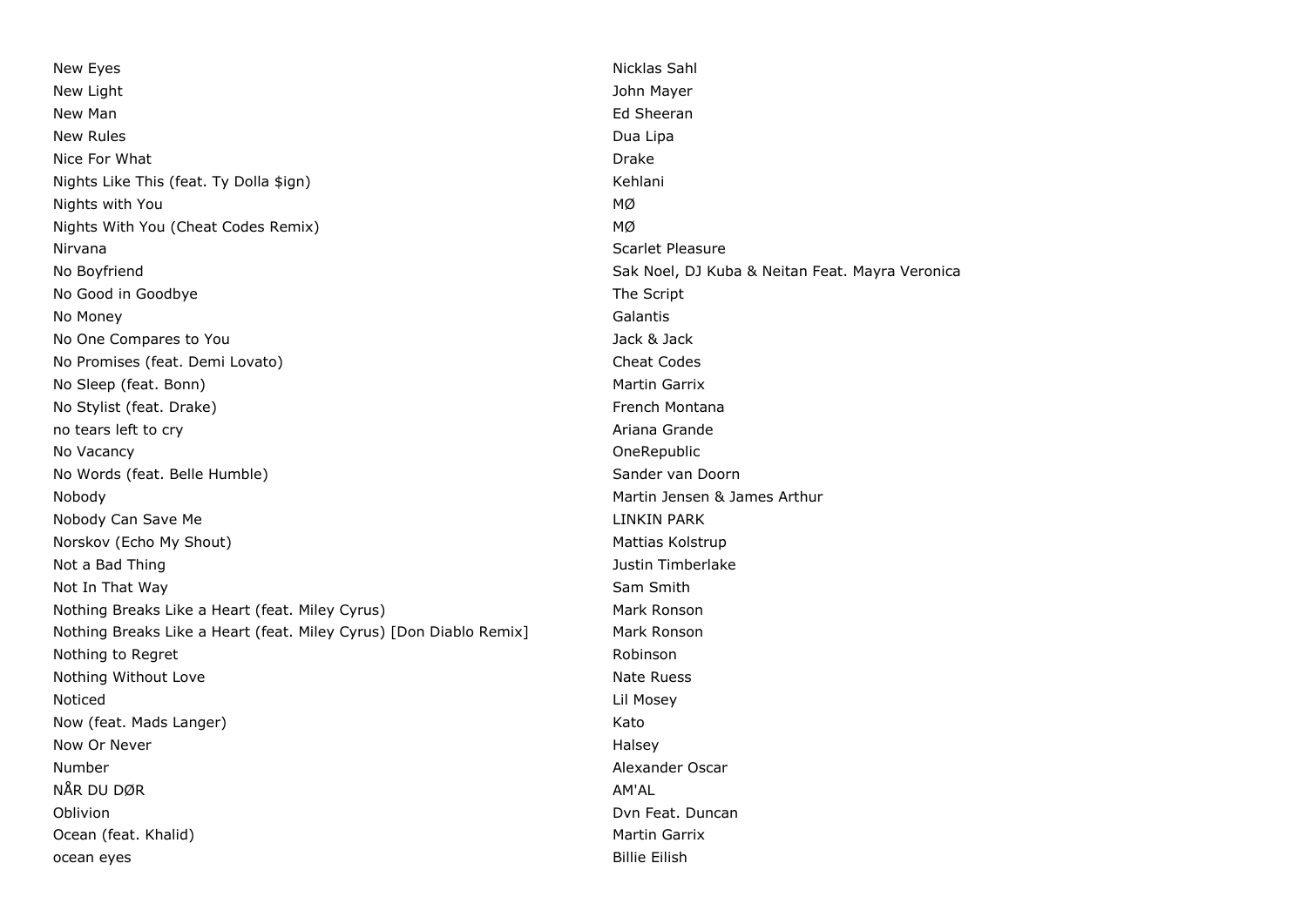Oceaner Jeppe Loftager Jeppe Loftager Jeppe Loftager Jeppe Loftager Jeppe Loftager Old Thing Back (feat. Ja Rule and Ralph Tresvant) Matoma & The Notorious B.I.G On My Mind Ellie Goulding Once In A While Timeflies and the United States of the Timeflies of the Timeflies One **Ed Sheeran** Sheeran All and the Sheeran Sheeran Sheeran Sheeran Sheeran Sheeran Sheeran Sheeran Sheeran Sheeran One by One Luciana & Glovibes One Call Away Charlie Puth One Dance (feat. Wizkid & Kyla) Drake One Heart **ItaloBrothers & Floorfilla** One Kiss Calvin Harris, Dua Lipa One Last Try **Ane Brun vs. Nudisorder Cone Last Try** Ane Brun vs. Nudisorder One More Light LINKIN PARK Only One (Radio Edit) Sigala & Digital Farm Animals Only You Cheat Codes & Little Mix Orale Gilli Ornli JonasForFanden OTW Khalid, 6LACK & Ty Dolla \$ign Ouch Phlake Oui Sivas, NODE & Gilli Our Hearts **Rami & Tom Bailey Contract Contract Contract Contract Contract Contract Contract Contract Contract Contract Contract Contract Contract Contract Contract Contract Contract Contract Contract Contract Contract C** Out of the Woods Taylor Swift Over 2008 and 2009 and 2009 and 2009 and 2009 and 2009 and 2009 and 2009 and 2009 and 2009 and 2009 and 2009 and 2009 and 2009 and 2009 and 2009 and 2009 and 2009 and 2009 and 2009 and 2009 and 2009 and 2009 and 2009 and 2 Pakken Jimilian Santa Terminang Pakken Jimilian Santa Terminang Pakken Jimilian Panda Desiigner is a strong of the control of the control of the control of the control of the control of the control of the control of the control of the control of the control of the control of the control of the control Paradigm **Camelphat Feat. A**\*m\*e Paradis Brænder **L.O.C.** Paradise Awaits **ZHU** Paranoia **Barbara Moleko (Barbara Moleko)** a Barbara Moleko (Barbara Moleko (Barbara Moleko (Barbara Moleko (Barbara Moleko (Barbara Moleko (Barbara Moleko (Barbara Moleko (Barbara Moleko (Barbara Moleko (Barbara Moleko (B Paris **Paris The Chainsmokers Paris The Chainsmokers** Passionfruit **Drake** Patrick Swayze Too Young To Die Peach Broods Peanut Butter Jelly **Calantis** Calantis **Calantis** Perfect **Ed Sheeran** Ed Sheeran Ed Sheeran Ed Sheeran Ed Sheeran Ed Sheeran Ed Sheeran Ed Sheeran Ed Sheeran Ed Sheeran Ed Sheeran Ed Sheeran Ed Sheeran Ed Sheeran Ed Sheeran Ed Sheeran Ed Sheeran Ed Sheeran Ed Sheeran Ed Perfect One Direction Perfect Duet (with Beyoncé) **Ed Sheeran** Ed Sheeran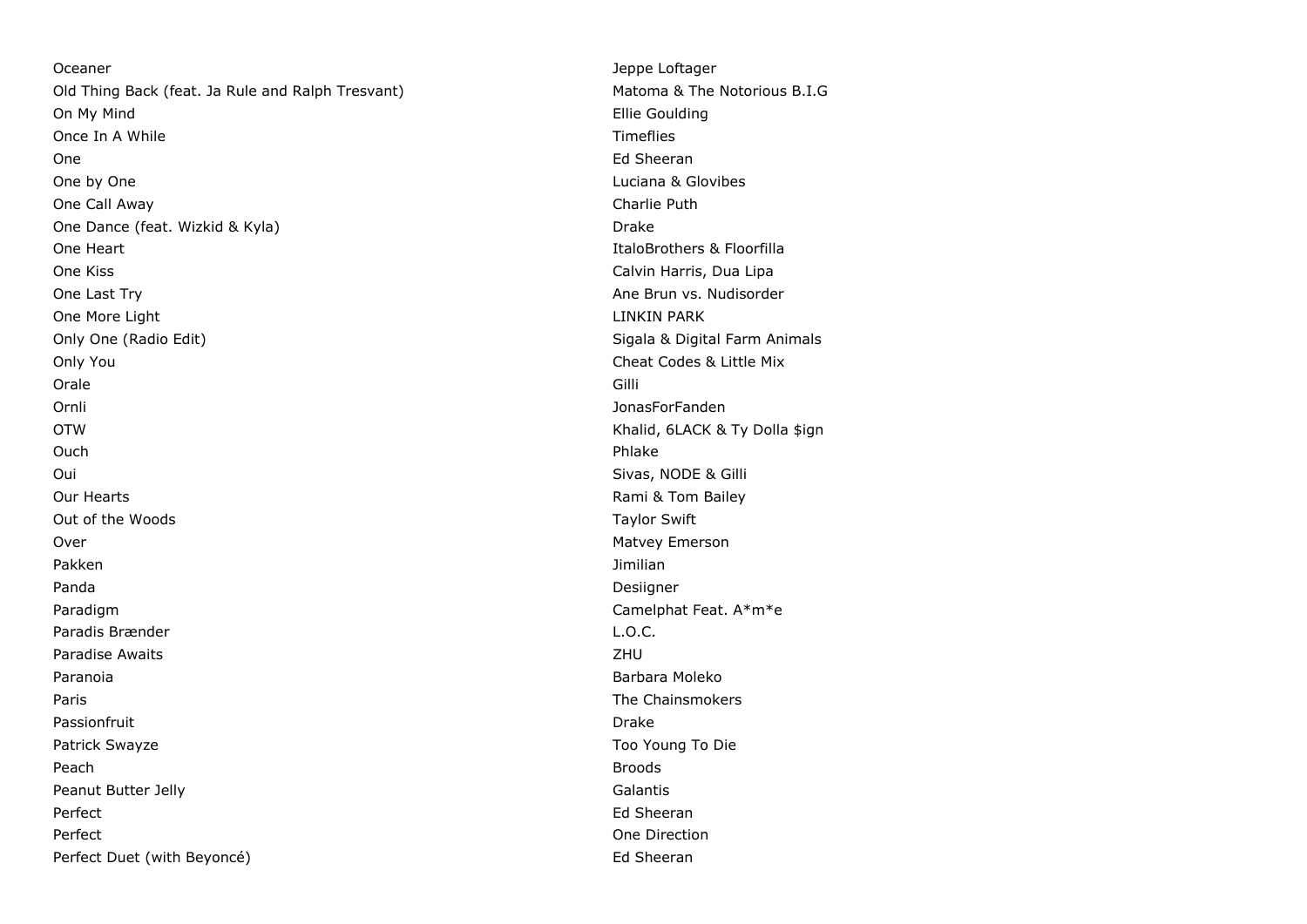Perfect Places and the control of the control of the control of the control of the control of the control of the control of the control of the control of the control of the control of the control of the control of the cont Perfect Strangers (feat. JP Cooper) Jonas Blue Pesto (Ternet Ninja) Anders Matthesen Photograph **Ed Sheeran** Ed Sheeran **Ed Sheeran** Ed Sheeran **Ed Sheeran** PILLOWTALK ZAYN Ping Pong Ryan Riback Lowkiss & MC Flipside feat. Stef Cima Pink Lemonade **James Bay** Pity Party **Melanie Martinez** Melanie Martinez Melanie Melanie Martinez Pizza de la controllata de la controllata de la controllata de la controllata de la controllata de la controllata de la controllata de la controllata de la controllata de la controllata de la controllata de la controllata Planets **Nicklas Sahl** Play Jax Jones & Years & Years Please Don't Lie **Hugo Helmig** Please Don't Lie Hugo Helmig Helmig Helmig Helmig Helmig Helmig Helmig Helmig Helmig Please Don't Lie **Hugo Helmig** Please Don't Lie Hugo Helmig Helmig Alexander Controller Hugo Helmig Helmig Helmig Please Me Cardi B & Bruno Mars Plot Twist Sigrid (1999) and the set of the set of the set of the Sigrid (1999) and the Sigrid Polaroid Jonas Blue, Liam Payne & Lennon Stella Policeman Eva Simons Feat. Konshens Pong Dance Vigiland and the Vigiland Contract of the Vigiland Vigiland Vigiland Vigiland Vigiland Vigiland Vigiland Vigiland Vigiland Vigiland Vigiland Vigiland Vigiland Vigiland Vigiland Vigiland Vigiland Vigiland Vigilan Pool (feat. TopGunn) Citybois Communication of the Citybois Citybois Citybois Communication of the Citybois Citybois Power Over Me **Dermot Kennedy Power Over Me** Dermot Kennedy Praise the Lord (Da Shine) [feat. Skepta] A\$AP Rocky Pray Sam Smith (1999) and the Sam Smith (1999) and the Sam Smith (1999) and the Sam Smith Pray (feat. Logic) Sam Smith Pray For Me The Weeknd, Kendrick Lamar Pray to God (feat. HAIM) Calvin Harris Calvin Harris Calvin Harris Calvin Harris Calvin Harris Calvin Harris C Prayer in C (Robin Schulz Radio Edit) Channel Communication Communication Communication Communication Communication C Praying Kesha and the Community of the Community of the Community of the Community of the Community of the Comm Pregnant Phlake Pregnant Phlake Phlake Phlake Phlake Phlake Phlake Phlake Phlake Phlake Phlake Phlake Phlake Phlake Phlake Phlake Phlake Phlake Phlake Phlake Phlake Phlake Phlake Phlake Phlake Phlake Phlake Phlake Phlake P Pretty Girl (Cheat Codes X Cade Remix) Maggie Lindemann Private Party Leona Lewis Problem (feat. Iggy Azalea) Ariana Grande Promise Hugo Helmig Promise and the extension of the extension of the Hugo Helmig Hugo Helmig Promise and the extension of the extension of the extension of the extension of the extension of the extension of the extension Promises Calvin Harris, Sam Smith Psycho (feat. Ty Dolla \$ign) example and the system of the Post Malone Purple Light (Few Wolves & Bastiaan Remix) Citybois Push A-trak Feat. Andrew Wyatt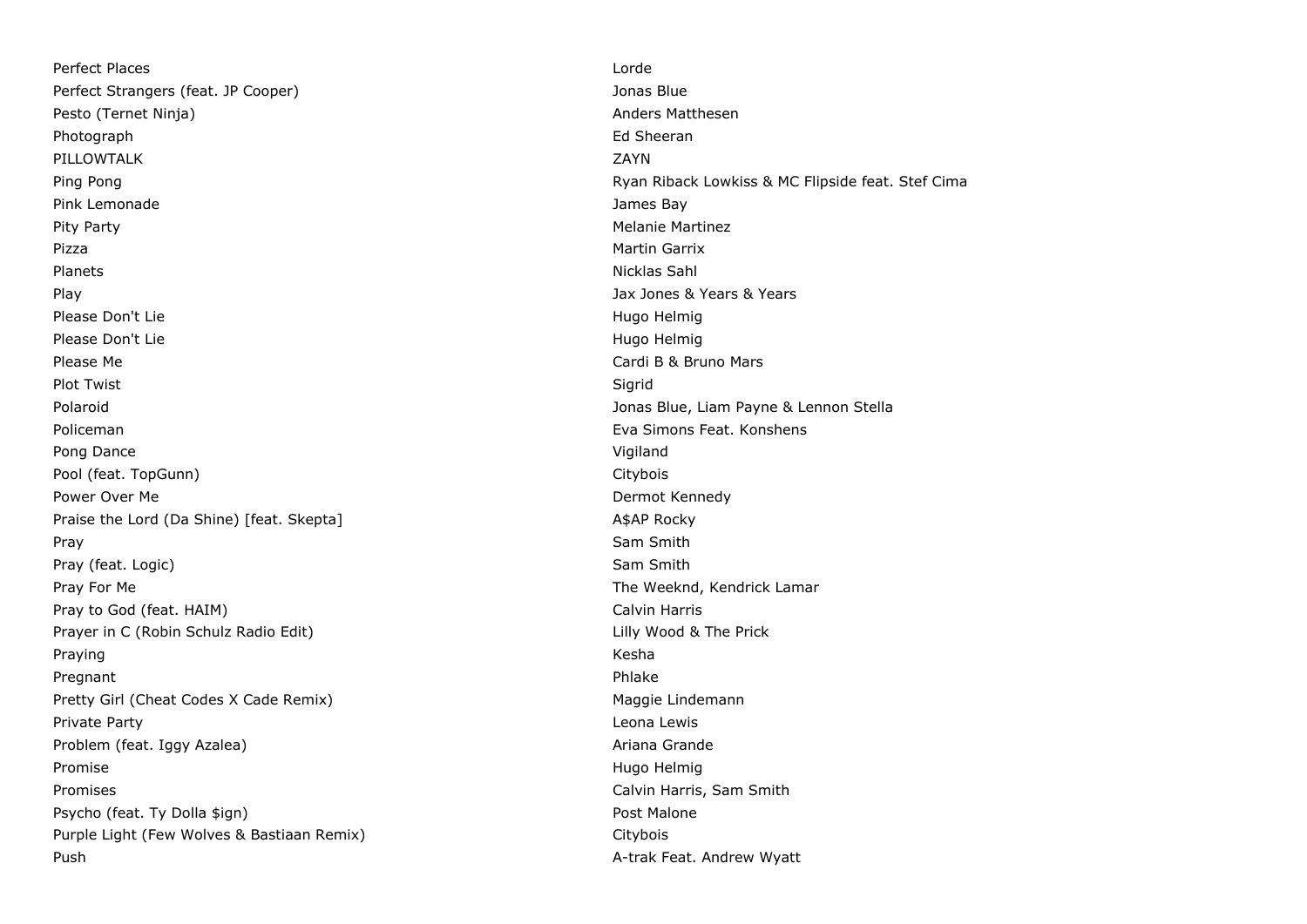På Vej Hjem NOAH Raging (feat. Kodaline) **Kygo Kygo Kygo Kygo** Rain The Script Rainbow Kesha Rather Be National According to the Malte Ebert According to the Malte Ebert According to the Malte Ebert According to the Malte Ebert According to the Malte Ebert According to the Malte Ebert According to the Malte Ebert Rave After Rave W&w Ready For The Weekend **R3hab & NERVO** R3hab & NERVO Ready to Love You **Network Contract Contract Contract Contract Contract Contract Contract Contract Contract Contract Contract Contract Contract Contract Contract Contract Contract Contract Contract Contract Contract Contra** Reality (feat. Janieck Devy) [Radio Edit] Lost Frequencies Lost Frequencies Reaper Sia and the Sia and the Sia and the Sia and the Sia and the Sia and the Sia and Sia and Sia and Sia and Reborn **KIDS** SEE GHOSTS REMEDY Alesso Remind Me to Forget **Kygo & Miguel** Remind Me to Forget Renegade **Axwell Λ Ingrosso** Renegade Axwell Λ Ingrosso Revenge XXXTENTACION Revner Simon Kvamm Simon Kvamm Simon Kvamm Simon Kvamm Simon Kvamm Simon Kvamm Simon Kvamm Simon Kvamm Simon K Revolution (feat. Guordan Banks) EC Twins Rewrite the Stars James Arthur & Anne-Marie Rica (feat. Kesi & Sivas) Gilli Rich Love **Contract Contract Contract Contract Contract Contract Contract Contract Contract Contract Contract Contract Contract Contract Contract Contract Contract Contract Contract Contract Contract Contract Contract Cont** Ride twenty one pilots and twenty one pilots are twenty one pilots of twenty one pilots and twenty one pilots of the structure of the structure of the structure of the structure of the structure of the structure of the str Rise (feat. Jack & Jack) Jonas Blue River **Idina Menzel** River (feat. Ed Sheeran) **Eminem** Eminem Rock Bottom (feat. DNCE) **Hailee Steinfeld Hailee Steinfeld** Rockabye (feat. Sean Paul & Anne-Marie) Clean Bandit rockstar (feat. 21 Savage) extending the state of the Post Malone Rollin (feat. Future & Khalid) Calvin Harris Calvin Harris Rooftop **Zara Larsson** Rooftops (Aber) [feat. Sorana] Tobtok Roses (feat. ROZES) The Chainsmokers and the Chainsmokers and the Chainsmokers and the Chainsmokers Rubber Curbi Rude MAGIC! Ruin My Life **Zara Larsson** Rumors **Pep & Rash** Run Foo Fighters and the contract of the contract of the contract of the contract of the contract of the contract of the contract of the contract of the contract of the contract of the contract of the contract of the contr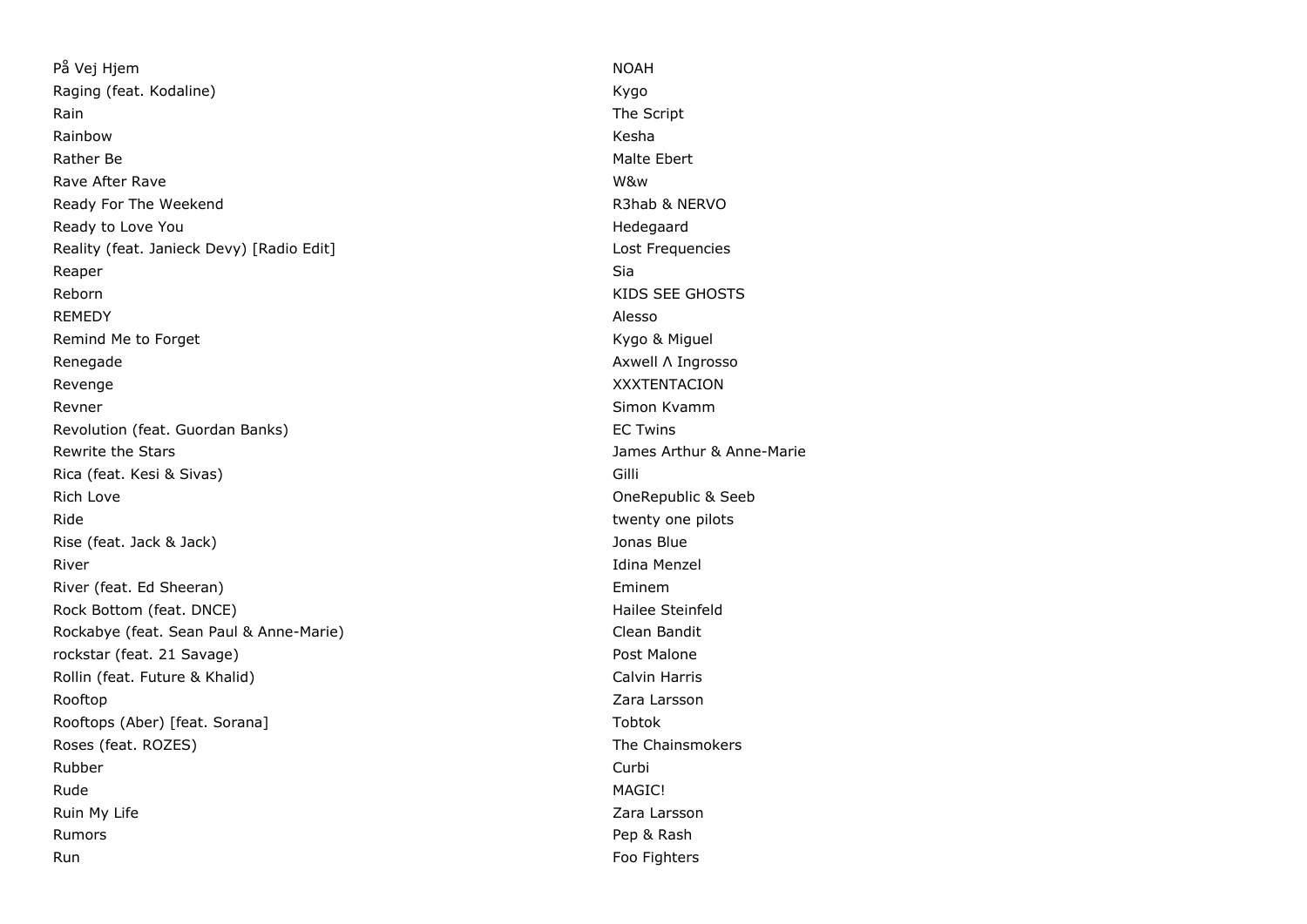Running Out **Matoma & Astrid S** Astrid S Astrid S Astrid S Astrid S Astrid S Astrid S Røgsignaler Camilo & Grande feat. Klumben Camilo & Grande feat. Klumben Camilo & Grande feat. Klumben Camilo & Grande feat. Klumben Camilo & Grande feat. Klumben Camilo & Grande feat. Klumben Camilo & Grande feat. Klumben S.a.x. Laidback Luke & Tujamo SAD! XXXTENTACION Salted Wound Sia Salvation KOPS Same Old Love Selena Gomez Selena Gomez Selena Gomez Selena Gomez Selena Gomez Selena Gomez Selena Gomez Selena Gomez Saml Det Op Thomas Helmig and Det Op Thomas Helmig and Det Op Thomas Helmig and Det Op Thomas Helmig and Det O Saml Det Op Thomas Helmig Samme Vej Karl William & Burhan G Samsara Tungevaag & Raaban Sanctify **Sanctify Sanctify Network Contract Contract Contract Contract Contract Contract Contract Contract Contract Contract Contract Contract Contract Contract Contract Contract Contract Contract Contract Contract Co** Saturday Nights **Khalid** Saturday Nights Khalid Save Myself **Ed Sheeran** Save Myself **Ed Sheeran** Save Myself **Ed Sheeran** Save Myself **Ed Sheeran** Saving Grace **As I Am feat. Nicola Tate** As I Am feat. Nicola Tate Saxy (Radio Edit) **Peter Sax** Say It Right David Latour Communication of the Communication of the David Latour David Latour Say My Name **David Guetta, Bebe Rexha & J Balvin** David Guetta, Bebe Rexha & J Balvin Say Something (feat. Chris Stapleton) and the state of the state of the Justin Timberlake Say You Won't Let Go James Arthur Arthur Arthur Arthur Arthur Arthur Arthur Arthur Arthur Arthur Arthur Arthur Say You Won't Let Go (Luca Schreiner Remix) James Arthur Scared of Love (feat. Ray BLK & Stefflon Don) Rudimental Scared To Be Lonely **Martin Garrix & Dua Lipa** Martin Garrix & Dua Lipa Scared to Be Lonely (Alpharock Remix) Martin Garrix & Dua Lipa Scared to Be Lonely (Brooks Remix) Martin Garrix & Dua Lipa Scared To Be Lonely (Conro Remix) and the matrix Control of Martin Garrix & Dua Lipa Scared to Be Lonely (DubVision Remix) Scared to Be Lonely (DubVision Remix) Martin Garrix & Dua Lipa Scars to Your Beautiful Alessia Cara Se Mig Nu Gulddreng Searching for a Party **Duncation Community** Contract a Party Duncation Community Community Community Community Community Community Community Community Community Community Community Community Community Community Community C See You Again (feat. Charlie Puth) Wiz Khalifa See You Soon **Michael Brun & Rune Rk Feat. Denny White** See You Soon Selfie **The Chainsmokers** Selfie The Chainsmokers **The Chainsmokers** September Song JP Cooper Sex Cheat Codes & Kris Kross Amsterdam Sexual (feat. Dyo) NEIKED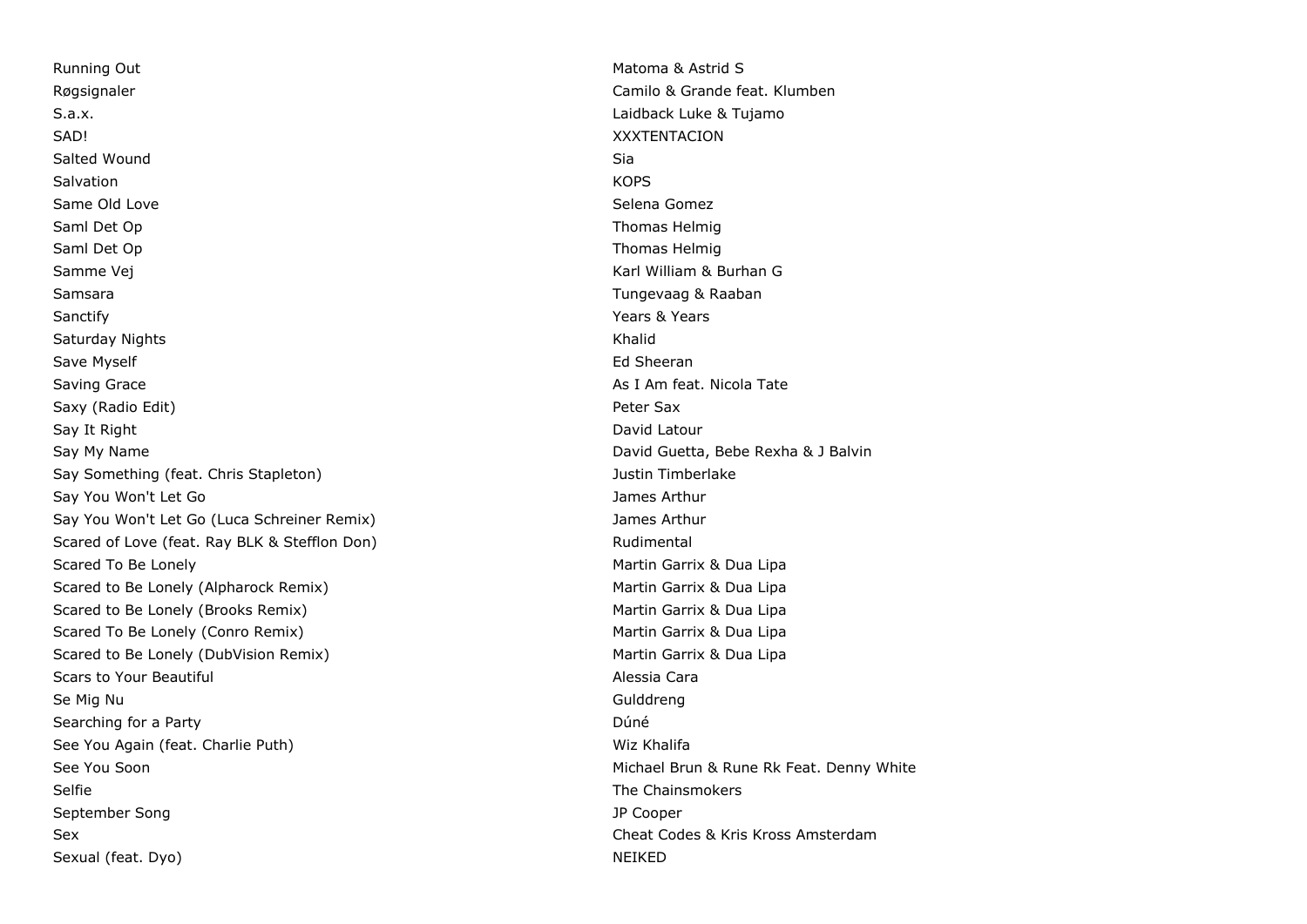Sexual Healing Marvin Gaye & Snbrn Care and Marvin Gaye & Snbrn Care and Marvin Gaye & Snbrn Care and Marvin Gaye & Snbrn Care and Marvin Gaye & Snbrn Care and Marvin Gaye & Snbrn Care and Marvin Gaye & Snbrn Care and Marv Shades of Grey (feat. Delaney Jane) [Radio Mix] China Controller Monte Controller Monte China China China China China China China China China China China China China China China China China China China China China China Ch Shake It Off **Taylor Swift** Shake It Off **Taylor Swift** Shape of You **Ed Sheeran** Shape of You **Ed Sheeran** Sharp Edges **LINKIN PARK** She Will Be Loved **Maroon 5** Shed a Light **Robin Schulz, David Guetta & Cheat Codes Robin Schulz, David Guetta & Cheat Codes** Shelter **Shelter** Porter Robinson & Madeon Shine **Shine** Years & Years & Years & Years & Years & Years & Years & Years & Years & Years & Years & Years & Years & Years & Years & Years & Years & Years & Years & Years & Years & Years & Years & Years & Years & Years & Shots (Broiler Remix) **Imagine Dragons** Shots (Broiler Remix) Shots og Squats (feat. Tham Sway) vigiland vir and the Vigiland vir and Vigiland vir and Vigiland vir and Vigiland Show Me Love Steve Angello & Laidback Luke Feat. Robin S Show Me Love (feat. Kimberly Anne) Show Me Love feat. Kimberly Anne) Show You Love (feat. Hailee Steinfeld) Manual Manual Manual Manual KATO & Sigala Show You Love (feat. Hailee Steinfeld) [George Kwali Remix] KATO & Sigala Show You Love (feat. Hailee Steinfeld) [Martin Jensen Remix] KATO & Sigala Si Martin Jensen (Singapura Singapura Singapura Singapura Singapura Singapura Singapura Singapura Singapura Si Sick Boy **The Chainsmokers** Sick Boy Side To Side (feat. Nicki Minaj) Ariana Grande Ariana Grande Sidste Timer Sidste Timer Sidste Timer Sidste Timer Sidste Timer Sidste Timer Sidste Timer Sidste Timer Sidste Sig MIg Citybois Sign of the Times **Harry Styles** Harry Styles **Harry Styles** Silence (feat. Khalid) Marshmello Marshmello Simple Florida Georgia Line Sing **Ed Sheeran** Shahara Sheeran Sheeran Sheeran Sheeran Sheeran Sheeran Sheeran Sheeran Sheeran Sheeran Sheeran Sing Me to Sleep Alan Walker Alan Walker Alan Walker Sit Next to Me (Stereotypes Remix) Sit Next to Me (Stereotypes Remix) Sit Still, Look Pretty Daya Skin **Skin** Rag'n'Bone Man (1999) and the set of the set of the set of the set of the set of the set of the set of the set of the set of the set of the set of the set of the set of the set of the set of the set of the set Sky Walker (feat. Travis Scott) Miguel Miguel Miguel Miguel Miguel Miguel Miguel Miguel Miguel Miguel Miguel Miguel Skyline MÖWE NASH AND SKYLINE MÖWE NASH AND SKYLINE MÖWE NASH AND SKYLINE MÖWE Sleeping With a Friend Neon Trees Sleepless (feat. The High) (Radio Edit) Cazzette Cazzette Slem Igen (feat. Ceci Luca) Jimilian & BLAKE Slem Igen (feat. Ceci Luca) [Hedegaard Remix] Slem Blak & Jimilian Slide (feat. Frank Ocean & Migos) Calvin Harris Calvin Harris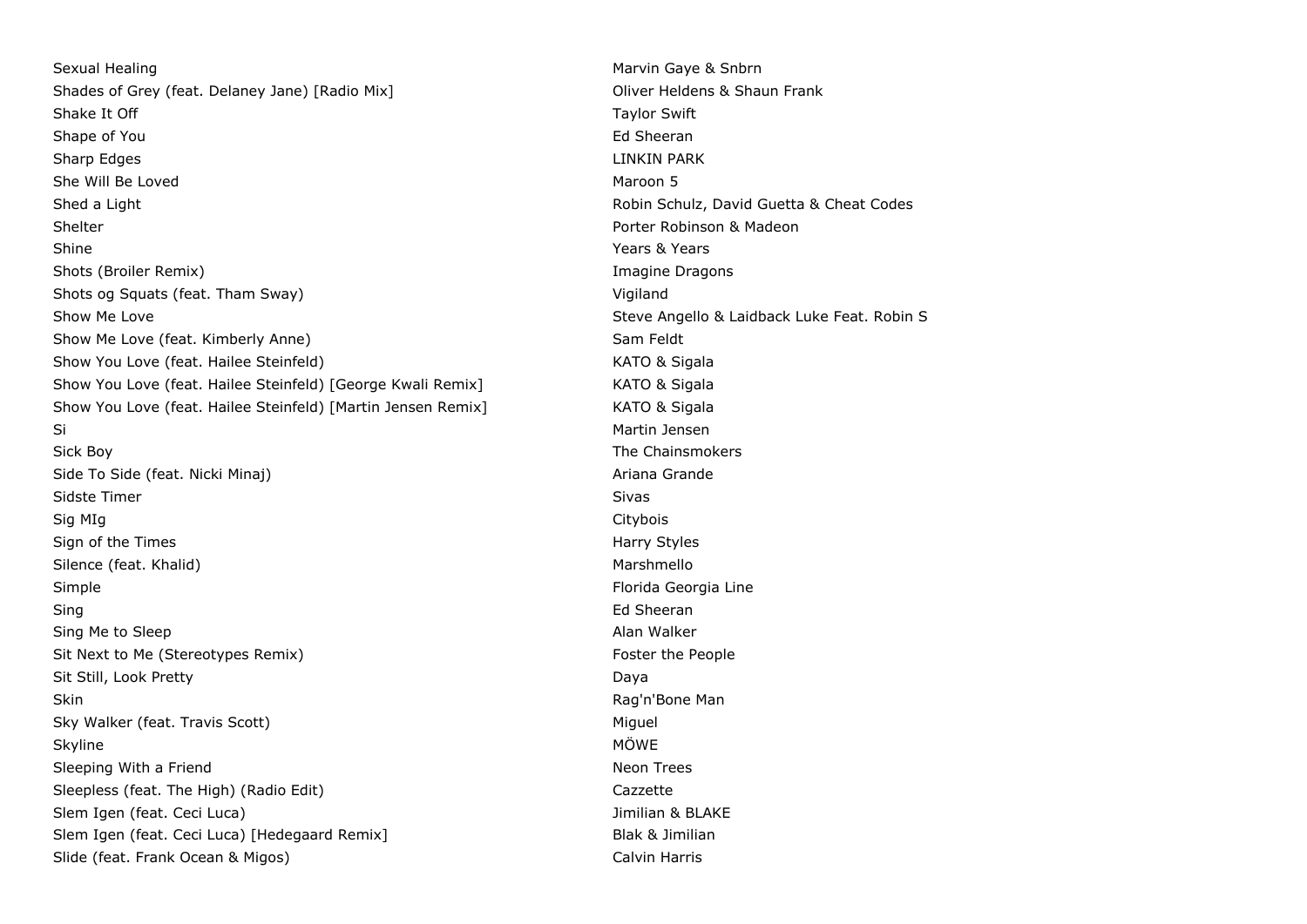Slow Hands **Niall Horan** Niall Horan Niall Horan Niall Horan Niall Horan Niall Horan Niall Horan Niall Horan Niall Horan Niall Horan Niall Horan Niall Horan Niall Horan Niall Horan Niall Horan Niall Horan Niall Horan Niall Smile & Wave **Matter and Brandon Beal** and Brandon Beal and Brandon Beal and Brandon Beal and Brandon Beal and Brandon Beal and Brandon Beal and Brandon Beal and Brandon Beal and Brandon Beal and Brandon Beal and Brandon B Smukkest På En Søndag Joey Moe Joey Moe Joey Moe Joey Moe Joey Moe Joey Moe Joey Moe Joey Moe Joey Moe Joey Moe Smukkeste Problem and the Smukkeste Problem and the Smukkeste Problem and the Higher Higher Books and the Higher SNAP! Cisilia So Am I Ava Max and the South Ava Max and the South Ava Max and the South Ava Max and the South Ava So Close (feat. Georgia Ku) NOTD, Felix Jaehn & Captain Cuts So Far Away (feat. Jamie Scott & Romy Dya) Martin Garrix & David Guetta So Far Away (feat. Jamie Scott & Romy Dya) [Nicky Romero Remix] Martin Garrix & David Guetta So Fucking Romantic **Matthew Komantic** Matthew Komantic Matthew Komantic Matthew Komantic Matthew Komantic Matthew Komantic Matthew Komantic Matthew Komantic Matthew Komantic Matthew Komantic Matthew Komantic Matthew Koman So Weak (feat. Joe Cardigan) So Weak (feat. Joe Cardigan) Sober (feat. Charlie Puth) G-Eazy Sober Heart Silje Svea (Sober Heart Silje Svea (Sober Heart Silje Svea (Sober Heart Silje Svea (Sober Heart S Soldiers of Love **Lighthouse X** Solo (feat. Demi Lovato) Clean Bandit Solo Dance **Martin Jensen** Martin Jensen Martin Jensen Martin Jensen Martin Jensen Martin Jensen Martin Jensen M Somebody **Somebody The Chainsmokers & Drew Love The Chainsmokers & Drew Love** Somebody **Natalie La Rose** Someone New Astrid Structure of the Someone New Astrid Structure of the Someone New Astrid Structure of the Someone New Astrid Structure of the Someone Of the Society of the Society of the Society of the Society of the Soc Someone Singing Along James Blunt Something Beautiful (Radio Edit) Alexander Brown feat. Siff Something In the Way You Move **Ellie Goulding** Something In the Way You Move Something Just Like This The Chainsmokers & Coldplay Something Just Like This (Alesso Remix) The Chainsmokers & Coldplay Something Just Like This (Don Diablo Remix) The Chainsmokers & Coldplay Sommer Page Four Sommer Sindssyg Jimilian Sorry Justin Bieber Sorry for Now **LINKIN PARK** Sorry Not Sorry **Not Sorry Contact Contact Contact Contact Contact Contact Contact Contact Contact Contact Contact Contact Contact Contact Contact Contact Contact Contact Contact Contact Contact Contact Contact Contact Con** Soul Makossa (Money) Xing the Cool & Dcup Makossa (Money) Xing the Cool & Dcup Makossa (Money) Soundwave **R3hab & Trevor Guthrie** Speechless (feat. Erika Sirola) Robin Schulz Robin Schulz Spotless **Martin Garrix & Jay Hardway** Spread Love (Paddington) [feat. DVNO] Boston Bun Boston Bun Starboy (feat. Daft Punk) Starboy (feat. Daft Punk)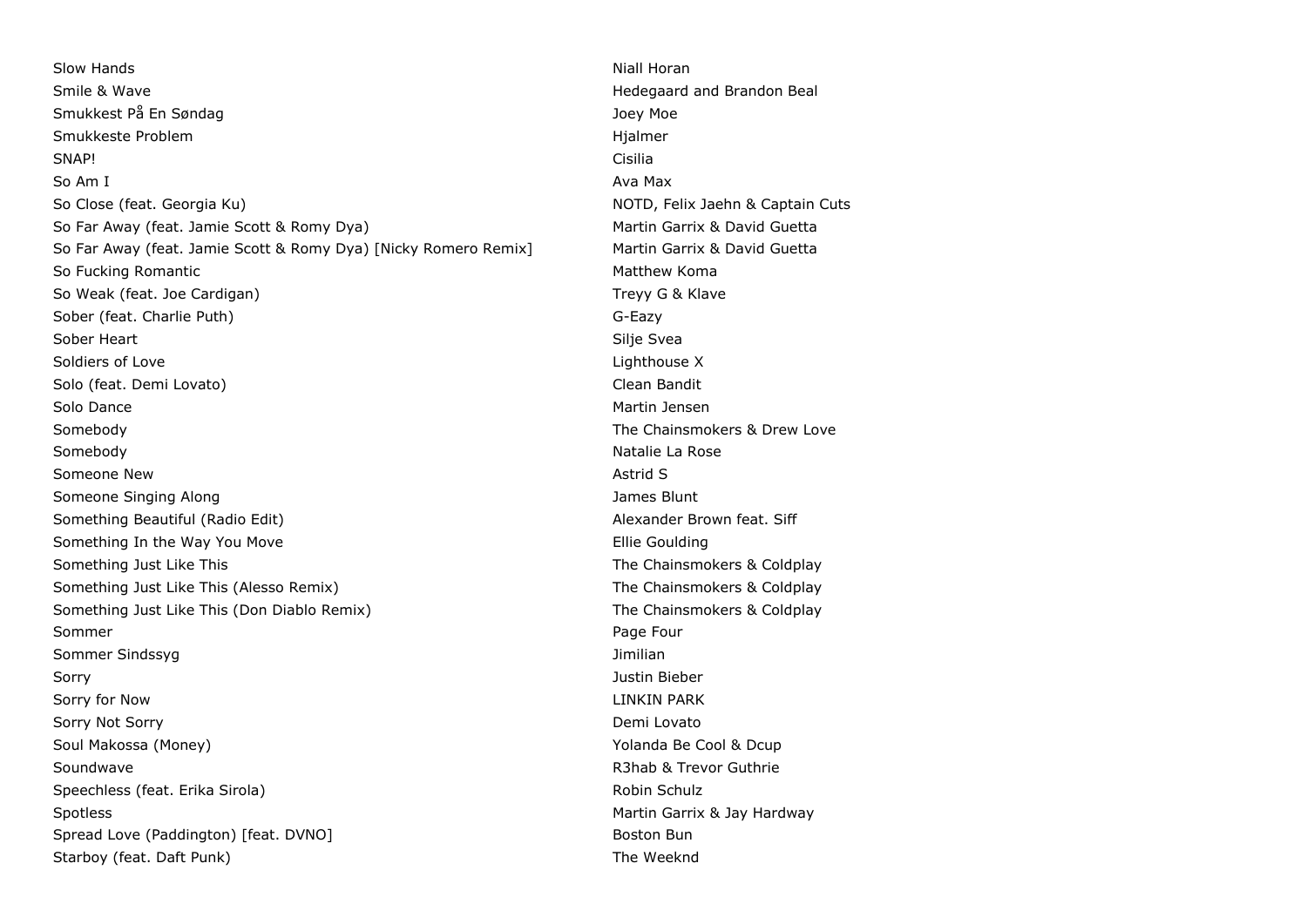Stargazing (feat. Justin Jesso) **Kygo Kygo** Start Again (feat. Logic) Start Again (feat. Logic) Starving (feat. Zedd) **Hailee Steinfeld & Grey** Stay **State Caracter Controller Caracter Caracter Caracter Caracter Caracter Caracter Caracter Caracter Caracter Caracter Caracter Caracter Caracter Caracter Caracter Caracter Caracter Caracter Caracter Caracter Caracter C** Stay Henry Krinkle Stay (feat. Maty Noyes) No. 2008 Stay (feat. Maty Noyes) Stay (Jonas Blue Remix) **Stay (Jonas Blue Remix)** 2edd & Alessia Cara Stay (Tritonal Remix) **Xeritonal Remixide Cara & Tritonal** Zedd, Alessia Cara & Tritonal Stay Together Noah Cyrus and the United States of the Noah Cyrus and the Noah Cyrus and the Noah Cyrus and the Noah Cyrus and the Noah Cyrus and the Noah Cyrus and the Noah Cyrus and the Noah Cyrus and the Noah Cyrus and t Stay With Me Sam Smith Museum of the Sam Smith Stay With Me Sam Smith Sam Smith Step Back (Get Down) Chocolate Puma Feat. Kris Kiss, Shystie & Roya Stilen Lagt (feat. Benny Jamz, Gilli & MellemFingaMuzik) Molo Stitches Shawn Mendes Shawn Mendes Stole the Show (feat. Parson James) Stole the Show Kygo Stone Cold **Demi Lovato** Story of My Life **Ivarson, Bang & Neuman** Story of My Life Ivarsson, Bang & Neuman stranger and the stranger of the stranger of the stranger of the stranger of the stranger of the stranger of th Strangers Sigrid and Sigrid Strangers Sigrid and Sigrid Sigrid Sigrid Sigrid Sigrid Sigrid Sigrid Sigrid Sigrid Strapped FOOL Stressed Out twenty one pilots and twenty one pilots of twenty one pilots of twenty one pilots of twenty one pilots of twenty one pilots of twenty one pilots of twenty one pilots of twenty one pilots of twenty one pilots o Strip No More Lukas Graham Strip That Down (feat. Quavo) Liam Payne Strongest Ina Wroldsen Style **Style Taylor Swift** Står Stadig Suspekt Sucker Jonas Brothers Sucker For Pain (with Logic, Ty Dolla \$ign & X Ambassadors) Lil Wayne, Wiz Khalifa & Imagine Dragons Sue Me Sabrina Carpenter and Sabrina Carpenter and Sabrina Carpenter and Sabrina Carpenter and Sabrina Carpenter Sugar (feat. Francesco Yates) Robin Schulz Robin Schulz Robin Schulz Sugar Man Yolanda Be Cool & DCUP Summer Calvin Harris College and Calvin Harris Calvin Harris Calvin Harris Calvin Harris Calvin Harris Calvin Harris Summer Air **Italog Summer Air** Italog Summer Air **Italog Summer Air** Italog Summer Air **Italog Summer Air** Italog Summer Air Italog Summer Air Italog Summer Air Italog Summer Air Italog Summer Air Italog Summer Air Italog Summer Days (Galantis Remix) A R I Z O N A Summertime (feat. San Holo) **The Contract of Summertime (feat. San Holo**) Summertime Sadness [Lana Del R Lana Del Rey & Cedric Gervais] Sun in Our Eyes MØ & Diplo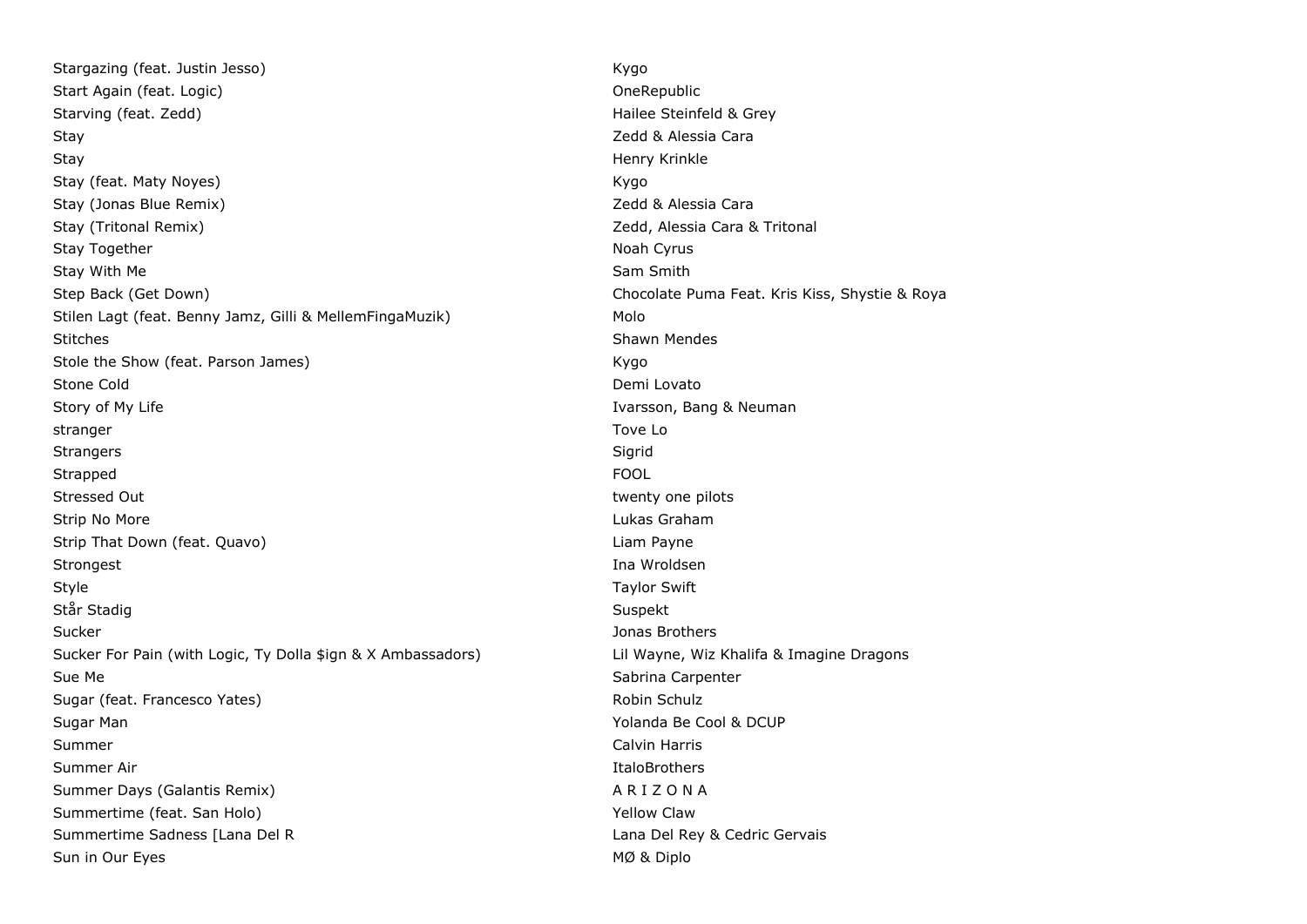Sun Is Shining **Axwell Λ Ingrosso** Sun Is Shining **Axwell Λ** Ingrosso Suncity (feat. Empress Of) Suncity (feat. Empress Of) Sunday Rain Football Controllers and the Controllers of the Controllers of the Controllers of the Controllers of the Controllers of the Controllers of the Controllers of the Controllers of the Controllers of the Controller Sunflower (Spider-Man: Into the Spider-Verse) entitled a set of the Malone & Swae Lee Sunny Papa Ya Sunny Days (feat. Josh Cumbee) Armin van Buuren Armin van Buuren Sunset (Radio Edit) (feat. Noelia Jay) Moto Supermarket Flowers **Ed Sheeran** Ed Sheeran Ed Sheeran Ed Sheeran Ed Sheeran Ed Sheeran Ed Sheeran Ed Sheeran Ed Sheeran Ed Sheeran Ed Sheeran Ed Sheeran Ed Sheeran Ed Sheeran Ed Sheeran Ed Sheeran Ed Sheeran Ed Sheeran Ed Swalla (feat. Nicki Minaj & Ty Dolla \$ign) Jason Derulo Swan Song (From the Motion Picture "Alita: Battle Angel") Dua Lipa Sweet but Psycho Ava Max Sweet but Psycho (Morgan Page Remix) Ava Max Sweet Creature **Harry Styles** Sweet Insomnia and a structure of the structure of the Marcus Mouval Marcus Mouva Sweets (Soda Pop) Fox Stevenson Swimmingpool and the state of the state of the state of the state of the state of the state of the state of the state of the state of the state of the state of the state of the state of the state of the state of the state Swish Swish (feat. Nicki Minaj) Katy Perry Swish Swish Swish (feat. Nicki Minaj) Sydpå Brognes i Santa Brognes i Sydpå Brognes i Sydpå Brognes i Sydpå Brognes i Sydpå Brognes i Sydpå Brognes Symphony (feat. Zara Larsson) Clean Bandit Søvnløs L.I.G.A Tag Mig Væk (feat. Joey Moe) Ankerstjerne Take Me Away **DJ S.k.t Feat.** Rae Take Me To Amnesia Linnet Communication and the Communication of the Communication of the Linnet Communication Take My Breath Away **Alesso** Alesso and the My Breath Away **Alesso** Take The Time (Nick Coleman Edit) Tiny Tiny Take The World By Storm **Lukas Graham** Lukas Graham Taki Taki (feat. Selena Gomez, Ozuna & Cardi B) DJ Snake Takker Takker Thomas Helmig and Thomas Helmig and Thomas Helmig and Thomas Helmig and Thomas Helmig and Thomas Helmig Talk Khalid Talk To You (Armada Edit) Drew Hill Drew Hill Drew Hill Drew Hill Drew Hill Drew Hill Drew Hill Drew Hill Drew Hill Talk To You (feat. Laurell) [Sidelmann Summer Radio Edit] Sidelmann & Calper Talking Body Tove Lot 2008 and the United States of the United States of Toyle Lo Talking Body (Gryffin Remix) Tove Lo Talking to Myself **LINKIN PARK** LINKIN PARK Tanker Basim Taste (feat. Offset) and the control of the control of the control of the control of the control of the control of the control of the control of the control of the control of the control of the control of the control of th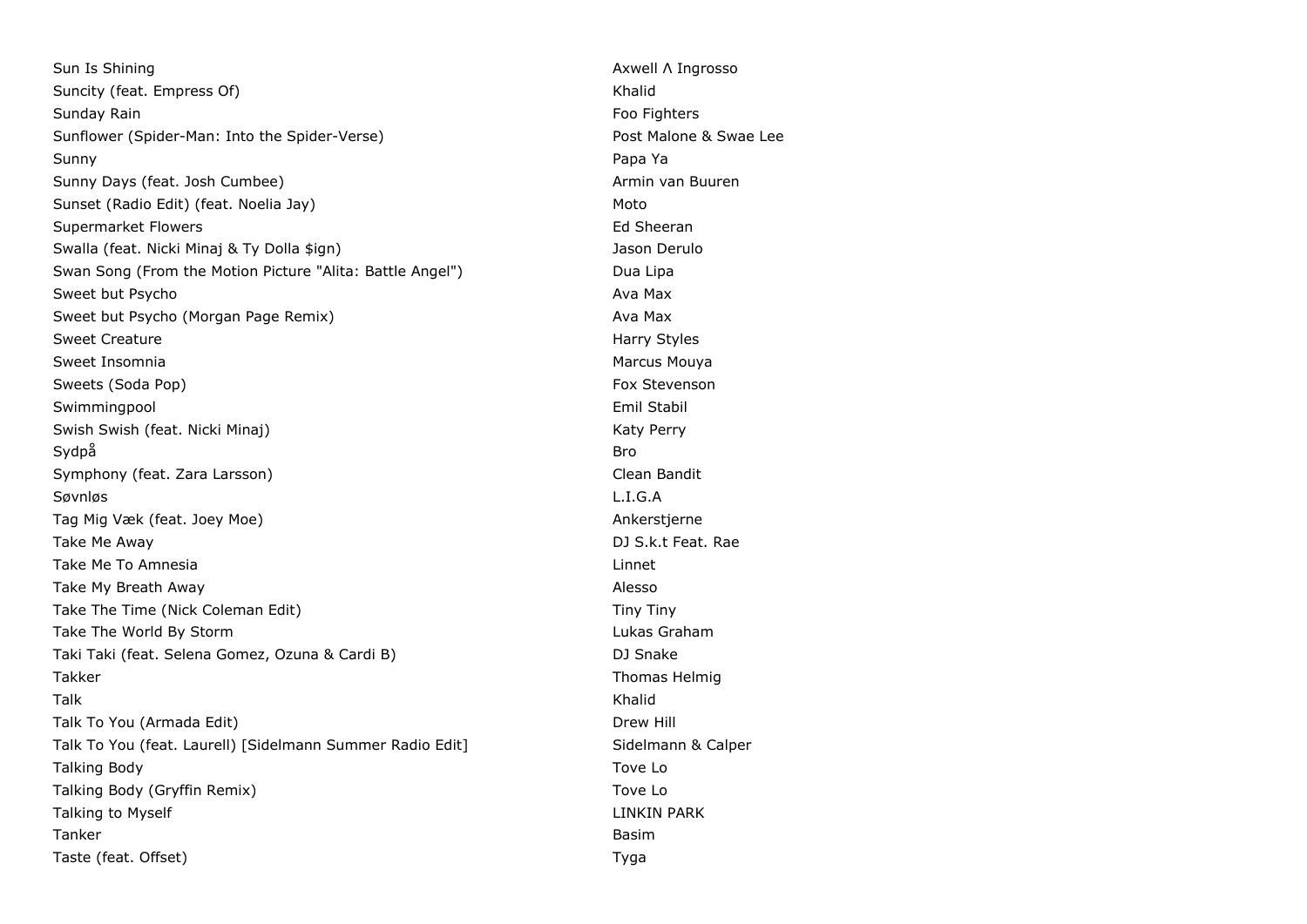Tear It Down (New ID Edit) The Aston Shuffle Tell Me You Love Me **Demi Lovato** Demi Lovato Tell Me You Love Me (Dave Audé Remix) Demi Lovato Tenerife Sea Ed Sheeran Ed Sheeran Ed Sheeran Ed Sheeran Ed Sheeran Ed Sheeran Ed Sheeran Ed Sheeran Ed Sheeran thank u, next **Ariana Grande** Communication and the Communication of the Ariana Grande That's What I Like Bruno Mars That's How You Know (feat. Kid Ink & Bebe Rexha) Nico & Vinz That's Me **Hedegaard** The Bones **Maren Morris Community Community** Community Community Community Community Community Community Community Community Community Community Community Community Community Community Community Community Community Communi The Electric Road (feat. Lissie) Morgan Page & Lifelike The Feeling Nadia Gattas Nadia Gattas Nadia Gattas Nadia Gattas Nadia Gattas Nadia Gattas Nadia Gattas Nadia Gattas Nadia Gattas Nadia Gattas Nadia Gattas Nadia Gattas Nadia Gattas Nadia Gattas Nadia Gattas Nadia Gattas Na The Girl Is Mine (feat. Destiny's Child & Brandy) 99 Souls The Greatest (feat. Kendrick Lamar) Sia The Hanging Tree (Rebel Remix) (feat. Jennifer Lawrence) James Newton Howard The Line Food Fighters and the Line Food Fighters and the Line Food Fighters and the Line Food Fighters and the Line State of the Line State of the Line State of the Line State of the Line State of the Line State of the Li The Longest Road (feat. Lissie) [Deadmau5 Remix Edit] Morgan Page The Mack (feat. Mark Morrison & Fetty Wap) Nevada The Middle **The Middle 2008** 2008 2012 2014 2016 2017 2018 2019 2014 2017 2018 2019 2018 2019 2018 2019 2018 201 The Night 3lau & Nom De Strip Feat. Estelle The Nights **Avicii** The Ocean (feat. Shy Martin) Mike Perry The One The One The Chainsmokers and the Chainsmokers and the Chainsmokers and the Chainsmokers and the Chainsmokers and the Chainsmokers and the Chainsmokers and the Chainsmokers and the Chainsmokers and the Chainsmokers The Pages **Kelde** The Right Song (feat. Natalie La Rose) The Right Song (feat. Natalie La Rose) The Right Song (feat. Natalie La Rose) The Sky Is A Neighborhood **Foo Fighters** Foo Fighters The Sound of Silence **Disturbed** Disturbed The Sounds of Silence Simon & Garfunkel The Sounds of Silence (Acoustic Version) Simon & Garfunkel The Spectre **Alan Walker** Alan Walker The Way Life Goes **Little Goes** Lil Uzi Vert The Weekend Generik feat. Nicky Van She The Weekend (Funk Wav Remix) SZA & Calvin Harris SZA & Calvin Harris There For You **Martin Garrix & Troye Sivan** There You Are ZAYN There's No Way (feat. Julia Michaels) Lauv There's Nothing Holdin' Me Back Shawn Mendes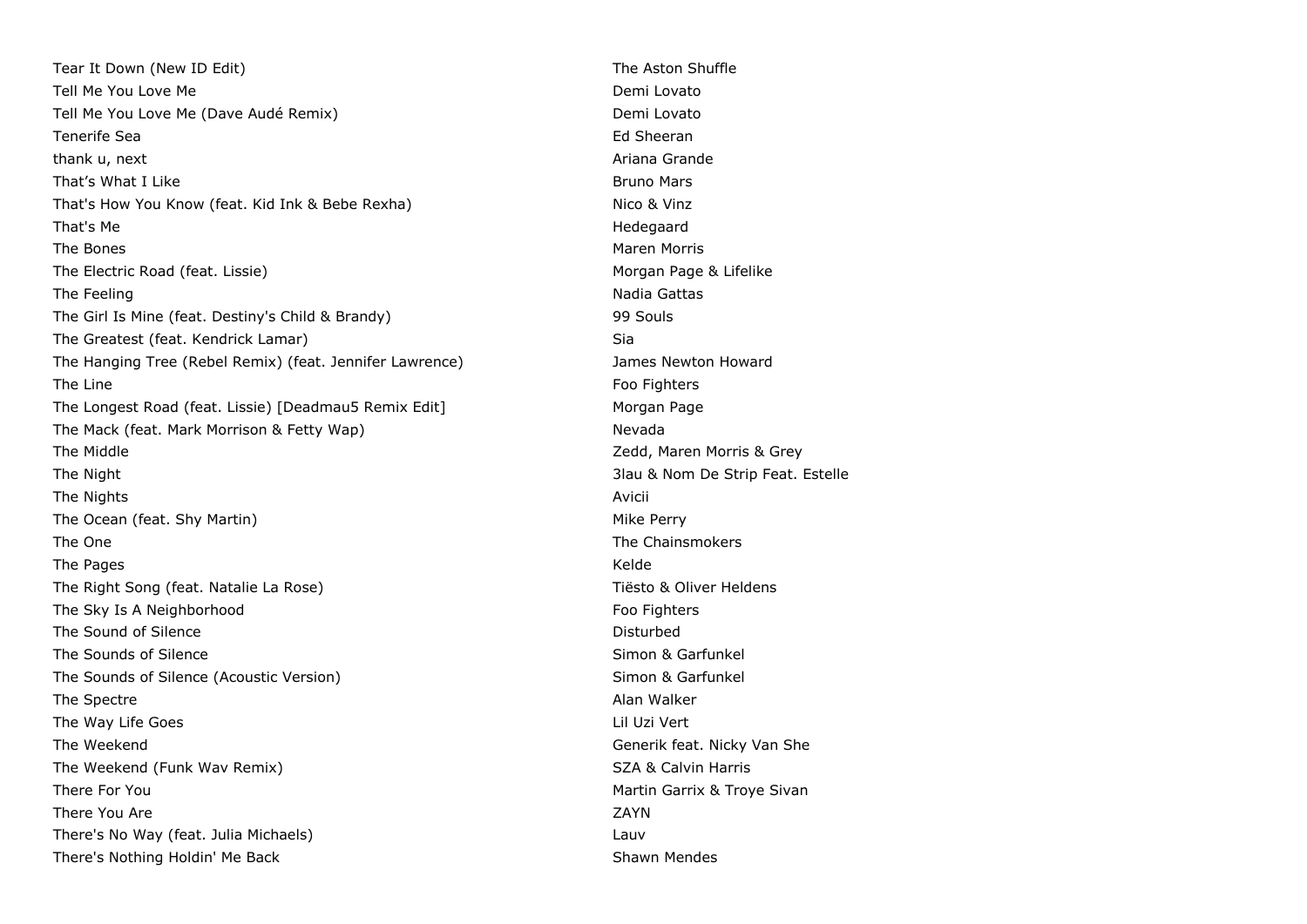These Days (feat. Jess Glynne, Macklemore & Dan Caplen) Rudimental These Days (feat. Jess Glynne, Macklemore & Dan Caplen) [AJR Remix] Rudimental Think About Us (feat. Ty Dolla \$ign) Little Mix Think Before I Talk Astronomy and Talk Astronomy and Talk Astronomy and Talk Astronomy and Talk Astronomy and Talk Astronomy and Talk Astronomy and Talk Astronomy and Talk Astronomy and Talk Astronomy and Talk Astronomy an Thinking About It (Let It Go) [KVR Remix] Nathan Goshen Thinking About You (feat. Jay Sean) Hardwell Hardwell This Feeling (feat. Kelsea Ballerini) The Chainsmokers This Girl (Kungs vs Cookin' On 3 Burners) [Extended] Kungs & Cookin' On 3 Burners This Girl (Kungs vs. Cookin' On 3 Burners) - Single Kungs & Cookin' On 3 Burners This Is How We Bounce In Denmark **Anders Crawn** Anders Crawn This Is It (feat. Dave Thomas Junior) Communication of the Dennis Kruissen This Is What You Came For (feat. Rihanna) Calvin Harris Calvin Harris This is Who We Are **Dash Berlin & Syzz** This One's for You (feat. Zara Larsson) This One's David Guetta This Summer Maroon 5 This Summer (Maroon 5 vs. Alesso) Maroon 5 & Alesso This Time I Know It's For Real (feat. Nadia Gattas) Le Boeuf This Town Niall Horan And The Second Second Second Second Second Second Second Second Second Second Second Second Second Second Second Second Second Second Second Second Second Second Second Second Second Second Second Sec This Town (feat. Sasha Sloan) Kygo (Feat. Sasha Sloan) Thunder **Imagine Dragons Imagine Dragons** Thursday Jess Glynne Ti Fod Høj L.O.C. Tidligt Op Gilli 'Til I'm Done **Paloma Faith** Tilfældigt (feat. Benny Jamz) Basim Till It's Gone Yelawolf and the Yelawolf Control of the Yelawolf Control of the Yelawolf Control of the Yelawolf Time Can Heal a Man SAVEUS SAVEUS Times of War **Hugo Helmig Times of War Hugo Helmig Hugo Helmig Hugo Helmig Hugo Helmig** Tints (feat. Kendrick Lamar) Anderson .Paak Tip Toe (feat. French Montana) Jason Derulo Tired (feat. Gavin James) Alan Walker To The Sun Deniz Koyu Too Good (feat. Rihanna) Drake Controller and the Controller and Drake Drake Drake Too Good at Goodbyes Sam Smith Sam Smith Sam Smith Too Young To Die TooManyLeftHands Touch Me Starley (1999) and the Starley Starley (1999) and the Starley (1999) and the Starley (1999) and the Starley (1999) and the Starley (1999) and the Starley (1999) and the Starley (1999) and the Starley (1999) and th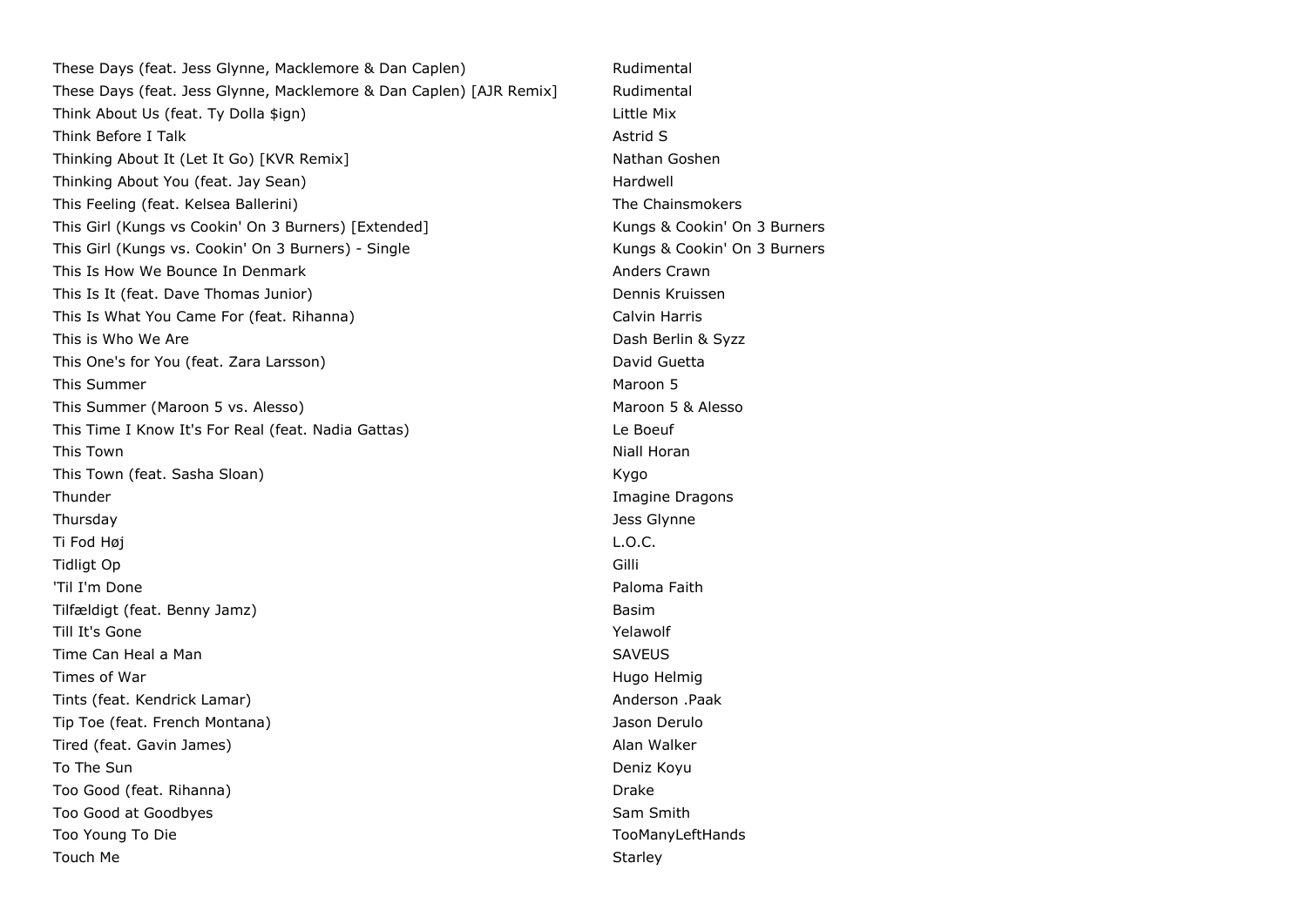Touch Me **Paul Oakenfold & Cassandra Fox** Trampoline SHAED SHAED SHAED SHAED SHAED SHAED SHAED SHAED SHAED SHAED SHAED SHAED SHAED SHAED SHAED SHAED SHAED SHAED SHAED SHAED SHAED SHAED SHAED SHAED SHAED SHAED SHAED SHAED SHAED SHAED SHAED SHAED SHAED SHAED SHAED S Tranquillo (feat. branco) Gilli Trap Queen Fetty Wap Treat You Better Shawn Mendes All the Shawn Mendes Shawn Mendes Trip Ella Mai Trip Nok (feat. Sivas) Jamaika True Disaster Towe Local Contract Contract Contract Contract Contract Contract Contract Contract Contract Contract Contract Contract Contract Contract Contract Contract Contract Contract Contract Contract Contract Contract Trust My Lonely **Alessia Cara** Trust Nobody (feat. Selena Gomez & Tory Lanez) Cashmere Cat Try Me (feat. Jennifer Lopez & Matoma) Jason Derulo T-Shirt Foo Fighters Tuesday (feat. Danelle Sandoval) Burak Yeter Sunday Burak Yeter Tulips Christopher Tunnel Vision and Tunnel Vision and Tunnel Vision and Tunnel Vision and Tunnel Vision and Tunnel Mads Langer Turn Back Time (Retrospect) National Assemblance of the Collection of the Collection of the Collection of the Kokiri Tyveri (feat. Gilli) hasan shah basan shah basan shah basan shah basan shah basan shah basan shah basan shah Uanset Rasmus Seebach Ubesvaret Opkald Skinz Skinz Skinz Skinz Skinz Skinz Skinz Skinz Skinz Skinz Skinz Skinz Skinz Skinz Skinz Skinz Ud Af Mørket (feat. Medina) Shaka Loveless Udsigt (feat. Benny Jamz, Gilli & MellemFingaMuzik) Molo UFO Vigiland Unconditionally **Katy Perry** Constanting Section 2012 12:00 12:00 National Manual Association 2012 12:00 National Manual Association 2013 12:00 National Manual Association 2013 12:00 National Manual Association 2013 12:00 Undecided Chris Brown Undiscovered **Emilie Esther** Emilie Esther **Emilie Esther** Undrunk FLETCHER Unforgettable Robin Schulz & Marc Scibilia Unforgettable (Alle Farben Remix) [Extended Version] Robin Schulz & Marc Scibilia Unforgettable (feat. Swae Lee) example and the state of the French Montana Unreliable Scarlet Pleasure Unstoppable Sia Until You Were Gone (feat. Emily Warren) The Chainsmokers & Tritonal Unusual Mads Langer Up 'N Away (Video Edit) **Italog and Community Community Community** Community Community Community Community Community Up Till Dawn (On the Move) **Lucas & Steve Lucas & Steve** Upn Gulddreng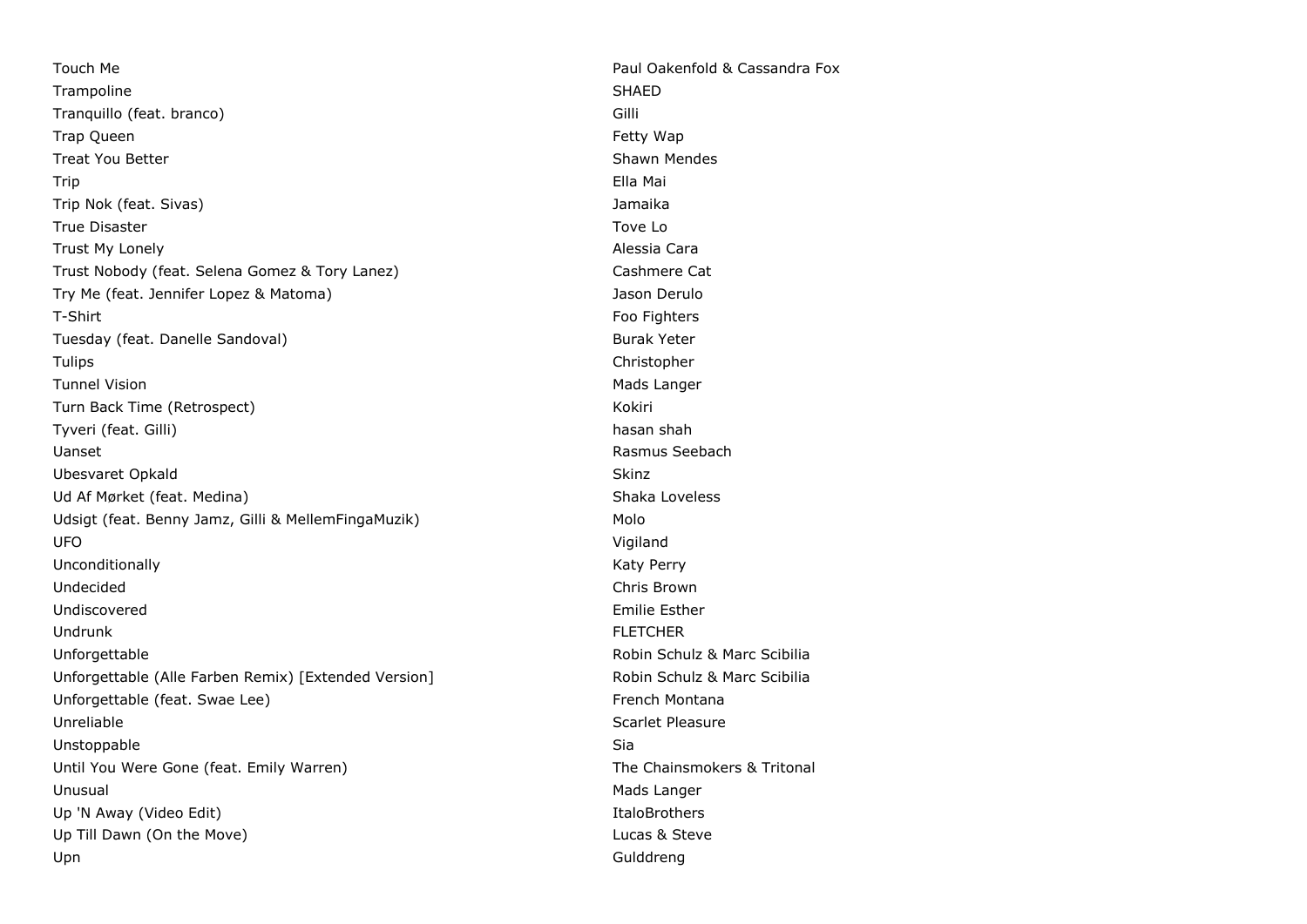Us James Bay Valentino Years & Years & MNEK Varme Tider A'typisk Ved Det Godt NOAH Velsignet (Har Det Godt, Pt. 2) Ude Af Kontrol Veninder TopGunn Verden i stå Rasmus Walter Versace On The Floor Bruno Mars and the Bruno Mars and the Bruno Mars and the Bruno Mars and the Bruno Mars and the Bruno Mars and the Bruno Mars and the Bruno Mars and the Bruno Mars and the Bruno Mars and the Bruno Mars Vertigo Khalid Vi Er De Eneste Thomas Helmig Vi' helt væk Morten Hampenberg & Yepha Vi Kom Med Funk Thomas Helmig Thomas Helmig Thomas Helmig Thomas Helmig Thomas Helmig Thomas Helmig wait the contract of the contract of the contract of the contract of the contract of the contract of the contract of the contract of the contract of the contract of the contract of the contract of the contract of the contr Wait (feat. Loote) Martin Jensen Martin Jensen Martin Jensen Martin Jensen Martin Jensen Wait for the Night (Suyano Edit) **Rivero, Wasback & Suyano** Rivero, Wasback & Suyano Waiting For Love **Avicii Avicii Avicii Avicii Avicii Avicii Avicii Avicii Avicii Avicii Avicii Avicii Avicii Avicii Avicii Avicii Avicii Avicii Avicii Avicii Avicii Avicii Avicii** Wake Up in the Sky Gucci Mane, Bruno Mars & Kodak Black Wake Up Where You Are State of Sound Leaders and State of Sound State of Sound Walk Alone (feat. Tom Walker) Malker and the Control of the Rudimental Rudimental Walk Alone (feat. Tom Walker) [Alle Farben Remix] Walk Alone Mudimental Walk Me Home **P!nk** Walk on Water **Thirty Seconds** to Mars Walk On Water (Acoustic) Thirty Seconds to Mars Walk On Water (feat. Beyoncé) entrance of the state of the Eminem Walking the Wire **Imagine Dragons Contract Contract Contract Contract Contract Contract Contract Contract Contract Contract Contract Contract Contract Contract Contract Contract Contract Contract Contract Contract Contra** Wanna Know Scarlet Pleasure Want To Want Me Jason Derulo Number of the Jason Derulo Jason Derulo Wasnt Expecting That **Government Communist Communist Communist Communist Communist Communist Communist Communist Communist Communist Communist Communist Communist Communist Communist Communist Communist Communist Communist** Wasted (feat. Matthew Koma) Tiesto Watch Out for This (Bumaye) [feat. Busy Signal, The Flexican & FS Green] Major Lazer Watch the World SAVEUS And the World SAVEUS ASSESSED FOR THE SAVEUS SAVEUS SAVEUS Way Down We Go **Kaleo** Kaleo Kaleo Kaleo Kaleo Kaleo Kaleo Kaleo Kaleo Kaleo Kaleo Kaleo Kaleo Kaleo Kaleo Kaleo We Can Take The Night Benjamin Led feat. Christos We Control The Sound We Control The Sound We Control The Sound We Don't Talk Anymore (feat. Selena Gomez) entitled the Charlie Puth We Find Love Daniel Caesar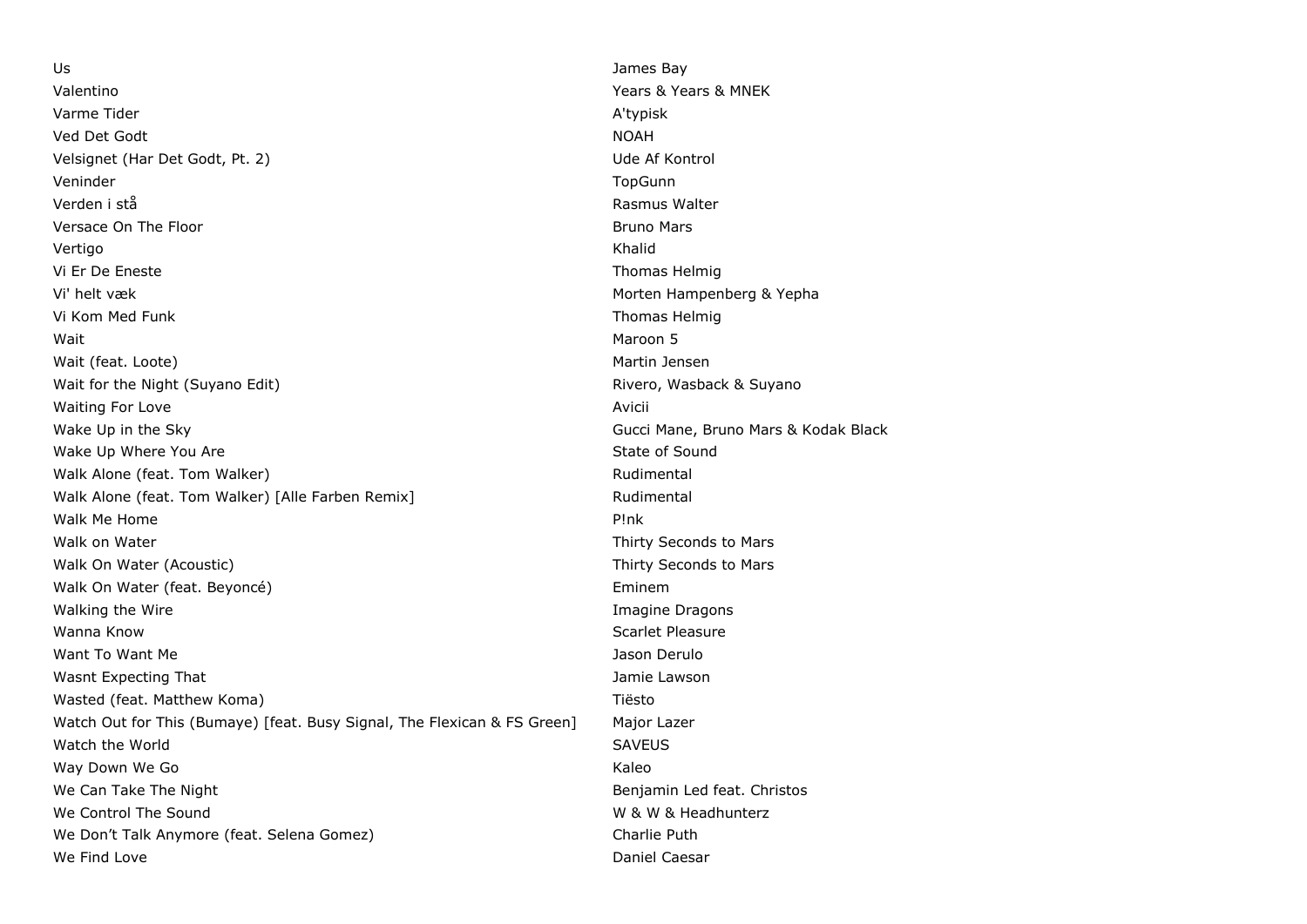Weak AJR Weekend Joey Moe Welcome to the Dancefloor **Italog in the United States** Italobrothers **Italobrothers** We're Forever **Laidback Luke & Marc Benjamin** What a Life Scarlet Pleasure Scarlet Pleasure What About Us P!nk What Can I Do Secondcity What Do I Know? **Ed Sheeran** What Do You Love (feat. Jacob Banks) Seeb Seeb Seeb Seeb Seeb What Do You Mean? Justin Bieber What Happened To Perfect **Lukas Graham** Computer Lukas Graham Computer Lukas Graham What Lovers Do (feat. SZA) Maroon 5 Whatever It Takes **Imagine Dragons Imagine Dragons** when the party's over **Billie Eilish** when the party's over When You Love Someone **Someone** and the *James TW* James TW Where Are U Now (with Justin Bieber) Manual Area Skrillex and Diplo Where Were You In The Morning? (KAYTRANADA Remix) Shawn Mendes Wherever I Go **One Republic Contract Cone** While I'm Young **Bladtkramer Bladtkramer** While I'm Young (TooManyLeftHands Remix) and the manufacture of Bladtkramer Whine Dat Kongsted Who Do You Love The Chainsmokers & 5 Seconds of Summer Whole Heart Gryffin & Bipolar Sunshine Why (feat. Leon Bridges) [Remix] Shawn Mendes Shawn Mendes Why Do I NERVO Wiki **Treyy G & Daynik Feat.** Eigu Wild Child **Kongsted & Cisilia** Wild Love **Contract Contract Contract Contract Contract Contract Contract Contract Contract Contract Contract Contract Contract Contract Contract Contract Contract Contract Contract Contract Contract Contract Contract Cont** Wild Things **Alessia Cara** Wild Thoughts (feat. Rihanna & Bryson Tiller) and DJ Khaled Wild Wild Love (feat. G.R.L.) **Pitbull** Wildest Dreams Taylor Swift Will Somebody Save Us **SAVEUS** SAVEUS With You Otto Knows Without Me Halsey Without You (feat. Sandro Cavazza) Avicii Avicii